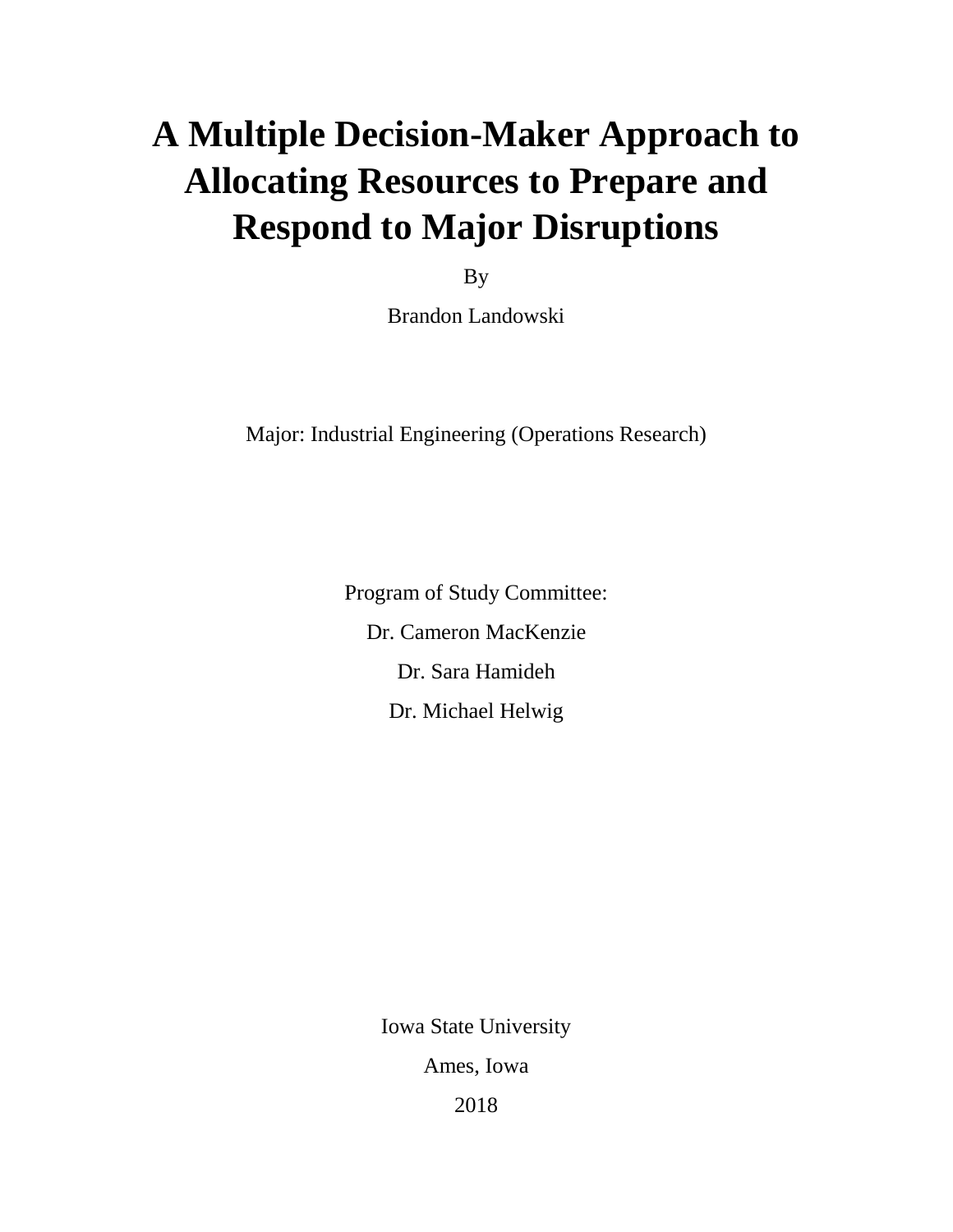### **Dedication**

I would like to dedicate this thesis to the friends, family, and professors that helped me to complete my journey through my Bachelor's and Master's degrees in Industrial Engineering at Iowa State University. Without the tireless contributions of professors like Dr. Cameron MacKenzie and the rest of my committee, a work like this would not have been possible.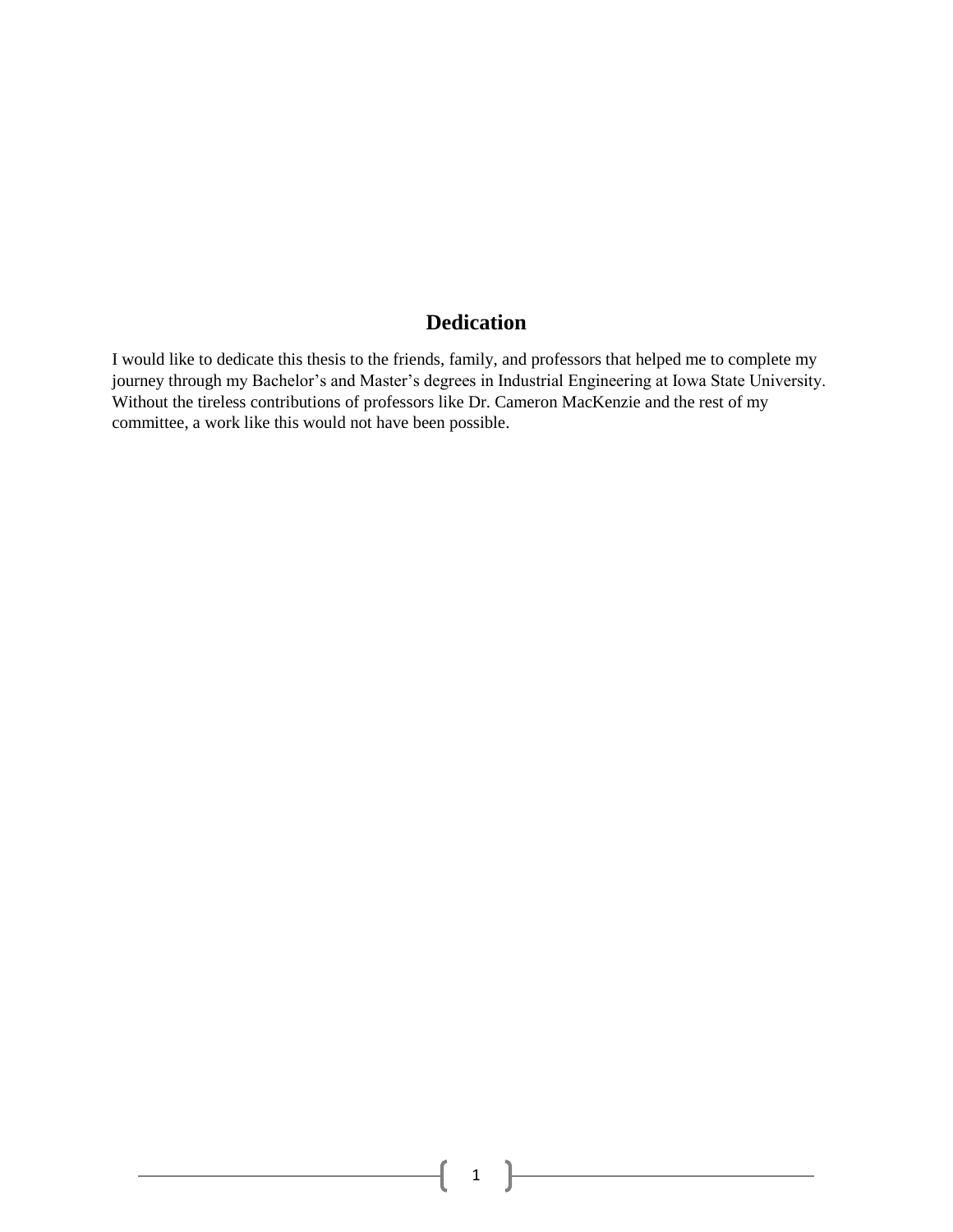## **Table of Contents**

| List of Tables                                    | pg. 3  |
|---------------------------------------------------|--------|
| List of Figures                                   | pg.4   |
| Acknowledgements                                  | pg. 5  |
| Abstract                                          | pg. 6  |
| Chapter 1. Introduction and Literature Review     | pg. 7  |
| Chapter 2. Methodology                            | pg. 12 |
| 2.1. Federal Government Model                     | pg. 14 |
| 2.2. State or Local Government Model              | pg. 15 |
| 2.3. Private Sector Model                         | pg. 16 |
| 2.4. Non-Governmental Organization Model          | pg. 17 |
| Chapter 3. Application to Hurricane Katrina       | pg. 21 |
| 3.1. Application to U.S. Federal Government       | pg. 22 |
| 3.2. Application to State of Louisiana            | pg. 25 |
| 3.3. Application to Utilities Company             | pg. 30 |
| 3.4. Application to American Red Cross            | pg. 33 |
| 3.5. Shared Decision Making Among Decision Makers | pg. 36 |
| Chapter 4. Conclusions and Insights               | pg. 41 |
| References                                        | pg. 43 |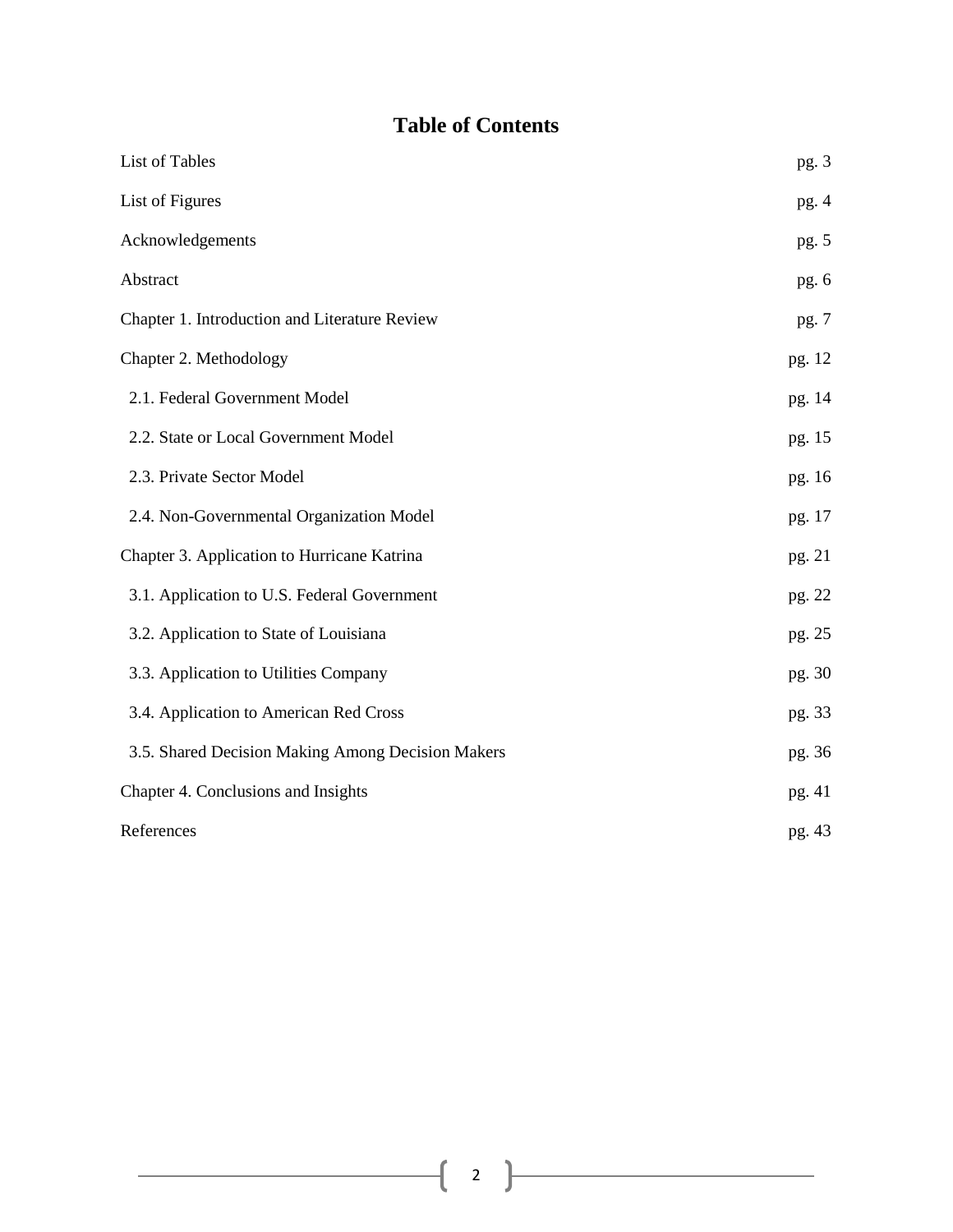## **List of Tables**

| Table 1: Input Parameters for Federal Government Model             | pg. 22 |
|--------------------------------------------------------------------|--------|
| Table 2: Optimal Federal Resource Allocation for Different Budgets | pg. 24 |
| Table 3: Input Parameters for State Government Model               | pg. 26 |
| Table 4: Optimal State Resource Allocation for Different Budgets   | pg. 27 |
| Table 5: Input Parameters for Utilities Model                      | pg. 30 |
| Table 6: Results of Utilities Model                                | pg. 31 |
| Table 7: Input Values for Red Cross Model                          | pg. 34 |
| Table 8: Optimal Red Cross Allocation                              | pg. 35 |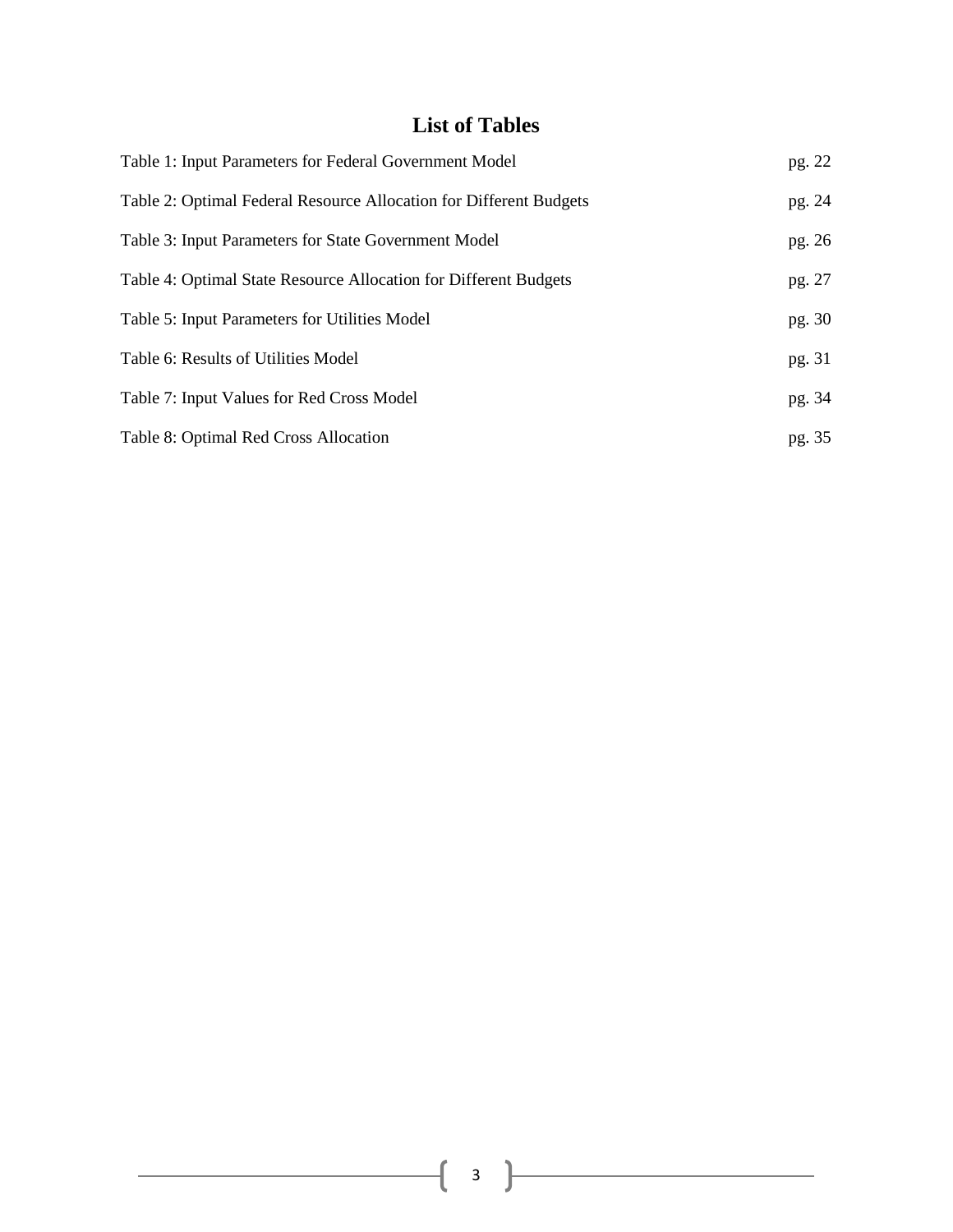## **List of Figures**

| Figure 1: Expected Production Losses to Gulf States                               | pg. 25 |
|-----------------------------------------------------------------------------------|--------|
| Figure 2a: Expected Production Losses to State of Louisiana Double Effectiveness  | pg. 29 |
| Figure 2b: Expected Production Losses to State of Louisiana Nominal Effectiveness | pg. 29 |
| Figure 3: System Reliability as Function of Budget                                | pg. 32 |
| Figure 4: Expected Production Losses to Utilities Sector                          | pg. 33 |
| Figure 5: Expected Production Losses Averted due to Red Cross                     | pg. 36 |
| Figure 6: Tradeoff Between Person Days and Production Losses                      | pg. 40 |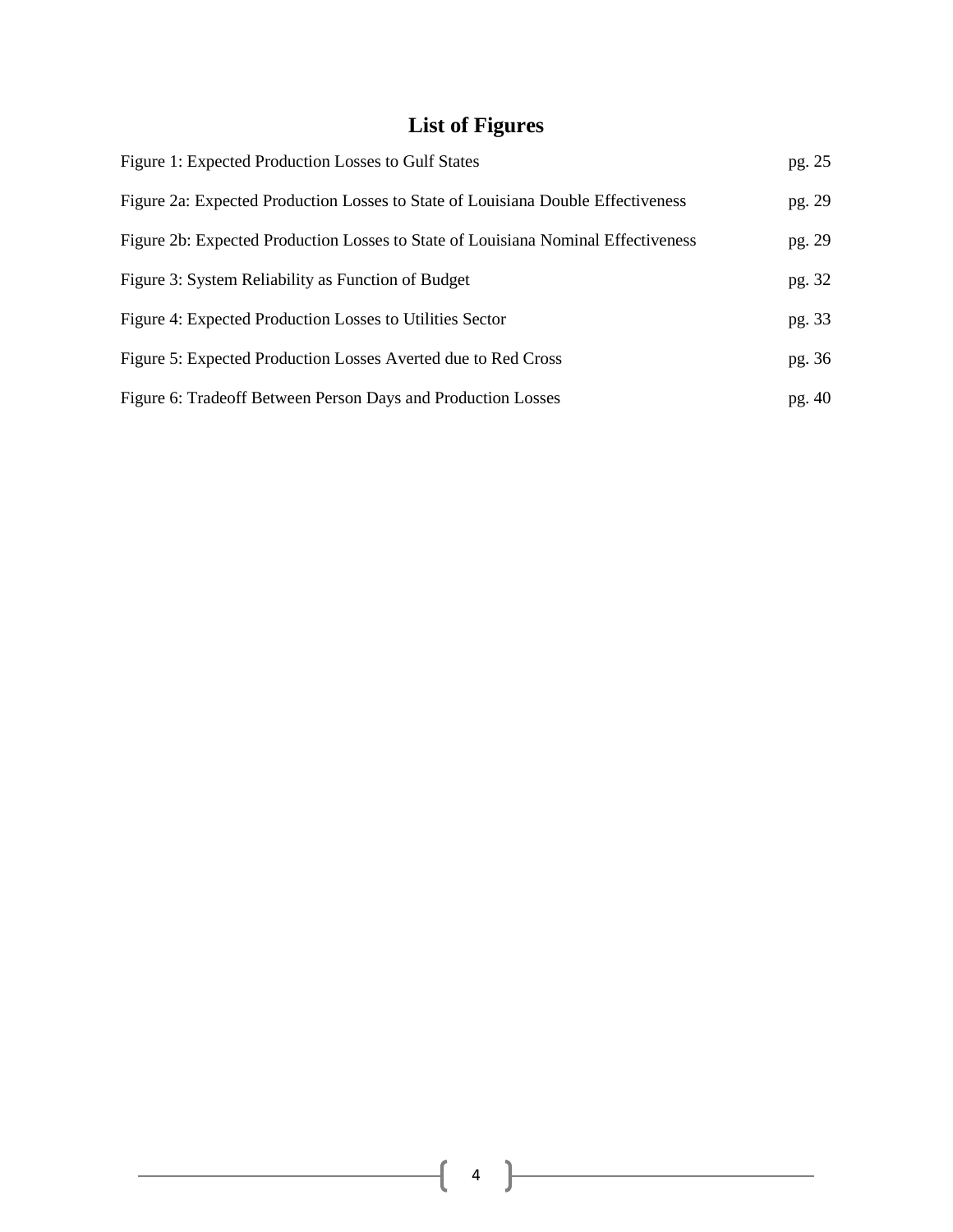## **Acknowledgements**

I would like to acknowledge all of the faculty and staff at Iowa State University. In particular, I would like to acknowledge my major professor Dr. Cameron MacKenzie as well as the other contributors to this research Dr. Caroline Krejci, Dr. Sara Hamideh, and Dr. Michael Helwig.

 $\overline{\mathcal{A}}$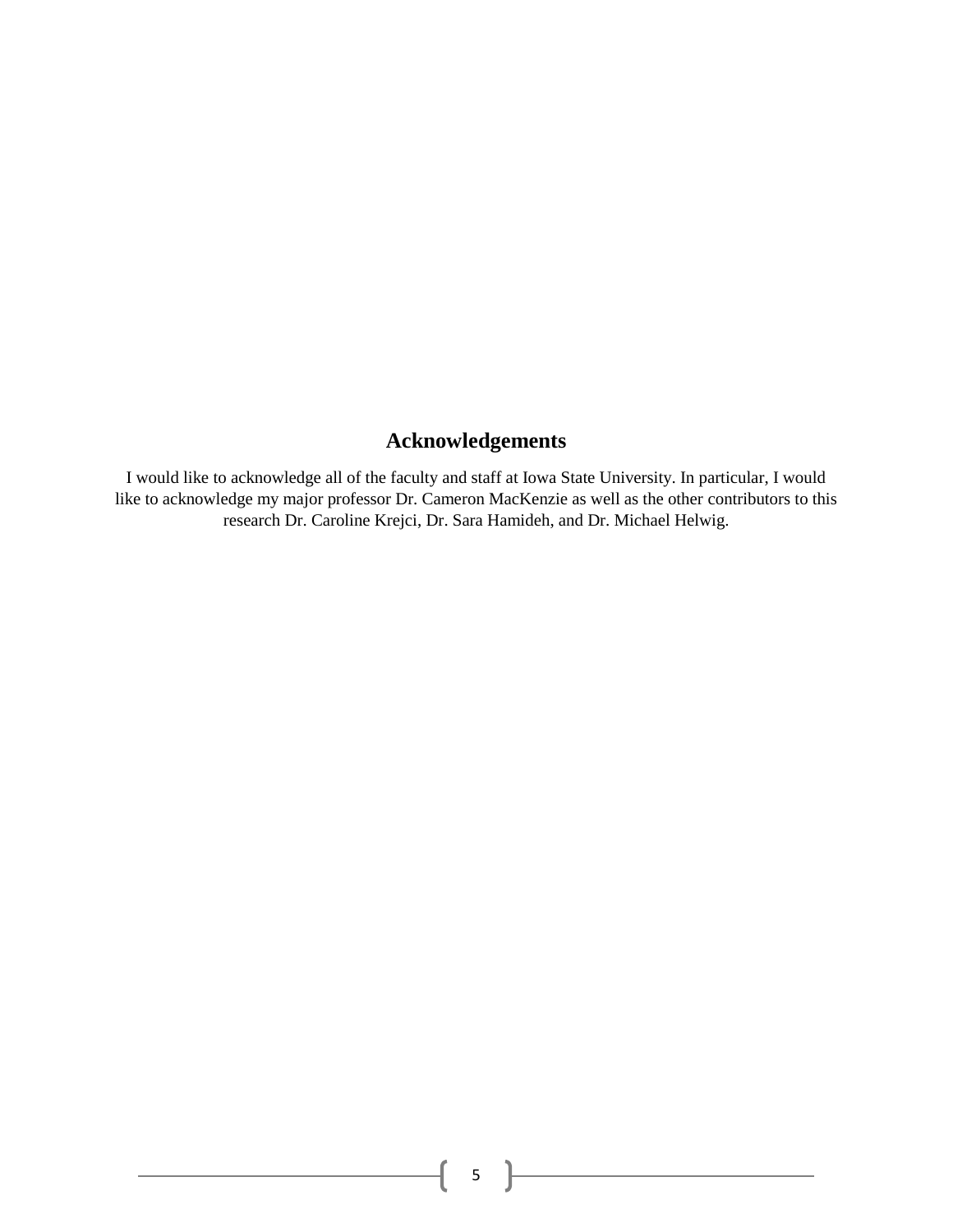#### **Abstract**

Disruptions are significant events that cause a disturbance in the normal operations of communities and can result in thousands of fatalities, millions of dollars lost, and significant infrastructure and ecological damage. It is difficult to model the different decision makers in a disruption and express the decisions made in a form that all decision makers understand and can act upon. In disruption response planning, it is necessary to have specific allocation strategies in place, rather than just a set of guidelines, so that budgets can be created, and effective distribution pathways can be established. Therefore, models need to incorporate both specific spending strategies and multiple decision makers. The resource allocation model developed allows for the objectives of four different independent decision makers to be combined into a single computational metric of economic production measured in U.S. dollars. The model provides insight into areas where decision makers may benefit from cooperation to yield larger overall gains in the reduction of production losses from a disruption. The identification of overlaps shows the potential effect of shared decision making in a complex decision environment. The model is applied to a hurricane with magnitude akin to Hurricane Katrina in the context of the 2015 economy of the U.S. Gulf Coast. Results from the application illustrate that there is likely double spending and overspending in some industries in the impacted economic region, and shared decision making between decision makers is highly encouraged. Shared decision making between decision makers allows for a greater benefit to the economic region than when the federal government acts alone.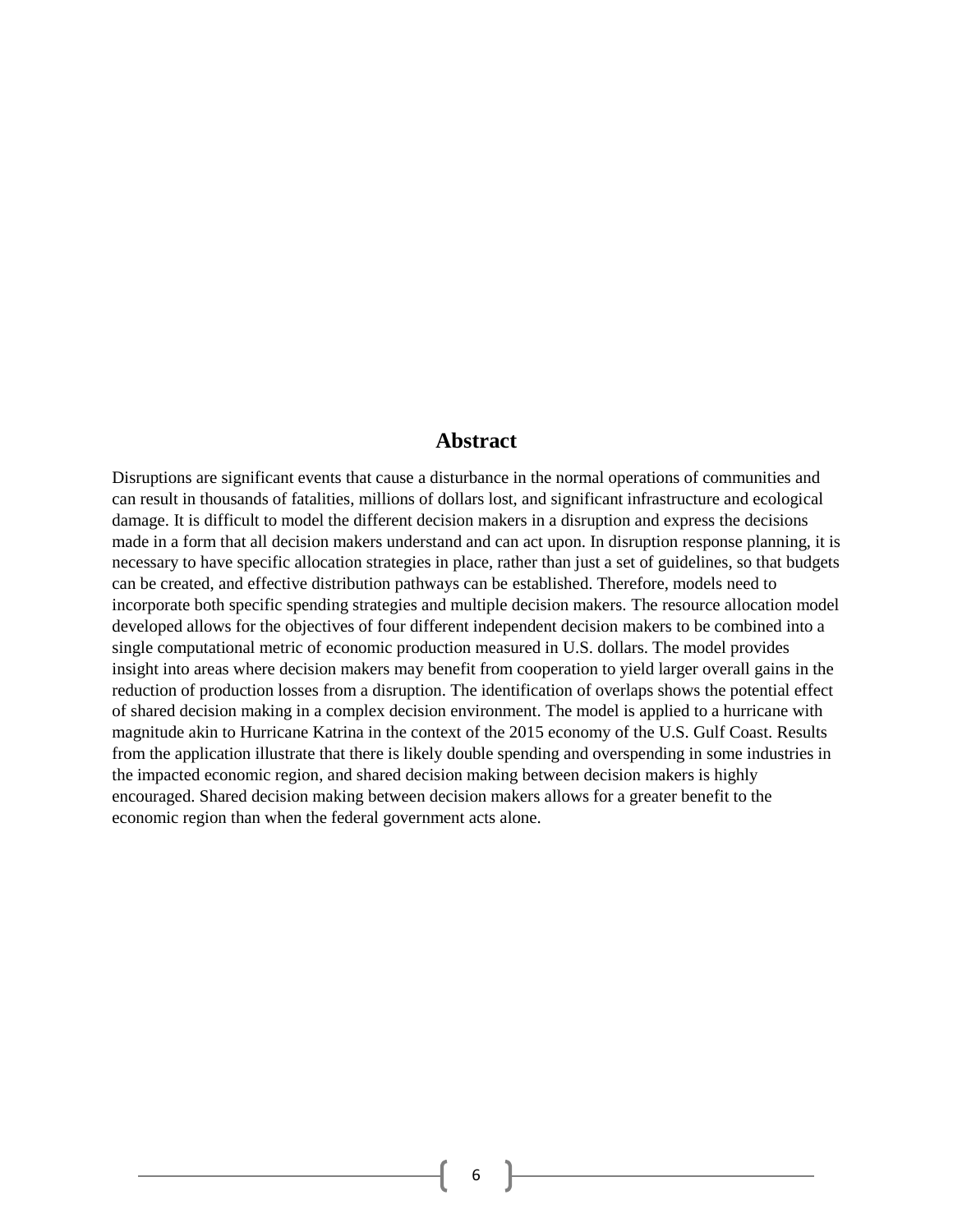#### **Chapter 1. Introduction and Literature Review**

Disruptions come in many forms and can be minor like traffic jams and unexpected power outages or major like tsunamis or volcanic eruptions. These disruptions cost individuals and organizations time, money, resources, and even lives, making the study of disruptions of high interest to many researchers, enterprises, and government officials. Carter (2008) defines a disruption or disaster as "an event which impacts with such severity that the affected community has to respond by taking exceptional measures." Proper risk mitigation strategies help to prevent some of these disruptions such as terrorist attacks or incidents caused by human error. Other disruptions, like earthquakes and hurricanes, cannot be prevented but risk mitigation strategies can help reduce the consequences from these disruptions. This thesis will focus on non-preventable disruptions like natural disasters although the general model can be applied to preventable disruptions.

Prevention, preparedness, and response have received significant attention in the homeland security and emergency preparedness literature. Some decision makers prefer general strategies that help frame the situation and give rough and flexible guidelines that can be applied to any situation. Farazmand (2001) develops a handbook that is a collection of the various risk management strategies applied over the years. Others attempt to address disruptions by using the classical risk management paradigm (Haimes 1998, Kaplan and Garrick 1981) which emphasizes the identification, measurement, and mitigation of potential risks. Disruptions are not just the focus of researchers and companies but also of the various government organizations across the world. The Disaster Mitigation Act of 2000, which requires all state, local, and Indian Tribal governments within the United States to have written disaster plans in place, and the Federal Emergency Management Agency (FEMA) teaching guide (McEntire 2004), which is required training literature on the theory of emergency management for all FEMA employees, are a few examples. These documents provide general guidelines and strategies without providing a lot of concrete examples backed with empirical data. Seeing the need for more in-depth explanation, researchers have developed specific strategies for individual groups like physicians (Hick 2012) and the tourism industry (Ritchie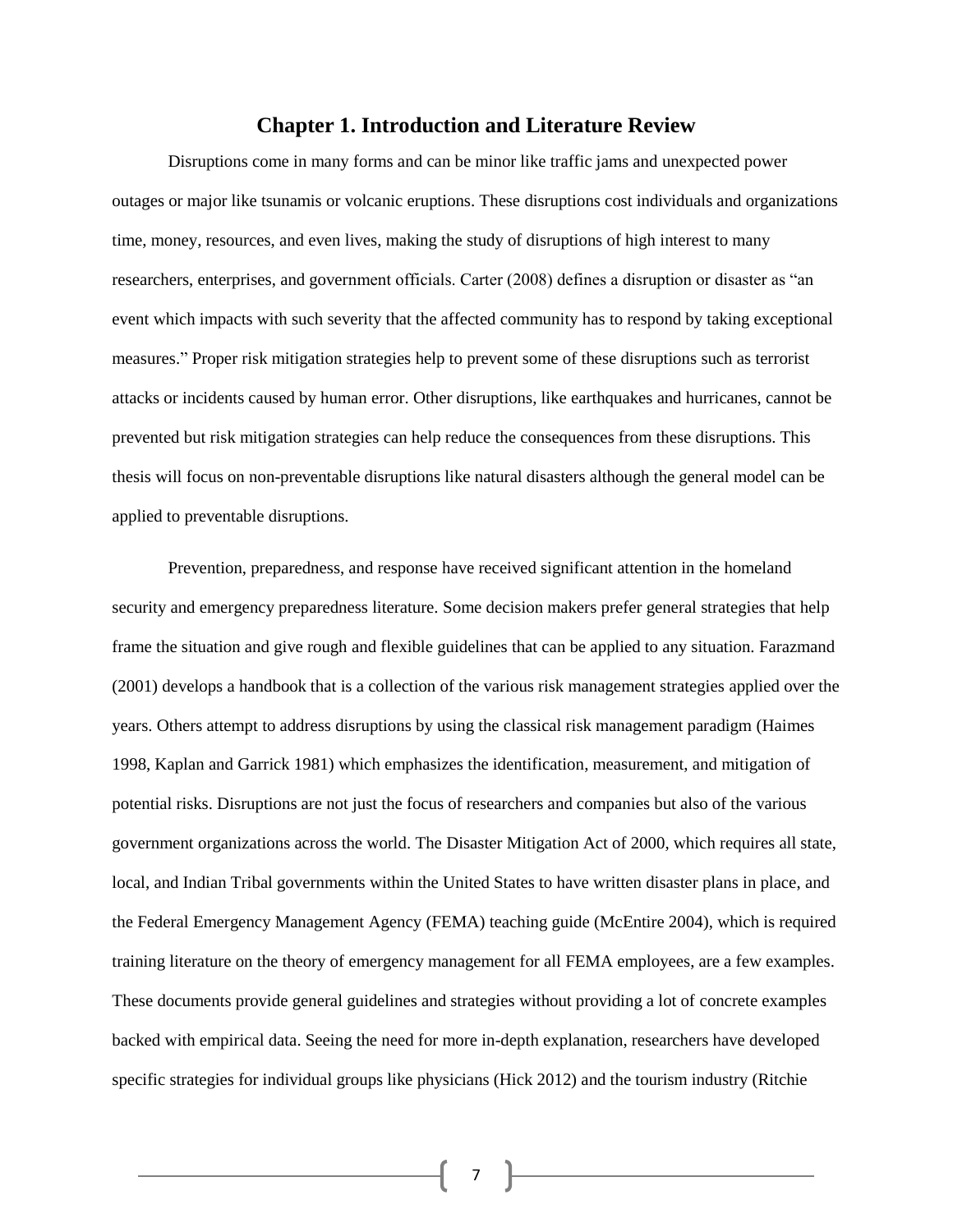2004). Although these strategies provide specifics, they lack the scope of a real disruption. This scope and specificity have been addressed from three different approaches: computational models, qualitative models, and game theory models, all of which have their own strengths and weaknesses to be discussed.

Atlay and Green (2006) examine the disaster operations management literature. They find that approximately 60 of the 109 journal articles analyzed used either mathematical programming, statistics and probabilities, or simulation during their analysis. These approaches make up what are known as computational models, which typically involve data sets, parameterized inputs, or mathematical theory to create a model that gives numerical output. Computational models are often viewed as being empirical, more exact, and better supported than qualitative approaches, but many computational models have the same issue when compared with one another. The vast majority of these computational models assume a single decision maker, usually for the purpose of model or computational simplification. Some models tackle the entire scope of the disruption, but they assume a single, all-powerful decision maker who manages all of the resources and distributes them (Sherali et al. 1991; Barbarosoğlu and Arda 2004). Since every large disruption involves multiple individuals and organizations, modeling a disruption with a single decision maker can provide challenges for applying these disaster operations management models. Other models view resource allocation during disasters as a supply-chain issue (Caunhy 2012, Alp Ertem 2011, Papadakis and Ziemba 2001) or opportunities to minimize death and injury (Friedrich 2000), which may not cover some of the other important aspects of disruptions like housing, utilities, and restoration. Golany (2009) attempts to integrate multiple models in order to solve a resource allocation model, but these models are all to be utilized by a single decision maker, the government. It remains an open research question of how to design operations management models that includes the different perspectives of multiple decision makers.

When trying to model a decision with multiple decision makers, it is important to note that each decision maker has his or her own objectives, motivations, and influences. Multi-Criteria Decision Analysis (MCDA) may be a method to incorporate these elements from multiple decision makers by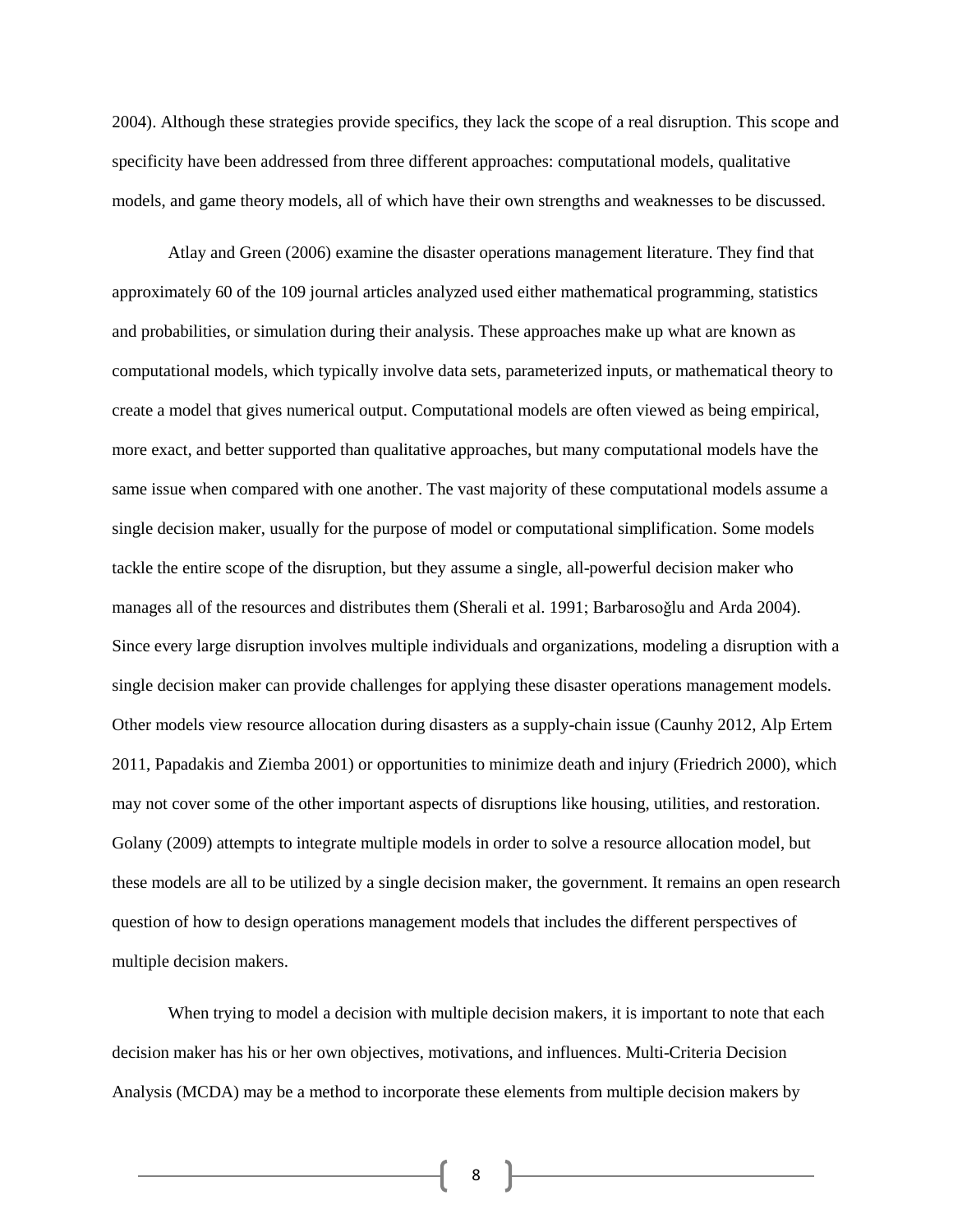gathering scores from different decision makers and combining those scores via categorizing, summing, weighting, or multiplying to give an overall utility or value for each consequence (Guitouni and Martel 1998). Other tools are based on the Analytic Hierarchy Process (Saaty 1980). These MCDA techniques have been applied to dealing with disruptions since the attacks of September 11. Applications include using fuzzy optimization and scale factors for resource allocation (Sheu 2005), the Group Analytic Network Process for chemical spills (Levy and Kouichi 2007), and the Analytic Network Process with flooding in Tokai, Japan (Levy et al. 2007). These scores may contain a lot of subjectivity based on the manner in which they are gathered. For example, Geldermann (2009) uses multi-attribute value theory to decide on the optimal alternative for a proposed nuclear/radiological event in Europe, but the inputs were decided as a group rather than the traditional comparison of individual weights. This result touches on one of the two key issues that found within group decision making: weighting leading to subjectivity and inaccuracy as well as evolving an effective group consensus out of different judgements (Yu and Kin 2011). A second open research question that remains is how to design operations management models that incorporate the qualitative aspects of multiple decision makers within introducing bias and subjectivity into the model.

Group dynamics are something that are not discussed in depth in most group decision-making models, but they contain psychological relationships of which modelers should be aware. Barry and Stewart (1997) find that when studying small groups, as the proportion of extroverts increases, the group's focus on the given task decreases. As a result, the group takes longer to make a decision, which can cost large amounts of lives and money during the response phase of disruption management. The mode of communication in a group discussion also influences the decision (Dubrovsky et al. 1991). They discovered that when meeting in person, the status of the group members had a large effect on the direction the group went. Organizations like the federal government that have a large amount of resources may tend to get more of a say in the decisions for disruptions even when smaller organizations and entities may be able to make more effective use of those resources.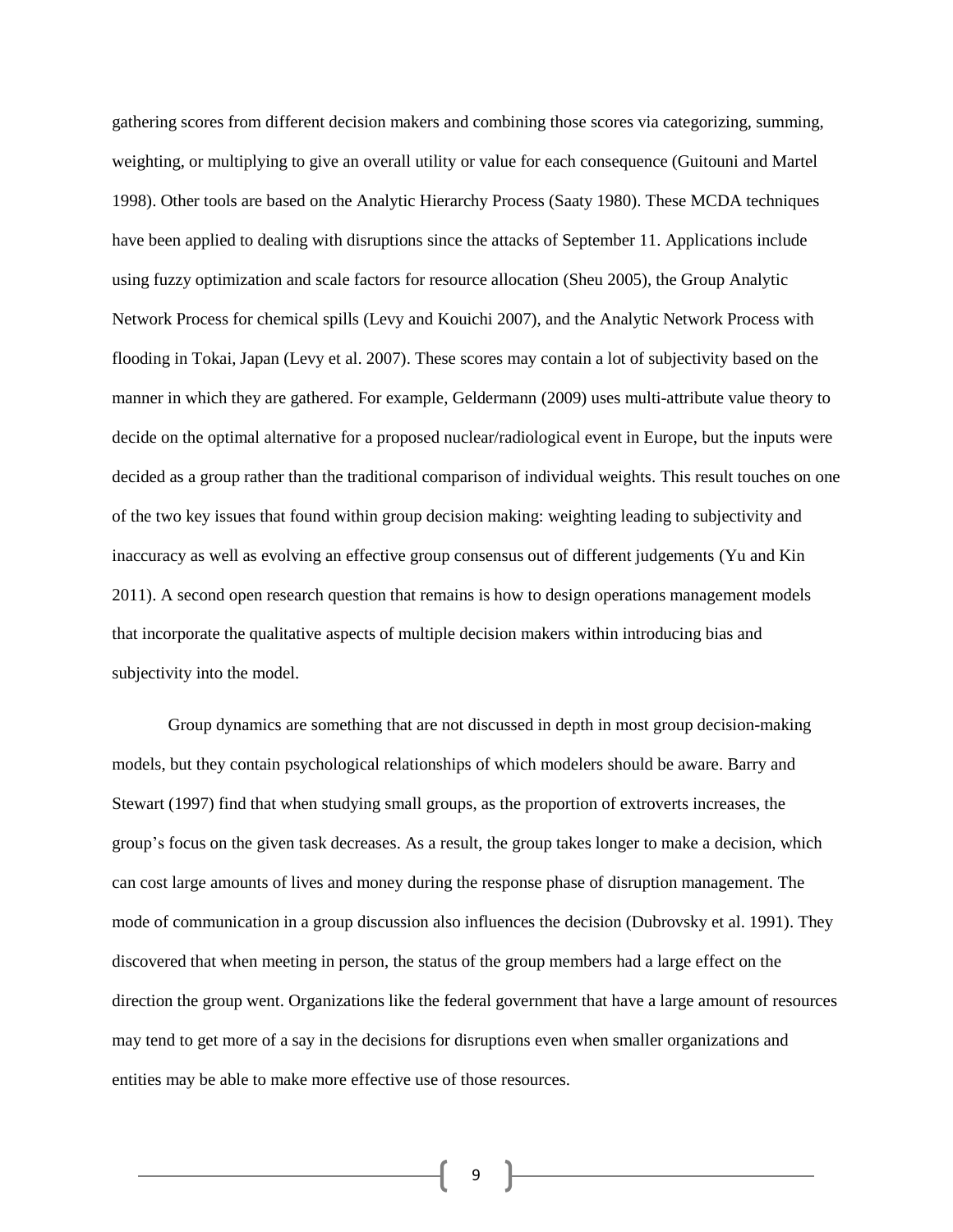Game theory provides another modeling approach to integrate multiple decision makers. Coles and Zhuang (2011) create a decision support framework for the decision-makers during the recovery phase from a disaster. Much of the game theory literature in disaster management focuses on intentional attacks from a terrorist organization that have specific targets or goals in mind. Shan and Zhuang (2013) discuss strategic versus non-strategic attackers with a decision-maker's objective to minimize total impact. Chittaro and Sioni (2015) use psychological theories of group dynamics to explore multiple decision makers acting as a group in reaction to a terrorist incident. All of the people in the decision group have the same end goal, which is not always representative of a real decision when multiple entities are involved.

Communication between decision makers and from the decision makers to other entities in the environment is also very important in disaster management. A main struggle, even in case studies, is creating a decision-making model that involves everyone more so than the actual solving of the problem (Smith and Dowell 2000). Heath (1995) discusses the issues that can arise when communication is poor during the planning phase of disruption response. Poor communication in the wake of the Kobe earthquake in Japan in 1995 led to less effective response efforts. Consensus driven decision making may not be feasible given the time constraints of a disaster situation when considering all of the entities that may have a stake in the decision. This is the basis of a decision made in the application section of this thesis to only include decision makers that have a large amount of influence or resources.

Both preparedness and response decisions are important for properly analyzing disruptions. Response activities are often more expensive than preparation activities because of the scarcity of resources and the difficulty of getting those resources to the intended location. Between 1985 and 2004, the U.S. federal government spent almost 16 times more on response activities than preparation activities (Healy and Malhotra, 2009). Response spending heavily outweighs preparedness spending in several low and middle-income countries at risk for multiple disasters, but preparedness spending in those countries is also on the rise (De la Fuente 2010). This is a promising observation because several other studies have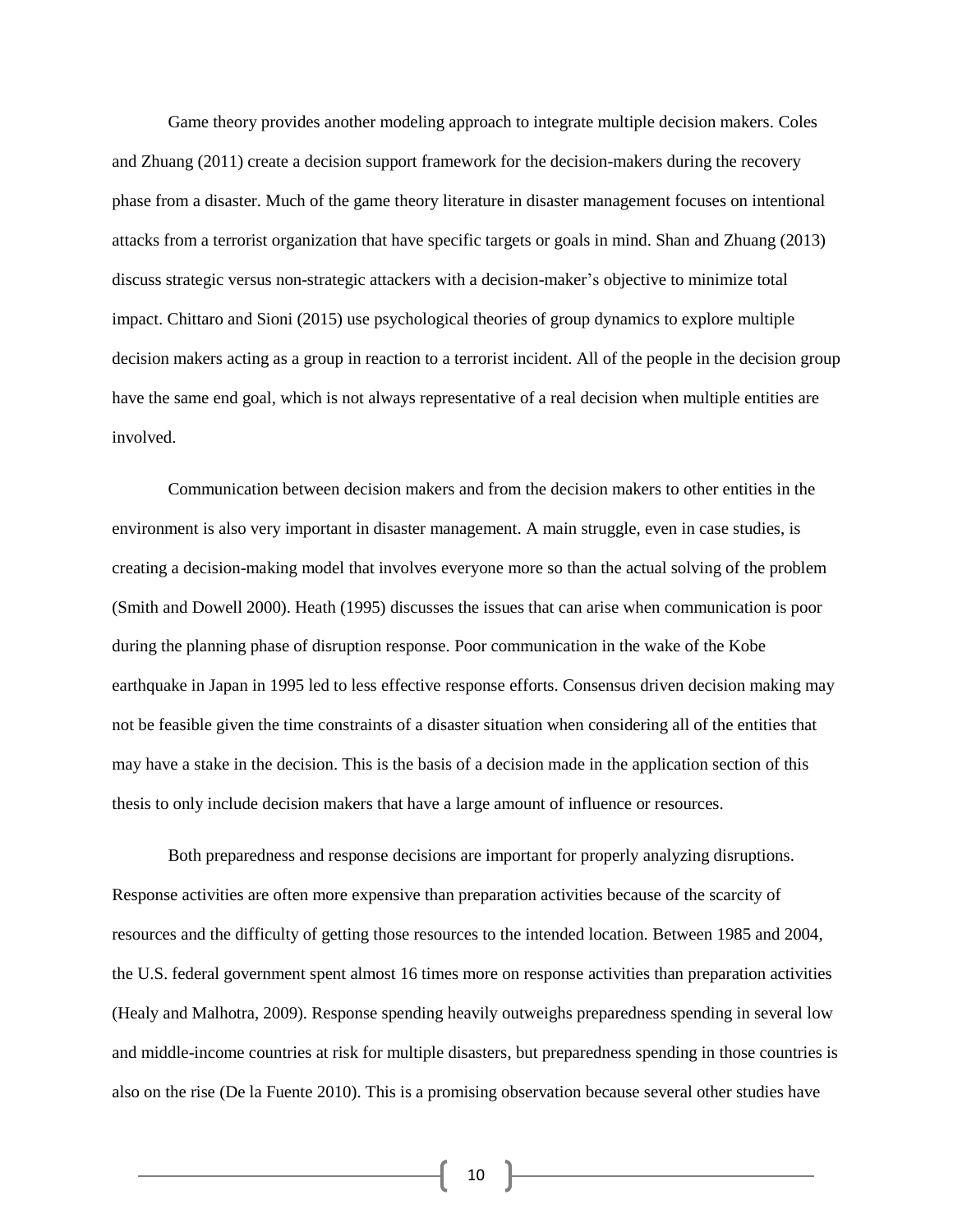shown the benefits of spending resources on preparedness can greatly outweigh the costs (Rose et al., 2007, Garrett and Sobel, 2003, Healy and Malhotra, 2009, Godschalk et al., 2009).

This thesis combines elements from the several of the models discussed previously in order to create a more realistic decision-making model for allocating resources to prepare and respond to a disruption. Resource allocation models for four different decision makers will be constructed. The first decision maker is the federal government, the second decision maker is the state government, the third decision maker is the private sector, and the fourth decision maker is a non-governmental organization (NGO). Each resource allocation model is presented as optimization model in which a decision maker seeks to minimize or maximize an objective subject to a resource budget constraint. Each decision maker can allocate resources before a disruption and after a disruption. An economic model translates each of the allocation decisions to quantify the economic losses from the disruption. The thesis has three unique contributions to the field of disaster management. The first is the incorporation of four decision makers with different objectives, resources, and effectiveness into a single mathematical model. The second is combining the decisions of each entity into a single economic measure of production to facilitate comparison. The final contribution is quantifying the effect of shared decision making and communication between decision makers. If the decision makers do not coordinate, there will likely be multiple entities allocating resources to the same area, which may be globally inefficient.

The remainder of this thesis will proceed as follows. Chapter 2 will present each of the four resource allocation models. Chapter 3 will apply these decision-making models to a severe hurricane similar to that of Hurricane Katrina in the context of the 2015 economy. This chapter will also discuss the effect that shared decision making between decision makers on the total production losses for the Gulf Coast region. The fourth and final chapter will contain conclusions, insights, and suggestions for future extensions and research.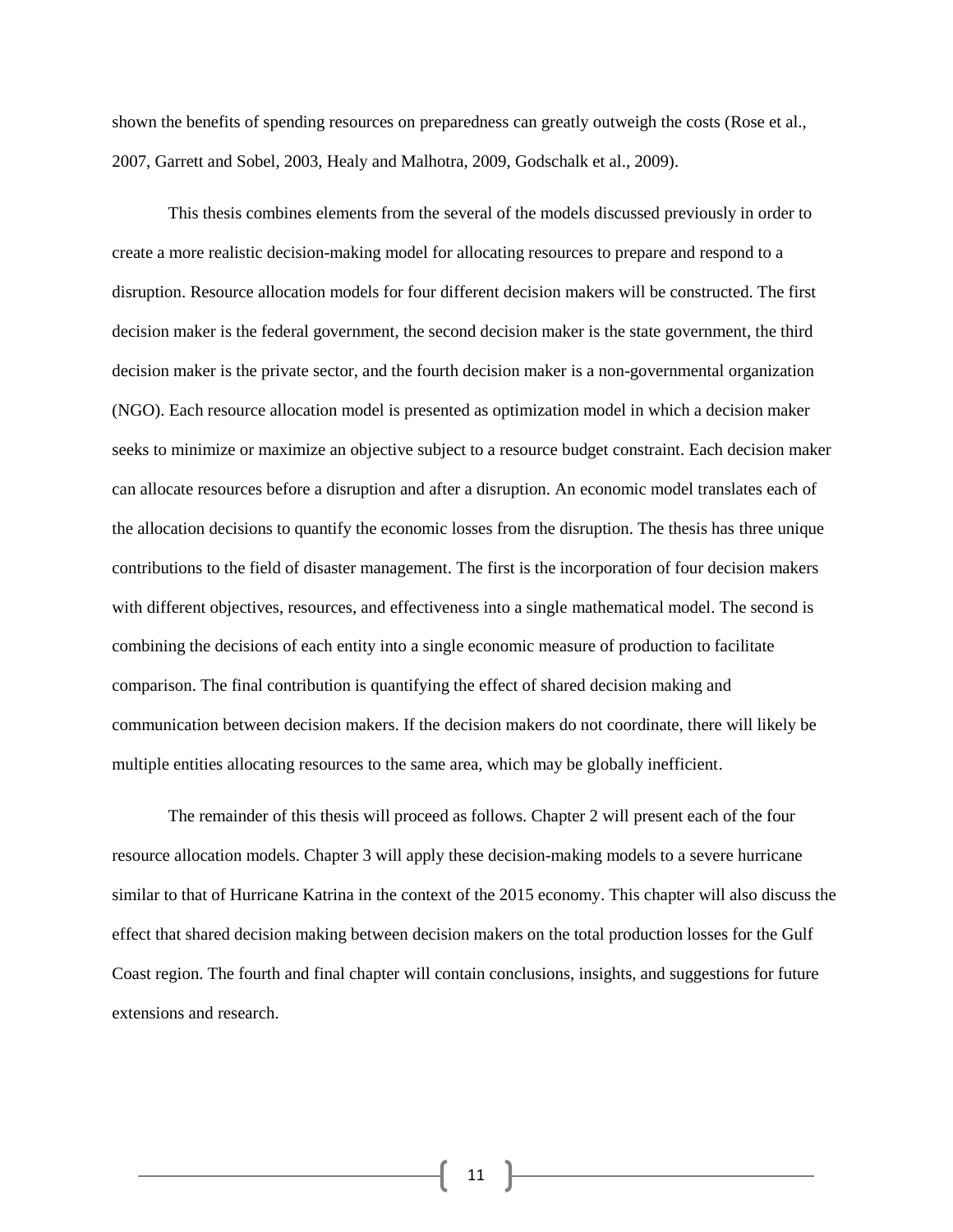#### **Chapter 2. Methodology**

Each of the decision-making models assumes the allocation of resources are independent, meaning there is no communication between decision makers. This allows for different perspectives within the decision environment with the same end goal in mind. The four perspectives that will be addressed are a federal or overarching government, a smaller state or local government, a large private for-profit entity, and a non-governmental organization (NGO). The federal government entity is characterized by having the most resources and is able to affect all of the industries in the entire economic region. Similarly, the state government entity has a large amount of resources but can only affect the industries within a specified state or locality. The private for-profit entity has the goal of maximizing profits via minimizing the impact of the disaster in its industry. Although private sector companies do have some corporate social responsibility to assist the general public and other industries, quantifying those actions is difficult. Therefore, the private entity can only allocate resources to their specific industry. Lastly the NGO is categorized as a non-profit entity that has humanitarian goals that can affect all of the industries in the entire economic region. This NGO effects the total production losses by using their resources to increase the working population in order to avert further production losses. These four perspectives will come in the form of four different resource allocation models whose results will all be translated into terms of total production losses in the economic region. The following subsections will discuss each of the decision maker models in detail.

The losses that arise from a major disruption may include lost wages, damaged infrastructure, and casualties. The models derived for this analysis will focus on production losses in a region due to a disruptive event such as a natural disaster. The definition of production loss varies from industry to industry, but each of those definitions can be defined in terms of dollars. For instance, Oerke and Dehne (2004) define production losses for crops as crops that have been planted but are unable to be harvested, while Chi et al. (2002) defines production losses in the cattle industry as milk loss, reduced slaughter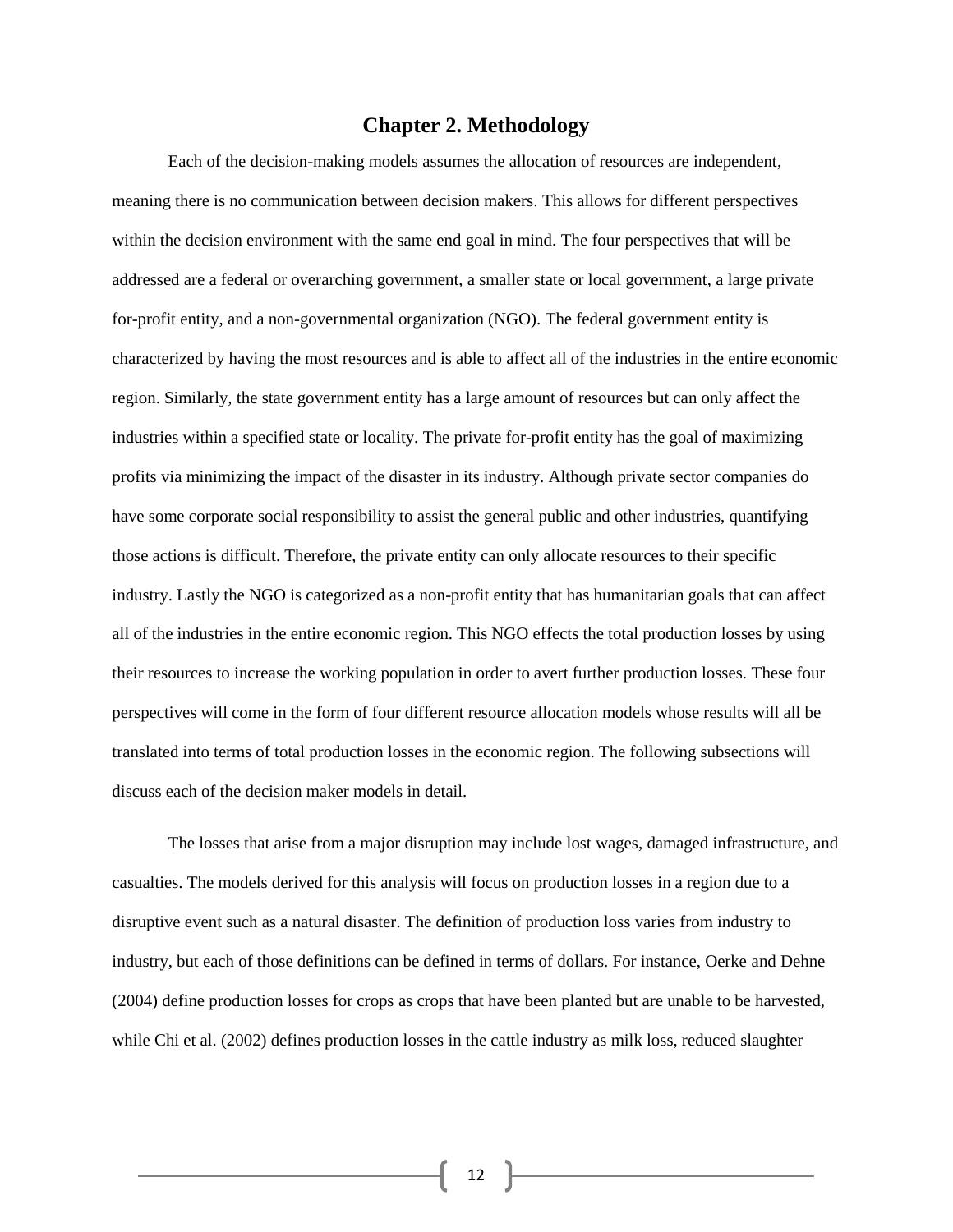value, mortality loss, and reproductive loss. Therefore, the model will take these losses only in general terms of dollars lost for purposes of model simplification and flexibility of application.

All four models will be based on the relationships formed in the Interoperability Input-Output Model (IIM). The IIM translates direct production losses in a specific industry as a result of a disruption to the total production losses for the entire economy of interest (Santos and Haimes, 2004, Santos, 2006). Applications of the IIM include damage to the Italian infrastructure (Setola and De Porcellinis, 2007), Hurricane Katrina (Crowther et al., 2007), and the *Deepwater Horizon* oil spill (MacKenzie et al., 2016). Crowther et al. (2007) and MacKenzie et al. (2016) incorporate the IIM into the objective functions of their optimization models, which is the base construct of the decision-making models in this thesis. For the purpose of model simplification and scope, not all of the industries within the IIM can be directly impacted by the decision makers. A focus has been placed on the larger industries in terms of total production in the economic region, but the indirect impact to the smaller industries is still expressed within the IIM. This means that there may be a smaller number of directly impacted industries than there are total industries in the economic region.

All four of the resource allocation models will consider a single disruptive event. The models also assume the disruptive event will occur at most once per year. The disruption directly impacts  $m$ industries, where  $m \le n$  and n signifies the total number of industries within the economic region. The normalized interdependency matrix of the IIM is represented by  $A^*$ , which notes all the interdependency connections between all *n* industries. This matrix  $A^*$  is used to create the square matrix  $B = (I - A^*)^{-1}$ , which is used to form  $\mathbf{B}^{(n \times m)}$  allowing for the selection of only the columns in **B** that correspond to the m directly impacted industries. The total production losses, via the IIM, is calculated when  $\mathbf{x}^T \mathbf{B}^{(n \times m)}$  is multiplied by a vector  $c^*$  that summarizes the direct impact the decision maker will have on the industries. Here  $x$  is a vector of length  $n$  that represents the normal production of each individual industry in the economic region. When the base IIM structure,  $\mathbf{x}^T \mathbf{B}^{(n \times m)}$ , is taken by itself, the dollar loss for each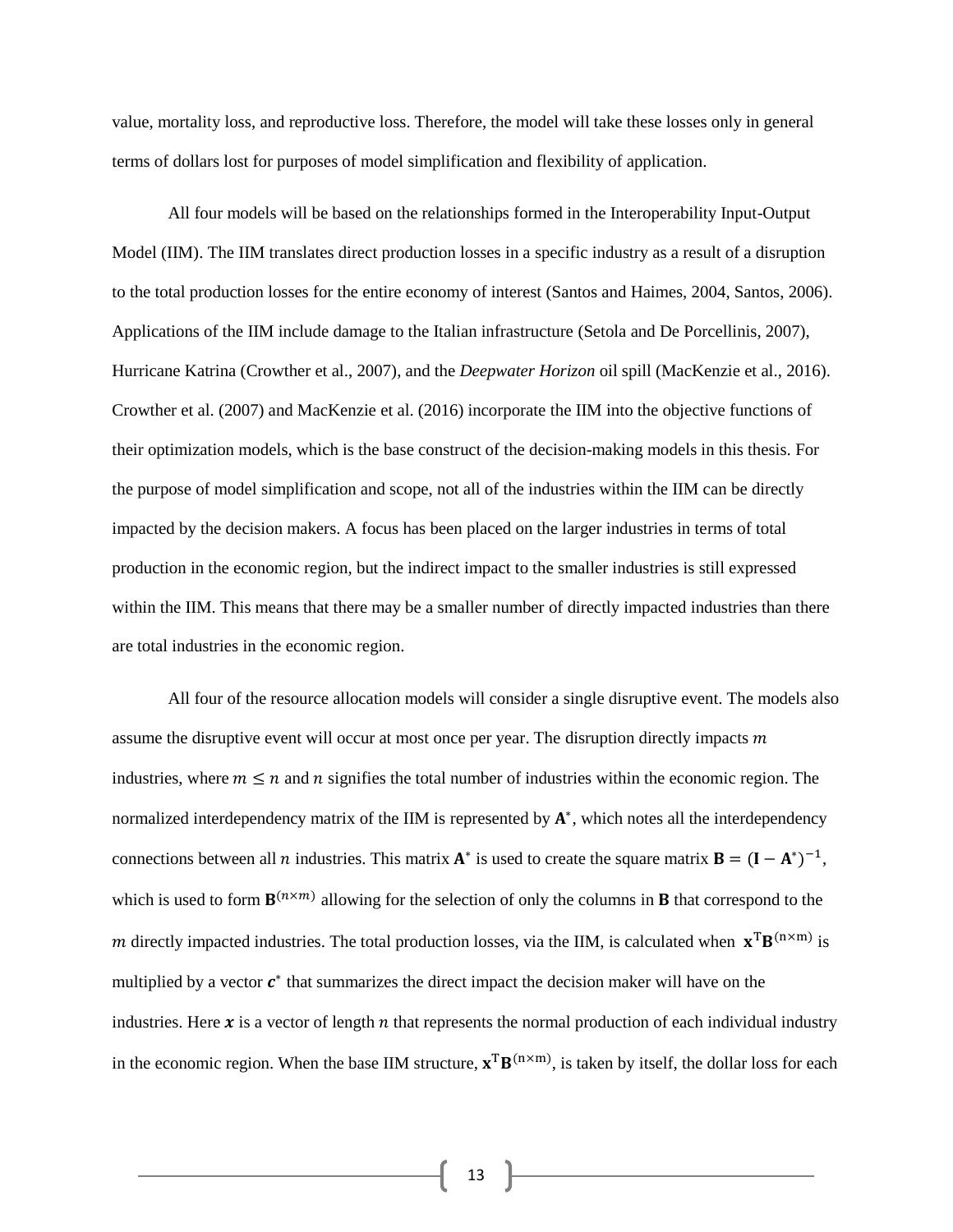of the  $m$  industries if each industry is completely inoperable. Thus the  $c^*$  term signifies the impact that the decision maker has on reducing the consequences of the disruption.

#### **2.1 Federal Government Model**

The resource allocation model for the federal government decision maker comes from MacKenzie and Al-Kazimi (2017). Equations 1-1 to 1-4 depicts this model where the decision maker's objective is to minimize the expected production losses if a disruption occurs and maximize production gains if no disruption occurs. The annual probability of the disruption is  $p$ . A resource budget constraint  $Z$  represents the total budget in dollars available to the decision maker to allocate before or after the disruptive event. The decision maker can allocate resources before the disruption (called preparedness)  $z_p$  and choose to spend resources to respond to or recover from a disruption if it occurs.

Preparedness will reduce the overall consequences if the disruption occurs. In this model, the consequences of the disruption are expressed by the vector  $c^*$  of length  $m$  which accounts for the direct impacts in the  $m$  industries. The total production losses due to the disruption is expressed when  $c^*$  is multiplied by the base IIM structure,  $\mathbf{x}^T \mathbf{B}^{(n \times m)} \mathbf{c}^*$ . If the disruption occurs, the decision maker chooses to allocate the remaining resources not spent on preparedness on response and recovery. The decision maker can distribute those resources equally to all the directly impacted industries  $z_0$  with effectiveness  $k_0$ , and to an individual industry *i* via  $z_i$  with effectiveness  $k_i$ . Resources that would benefit all industries include activities such as clearing roads of debris, establishing telecommunications, and ensuring the supply of electricity and other utilities to the industries. If no resources are allocated to response and recovery, the direct impact to each industry *i* is expressed via  $\hat{c}_i^*$ . This  $\hat{c}_i^*$  can be reduced by allocating resources to  $z_p$ ,  $z_0$ , or  $z_i$  which will reduce the direct impact to the new value  $c_i^*$ , where  $c_i^* \leq \hat{c}_i^*$  (Equation 1-2). Equation 1-3 states the assumption that the sum of the resources allocated for preparation, allocated to all industries, and allocated to each industry  $i$  must be less than the established budget  $Z$ . Equation 1-4 is the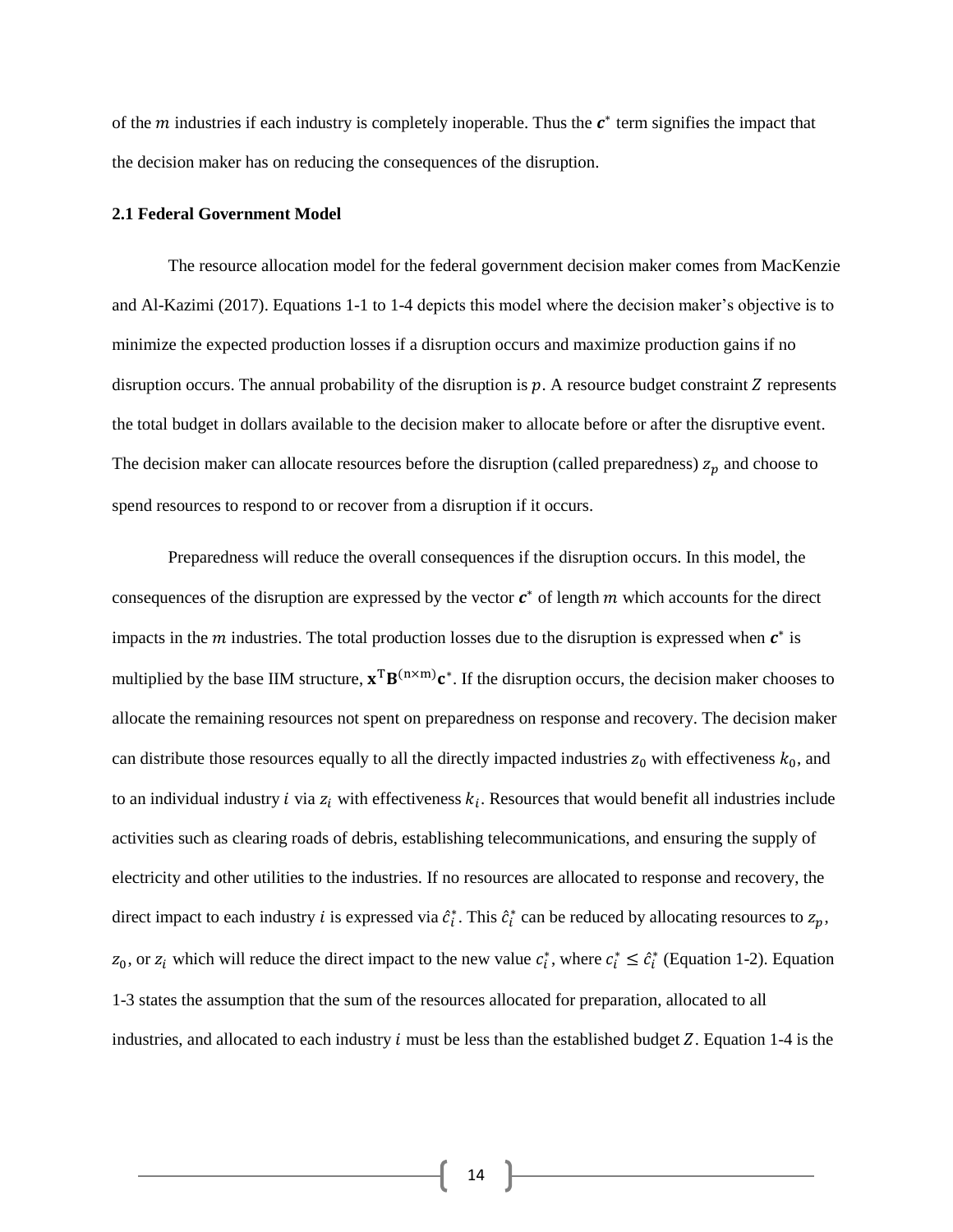non-negative constraint illustrating that the resources allocated within the model must be greater than or equal to zero.

If the disruption does not occur, the resources that would have gone for response and recovery can be redistributed elsewhere within the economy. In the case of the federal government, these resources could be devoted to other government programs or be returned to the taxpayers in order to strengthen the economic region. This economic benefit if no disruption occurs is illustrated in the function  $g(z_p, Z)$ . If all of the resources are spent on preparedness, then  $g(Z, Z) = 0$  since no more resources are available. We assume the function  $g(z_p, Z)$  is strictly decreasing in  $z_p$ , strictly increasing in Z, and non-negative for  $z_p \leq Z$ . Since the decision maker desires to minimize the expected production losses within the target economy if a disruption occurs and maximize the production gain if no disruption occurs, a negative sign is required in front of  $(1 - p)g(z_p, Z)$  in order to minimize the objective function. Given the described parameters, the resource allocation model is expressed as:

Minimize 
$$
px^T B^{(n \times m)} c^* - (1 - p)g(z_p, Z)
$$
 (1-1)  
subject to  $c_i^* = \hat{c}_i^* \exp(-k_{an} z_n - k_0 z_0 - k_i z_i)$   $i = 1, ..., m$  (1-2)

$$
c_i^* = \hat{c}_i^* \exp(-k_{qp} z_p - k_0 z_0 - k_i z_i) \qquad i = 1, ..., m \qquad (1-2)
$$
  
\n
$$
z_p + z_0 + \sum_{i=1}^{m} z_i \le Z \qquad (1-3)
$$

$$
z_p, z_0, z_i \ge 0
$$
\n
$$
i = 1, ..., m \tag{1-4}
$$

The model can be applied to any length of time, but we solve the model for a single calendar year. The model also assumes that the consequences of the disruption are reduced via an exponential function. This approach mimics other applications from the risk management literature (MacKenzie et al., 2016) that explore the benefits and drawbacks of various allocation functions. The exponential function is used because it encompasses the concept of diminishing marginal returns. The first dollar spent to reduce  $c_i^*$  produces more benefit than the next dollar.

#### **2.2 State or Local Government Model**

The state government model has the same form as that of the federal government as depicted in Equations 2-1 to 2-4. However, the parameter values may differ, and we write a superscript  $(s)$  to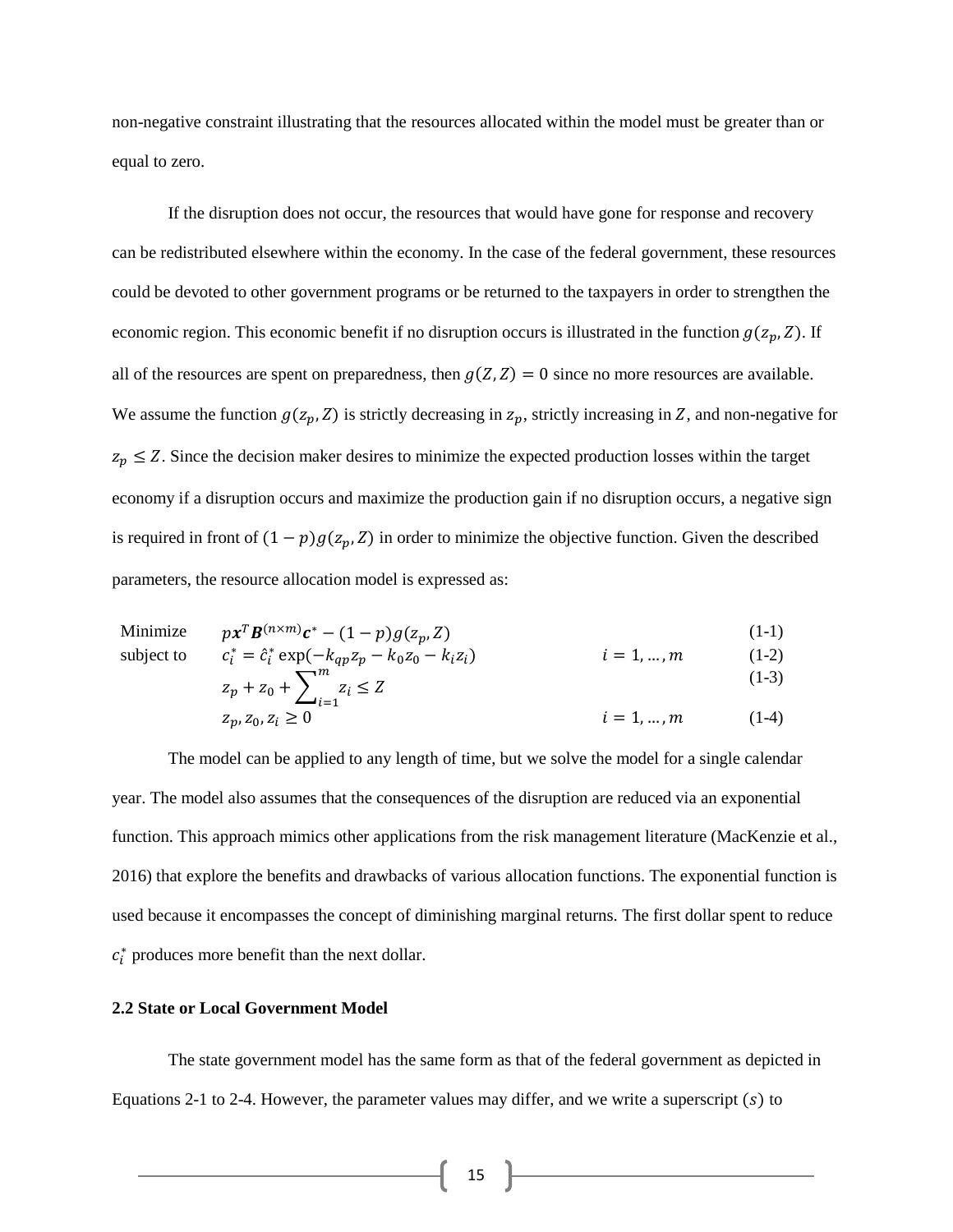represent the parameters for the state decision maker. Since the size of state economy is smaller than the regional economy (which is of concern to the federal decision maker), the values in the IIM matrix  $\mathbf{B}^{(s)(n \times m)}$  and the production vector  $\mathbf{x}^{(s)}$  will change. The municipal and federal spending in Switzerland differs, which suggests there is a difference in the effectiveness of spending between the federal and state governments (Joumard and Giorno 2002). Since state governments are presumably closer to the impacted areas, they may have special programs and agencies that are in a better situation to assist in disaster management. The state government model will still contain the same  $n$  total industries and  $m$  directly impacted industries, but the output results of the model will be different.

minimize 
$$
p^{(s)}\mathbf{x}^{(s)^T}\mathbf{B}^{(s)(n \times m)}\mathbf{c}^{*(s)} - (1 - p^{(s)})g^{(s)}(z_p^{(s)}, z^{(s)})
$$
 (2-1)

subject to

$$
p^{(3)}\mathbf{x}^{(3)} \mathbf{B}^{(3)}(h^{(2)}) - (1 - p^{(3)})g^{(3)}(z_p^{(3)})^2
$$
  
\n
$$
c_i^{*(s)} = \hat{c}_i^{*(s)} \exp(-k_p^{(s)}z_p^{(s)} - k_0^{(s)}z_0^{(s)} - k_i^{(s)}z_i^{(s)}) \qquad i = 1, ..., m \qquad (2-2)
$$

$$
z_p^{(s)} + z_0^{(s)} + \sum_{i=1}^m z_i^{(s)} \le Z^{(s)}
$$
 (2-3)

$$
z_p^{(s)}, z_0^{(s)}, z_i^{(s)} \ge 0 \qquad \qquad i = 1, \dots, m \qquad (2-4)
$$

#### **2.3 Private Sector Model**

The private sector model allocates resources to maximize system resilience (MacKenzie and Zobel 2016). Since the private sector entity is categorized as a for-profit entity, we assume the private sector decision maker desires to maximize the resilience of its firm or industry. Resilience is defined as the ability to withstand a disruption and bounce back or recover from a disruption. The measure of resilience is based on the resilience triangle (Bruneau et al., 2003) where  $R = 1 - XT/T^*$  where R is the resilience (ranges between 0 and 1.0),  $\chi$  is the initial loss in system performance in proportional terms,  $T$ is the time to recovery, and  $T^*$  is the maximum time to recovery (Zobel and Khansa, 2012).

The decision maker can allocate resources for hardening activities  $z<sub>X</sub>$  or response activities  $z<sub>T</sub>$ , and these resources would be allocated before a disruption occurs. Resources allocated for hardening activities reduce the initial losses according to the function  $X(z_X) = \hat{X} - a_X \log(1 + b_X z_{\bar{X}})$  where  $\hat{X}$  is the initial losses if no resources are allocated to hardening, and  $a<sub>X</sub>$  and  $b<sub>X</sub>$  are parameters describing the effectiveness of allocating resources. Resources allocated for recovery reduce the time to full performance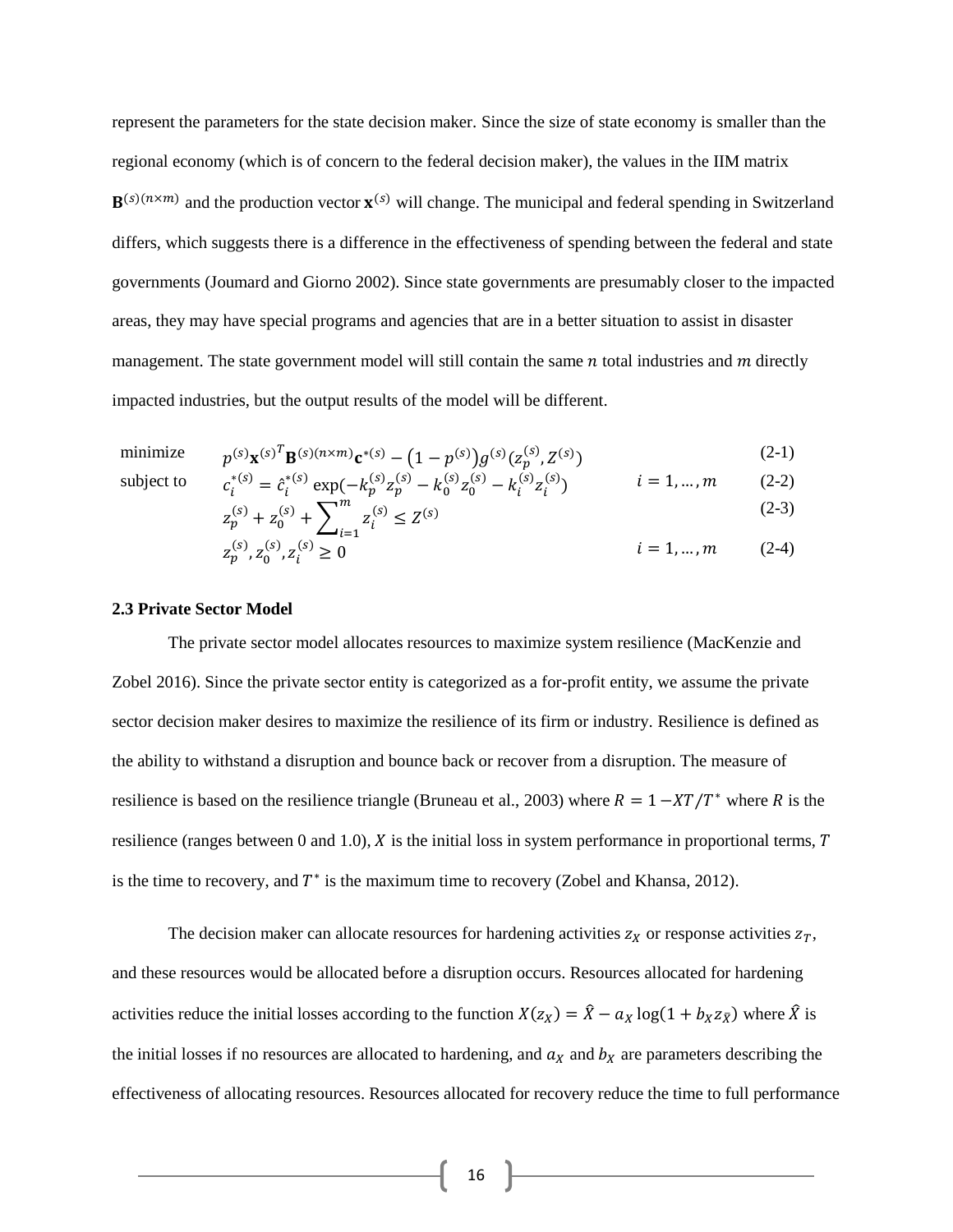in a similar manner,  $T(z_T) = \hat{T} - a_T \log(1 + b_T z_T)$  where the parameters  $\hat{T}$ ,  $a_T$ , and  $b_T$  have a similar meaning as the hardening resource allocation function. Interested readers are referred to MacKenzie and Zobel (2016) for further details. Any money not allocated to increase resilience  $Z^{(P)} - z_X - z_T$ , where  $Z^{(P)}$  is the overall budget for the private sector entity, can be reinvested to help the private sector entity improve its profitability. The function describing the effect of the private sector's reinvestment option is  $g^{(P)}(z_X + z_T, Z^{(P)})$ . Like the previous models, the annual probability of the disruption is  $p^{(P)}$ , which could be different than the probability for the state or federal government. Therefore, the resource allocation model for the private sector model is expressed as:

maximize 
$$
p^{(P)} \left( 1 - \frac{(\hat{X} - a_X \log(1 + b_X z_{\bar{X}}))(\hat{T} - a_Y \log(1 + b_Y z_{\bar{T}}))}{T^*} \right) + (1 - p^{(P)})g^{(P)}(z_X
$$
 (3-1)  
+  $z_T, Z^{(P)}$ )

subject to

$$
z_X + z_T \le Z^{(P)} \tag{3-2}
$$
  
\n
$$
z_X, z_T \ge 0 \tag{3-3}
$$

After this optimization is solved, we can calculate the private sector's resilience  $R$ . Because we desire to translate the private sector's allocation of resources to the economic impacts of the region, we translate the private sector's resilience to direct impacts in order to assess the economic impact and combine the private sector's allocation with the state and federal governments. We assume that resilience R is a linear function of  $c_i^*$  so that  $R = \beta_0 + \beta_1 c_i^*$  where  $\beta_0$  and  $\beta_1$  are parameters and  $c_i^*$  are the direct impacts for industry *i* that corresponds to the private sector industry. Since perfect resilience  $R = 1$ corresponds to no direct impacts, i.e.,  $c_i^* = 0$ , then  $\beta_0 = 1$ . We solve  $\beta_1 = \frac{\hat{\beta}-1}{c_i^*}$  $\frac{e^{i-1}}{c_i^*}$  where  $\hat{R}$  is the private sector's initial resilience before any resources are allocated. After resources are allocated, the direct impacts are calculated  $c_i^{*new} = \frac{R-1}{R}$  $\frac{1}{\beta_1}$ . Incorporating this value into the IIM model reveals that the production losses from the disrupted private sector are:  $\mathbf{x}^T \mathbf{B}^{(n \times 1)} c_i^{*new}$  where  $\mathbf{B}^{(n \times 1)}$  is a column vector of length *n* taken from  $\mathbf{B}^{(n \times m)}$  where the column corresponds to industry *i*.

#### **2.4 Non-Governmental Organization Model**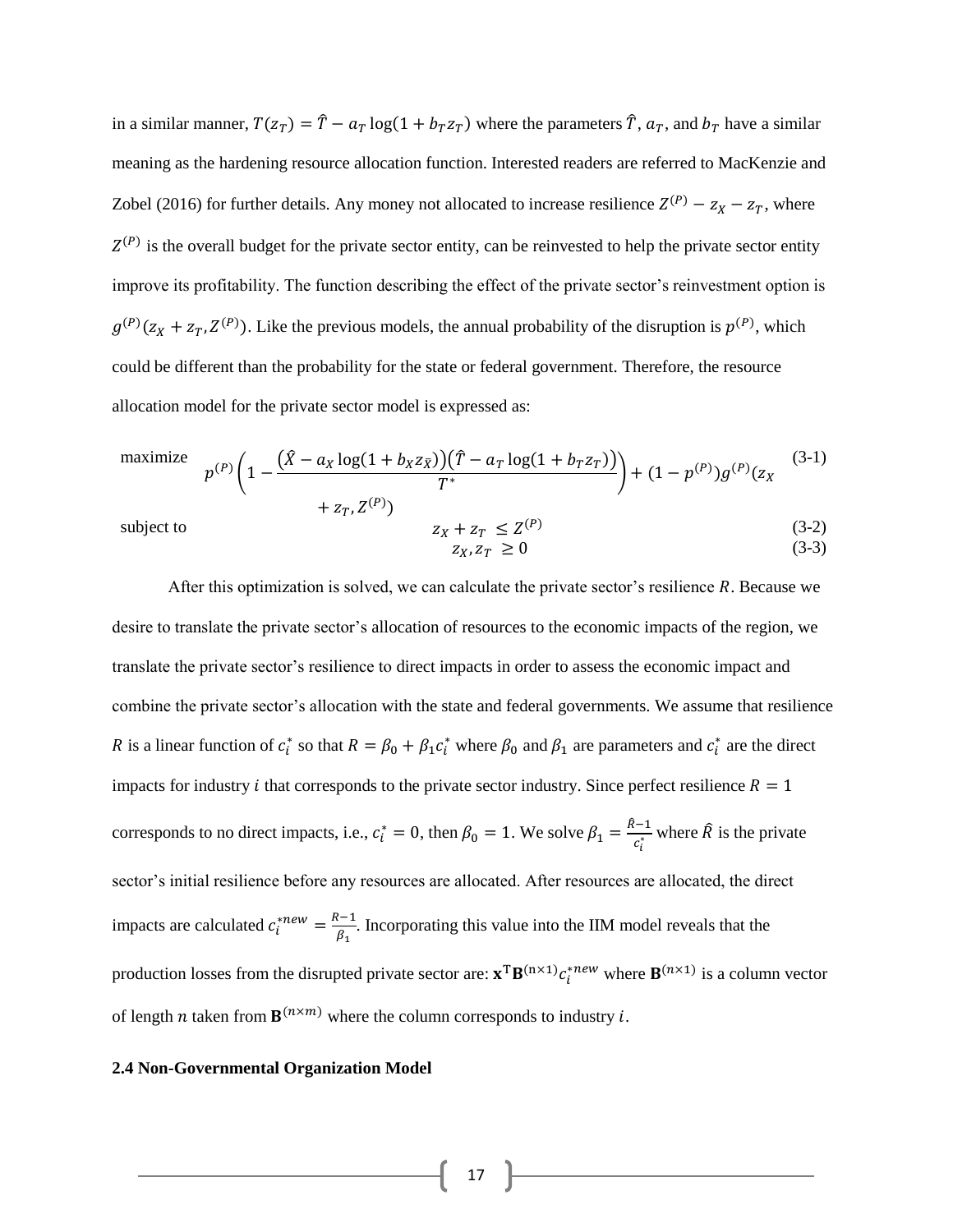Non-profit NGOs are often neglected when planning for disruption preparedness, response, and recovery. These organizations devote resources, aid, and personnel to a region impacted by a disruption in the hopes of minimizing deaths and injuries while maximizing the welfare of the citizens within the region. An NGO is not interested in maximizing its profit, and it can be difficult to quantify the NGO's contribution to specific industries as in the federal and state government models. The NGO's contributions do make a difference in the recovery efforts of a disruption. These differences come in the form of increased public welfare, reduced time to full recovery, and helping the impacted region's workforce. Therefore, the model representing the NGO decision makers will have the objective of maximizing the available workforce through the allocation of resources like food, relief items, and overnight shelter stays. This is based on the assumption that as the amount of available resources increases, the available workforce will also increase although that may not always be the case in reality.

The model for the NGO assumes a multi-attribute value function, where the decision maker receives value from providing food, relief items, and shelter to the populace impacted by a disruption (Keeney and Raiffa, 1976; Keeney, 1996). The NGO determines:  $y_1$  the amount of food procured before the disruption,  $y_2$  the number of relief items procured before the disruption,  $y_3$  the amount of food procured after the disruption,  $y_4$  the number of relief items procured after the disruption, and  $y_5$  the number of shelters provided after the disruption. Food and relief items can be procured before and after the disruption, but shelter can only be procured after the disruption occurs. The NGO's value from distributing food is given the function  $v_1(y_1 + y_3)$ , the value from distributing from relief items is  $v_2(y_2 + y_4)$ , and the value from providing shelter is  $v_3(y_5)$ . The range of each value function is [0,1]. We assume to the total value to the NGO from providing this relief is given by Equation 4

$$
f(y_1 + y_3, y_2 + y_4, y_5)
$$
  
=  $w_1v_1(y_1 + y_3) + w_2v_2(y_2 + y_4) + w_3v_3(y_5) + (1 - w_1 - w_2$   

$$
- w_3)v_1(y_1 + y_3)v_2(y_2 + y_4)v_3(y_5)
$$
 (4)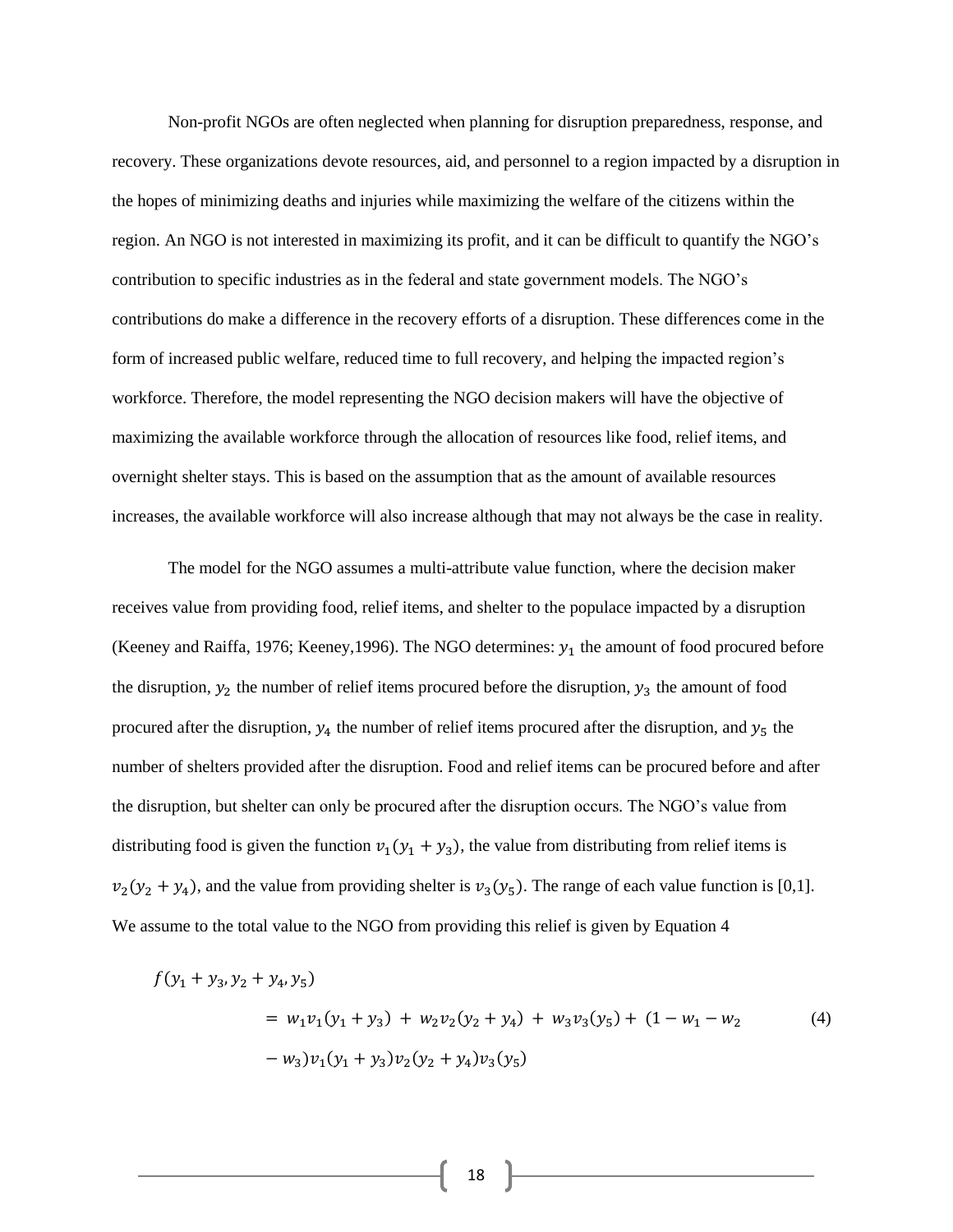where  $w_1, w_2$ , and  $w_3$  are the trade-off weights—where each weight ranges between 0 and 1—for each of the three value functions. The product term at the end of Equation 4 recognizes that providing food, relief, and shelter could be complements or substitutes for each other. Typically,  $w_1 + w_2 + w_3 < 1$ , which signifies that food, relief, and shelter are complements and that an NGO should be incentivized to have value for each attribute (Clemen and Reilly, 2001).

As given in Equation 5-1, the NGO seeks to maximize the expected value of providing relief after the disruption where the annual probability of the disruption for the NGO is  $p^{(N)}$ . If no disruption occurs, the NGO's value  $h(y_1, y_2)$  is a function of the food and relief items procured before the disruption. Each of the decision variables has a cost in dollars as depicted by  $a_j \ge 0$  where  $j = 1, 2, ..., 5$ . We assume the cost of procuring a resource after the disruption has occurred is more than procuring the resource before the disruption. Equation 5-3 calculates the NGO's value if no disruption occurs  $h(y_1, y_2) =$ 

 $(Z^{(N)} - a_1y_1 - a_2y_2)/Z^{(N)}$  where  $Z^{(N)}$  is the NGO's budget. This linear value function assumes that the NGO's value equals 1 if no money is spent preparing for a disruption that does not occur and the NGO's value equals 0 if the entire budget is spent preparing for a disruption that does not occur. Equation 5-4 illustrates that the cost of the resources must be less than or equal to the NGO's budget  $Z^{(N)}$ . Equation 4-5 reflects the assumption that the number of resources procured and distributed must be greater than or equal to zero. The NGO determines the food, relief items, and shelter to procure and distribution in order to maximize its total expected value.

maximize 
$$
p^{(N)}f(y_1 + y_3, y_2 + y_4, y_5) + (1 - p^{(N)})h(y_1, y_2)
$$
 (5-1)  
subject to  $f(y_1 + y_3, y_2 + y_4, y_5)$  (5-2)

 $\overline{a}$ 

$$
f(y_1 + y_3, y_2 + y_4, y_5) \tag{5-2}
$$

$$
= w_1v_1(y_1 + y_3) + w_2v_2(y_2 + y_4) + w_3v_3(y_5) + (1 - w_1 - w_2 - w_3)v_1(y_1 + y_3)v_2(y_2 + y_4)v_3(y_5)
$$

$$
h(y_1, y_2) = \frac{Z^{(N)} - a_1 y_1 - a_2 y_2}{Z^{(N)}}
$$
\n(5-3)

$$
\sum_{j=1}^{5} a_j y_j \le Z^{(N)} \tag{5-4}
$$

$$
y_j \ge 0
$$
 for  $j = 1, ..., 5$  (5-5)

$$
\boldsymbol{19}
$$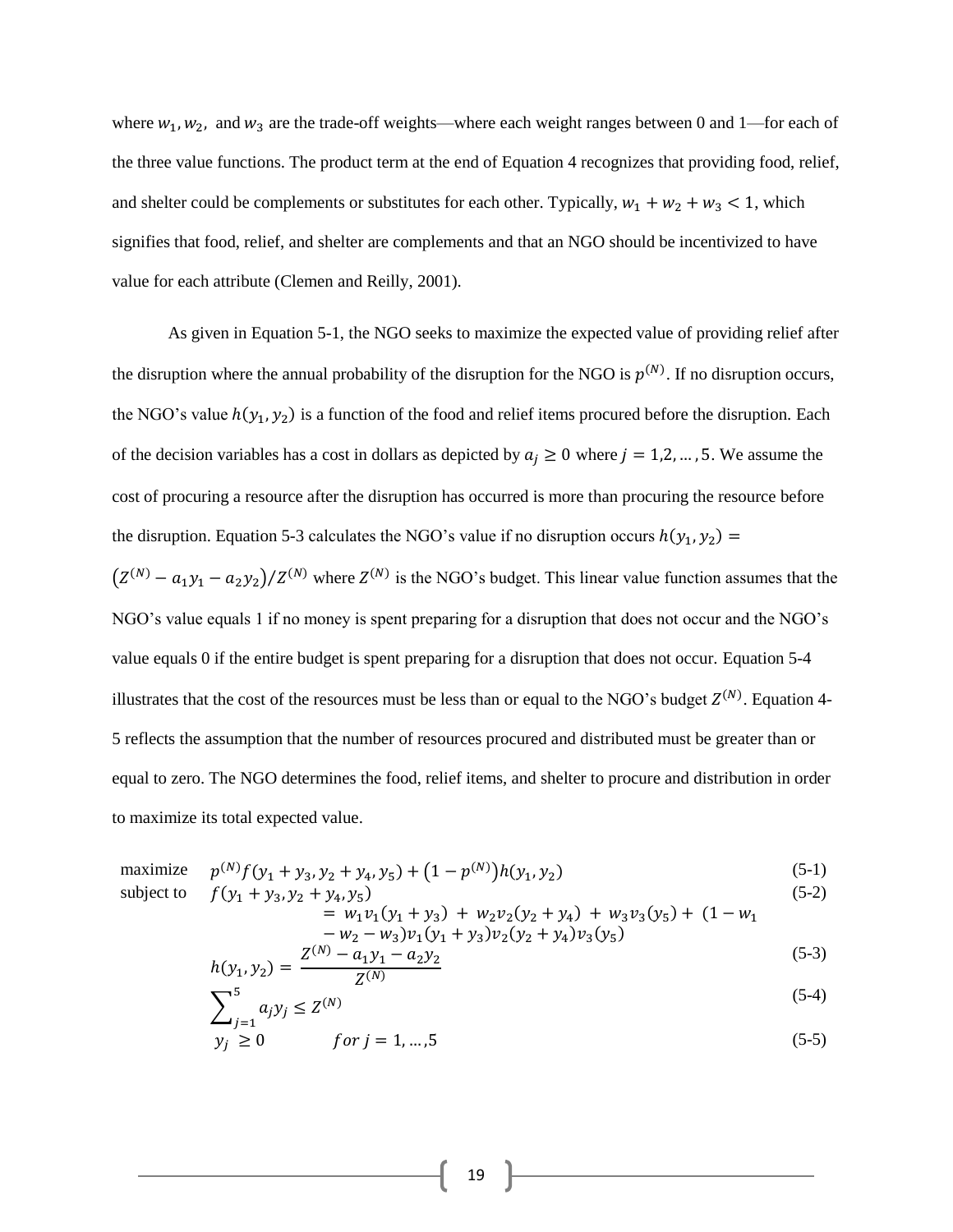As with the previous three models, we desire to map the NGO's decisions to economic impact in the region. Since the NGO's decisions provide support and relief to people, we assume the NGO's efforts increase the availability of the workforce, or reduces the unavailability of the workforce, after the disruption. As described by Orsi and Santos (2010),  $\gamma_i$  represents the number of people days of labor made available to industry *i*, and  $Workforce_i$  is the size of the workforce in industry *i* in the economic region. This value of  $\gamma_i$  is calculated as a function of how much food, relief items, and shelter stays can be distributed given the initial NGO budget. For instance, six meals, two relief items, or a shelter stay may be required in order to contribute two people days of labor, depending on how his/her life was affected by the disruption. In this case,  $\gamma_i$  would be calculated as the sum of 1/6 of the food distributed,  $\frac{1}{2}$ of the relief items distributed, and each of the shelter stays provided. The local area personal income (LAPI) is the income of all the people working in each industry  $i$ , and  $x_i$  remains the production of industry *i* (as in the IIM). Equation 6 uses these parameters to calculate  $d_i$ , the economic benefit of the increased working population in proportional terms for industry  $i$ .

$$
d_i = \frac{\left(\frac{\gamma_i}{365}\right)}{Workforce_i} * \frac{LAPI_i}{x_i}
$$
\n
$$
\tag{6}
$$

After calculating  $d_i$  for each of the  $m$  industries to obtain the vector  $\mathbf d$ , the economic benefits (or the production losses averted) from the NGO's decision can be calculated  $\mathbf{x}^T \mathbf{B}^{(n \times m)} \mathbf{d}$ .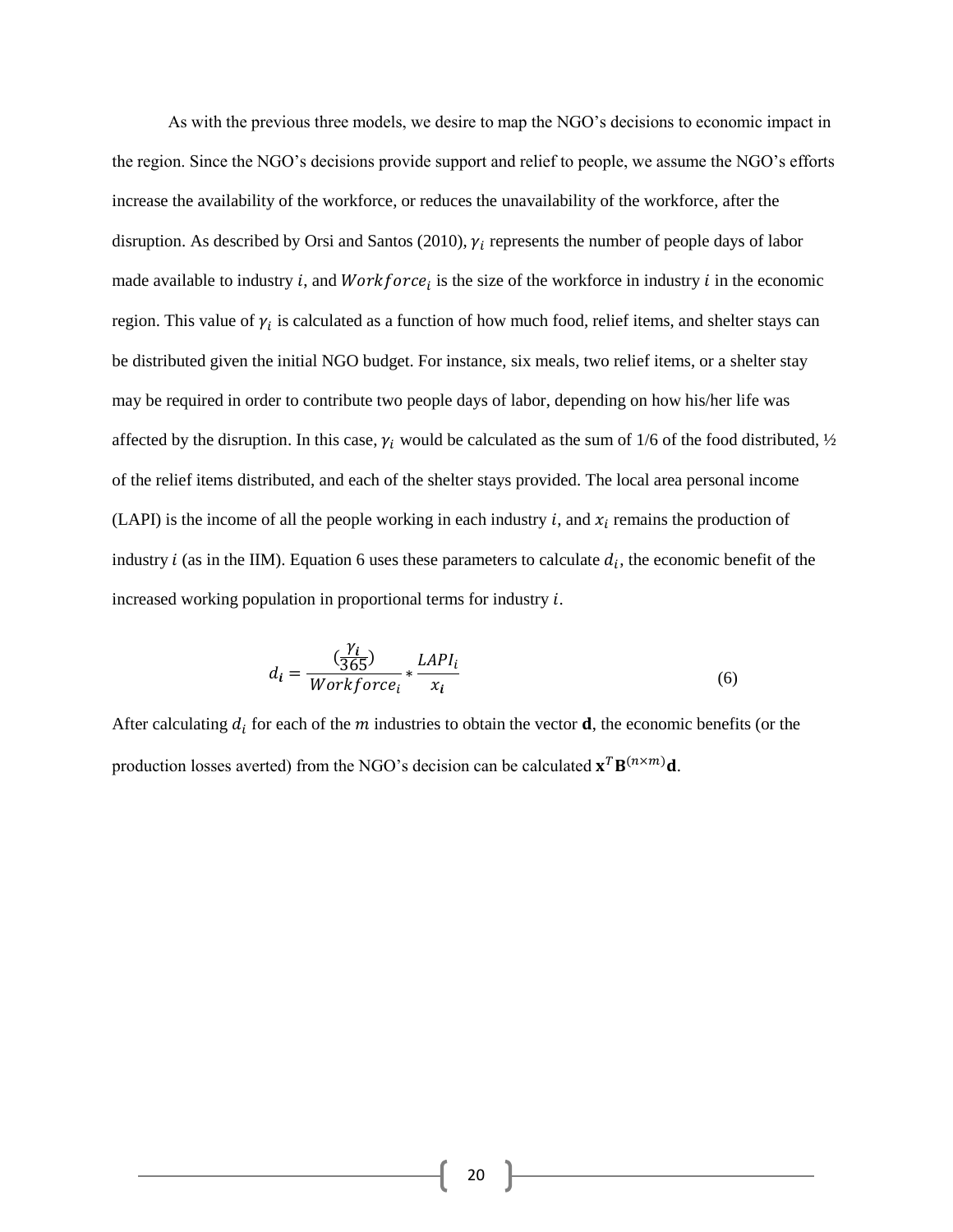#### **Chapter 3. Application to Hurricane Katrina**

The models are applied to a hypothetical hurricane of the approximate size and scope of Hurricane Katrina. Hurricane Katrina was a Category 5 hurricane that hit the Gulf Coast region of the United States in 2005. It was one of the deadliest and most costly hurricanes in U.S. history. Between 1,245 and 1,836 people died as a result of the hurricane (Beven et al., 2008, Brunkard et al., 2008) with a majority of those deaths being recorded in New Orleans. Hallegatte (2008, 2011) estimates the losses from Hurricane Katrina between \$74 and \$149 billion to local business and recovery and reconstruction of the area to cost the federal government between \$75 and \$110 billion.

The federal government will consider the five states surrounding the Gulf of Mexico, Alabama, Florida, Louisiana, Mississippi, and Texas. The state government decision maker is Louisiana, which was the state that was most impacted by Hurricane Katrina. The private sector decision maker is the utilities industry (which will be assumed to be a single decision maker), and the NGO is the American Red Cross. As was mentioned in the introduction, the results from Heath (1995) suggest that only the decision makers with a large amount of resources or influence should be considered in decision-making models. This is because the smaller entities are not always able to get their voice heard and can introduce more complications and time to the decision. Although it is possible to apply the developed models to any sized entity. The results of each of these models are expressed in terms of expected economic losses from the disruptions. These economic losses ignore casualties and environmental damage, except to the extent that those factors influence the economic loss in individual industries and the economic region as a whole.

The parameters in each of the models are estimated from government databases, media stories, and journal articles and have been brought into terms of 2015 dollars via the general inflation rate if needed. The IIM is populated with data from the U.S. Bureau of Economic Analysis (2015). This data results in an aggregated target economy for the Gulf States with  $n = 63$  industries which are used to populate the  $x$  and  $B$  vectors considered in all four models. We assume the hurricane directly impacts  $m=32$  of those industries. The data used in the following models for parameters like losses due to the

 $\left\{ \begin{array}{c} 21 \end{array} \right\}$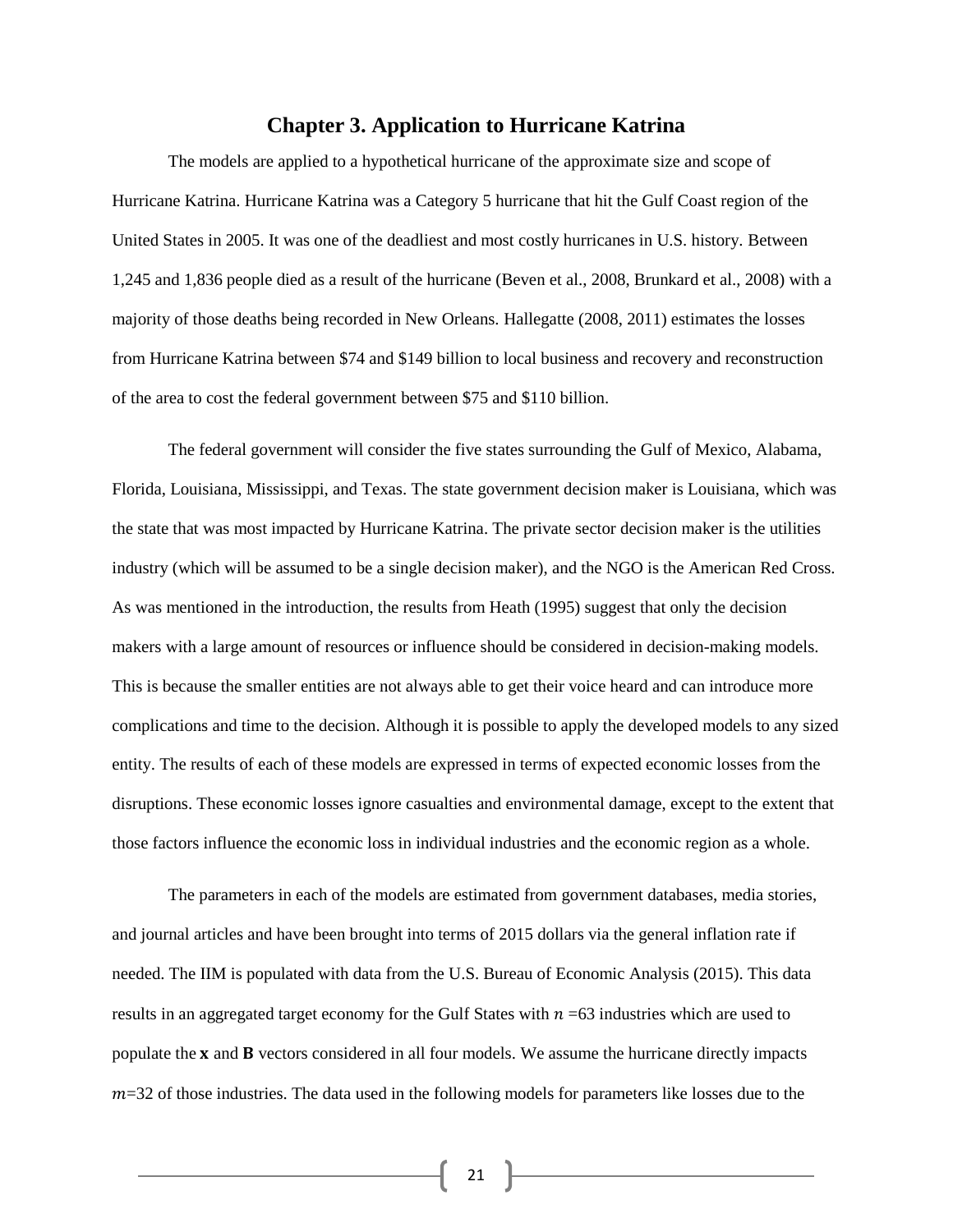disruption, the recovery time of each industry, and the impact of each industry on the other industries in the decision environment are based on data gathered in MacKenzie and Al-Kazimi (2017). In most cases where solid recovery time data is not available, it is assumed that it would take each industry 10 years to fully recover from the hurricane if no resources were allocated to the region. It is possible that some industries might never recover from such an event, but this assumption helps to simplify the calculations. Comparisons between the models are made in an attempt to simulate a situation in which the individual decision makers collaborate with one another to reach a better end result.

#### **3.1 Application of the U.S. Federal Government**

The parameter estimations that are used for the federal government resource allocation model are described in this section along with the results that these parameters yield. Tourism makes up the first four industries in this model, seeing as they were so severely impacted by the hurricane. The industries in the middle of the matrix,  $i = 5.6, ..., 25$ , represent the industries that were directly impacted by the hurricane due to damage to raw materials, production facilities, offices, etc. (Hallegatte, 2008). These 21 middle industries make up a large portion of the private sector in this model. The reminder of the industries are illustrated in Table 1 with a description of each industry and its associated index *i*. Since the model for the federal government is derived from the model in MacKenzie and Al-Kazimi (2017), the origins of the impact parameters  $\hat{c}_i^*$  and effectiveness parameters  $k_i$  for each of the industries is explain in detail in that paper. The Gross Domestic Product (GDP) values from their analysis has been substituted with the GDP values from 2015 and the cost values have been inflated to 2015 costs using the general inflation equation.

| <b>Industry</b>      | ′*     | $k_i$ (per \$1 million) |
|----------------------|--------|-------------------------|
| Retail trade         | 0.0032 | 0.0149                  |
| Amusements           | 0.0193 | 0.0262                  |
| Accommodations       | 0.0128 | 0.0259                  |
| Food services        | 0.0119 | 0.00904                 |
| Farms                | 0.0225 | 0.000912                |
| Fishing and forestry | 0.0225 | 0.005915                |

**Table 1: Input Parameters for Federal Government Model**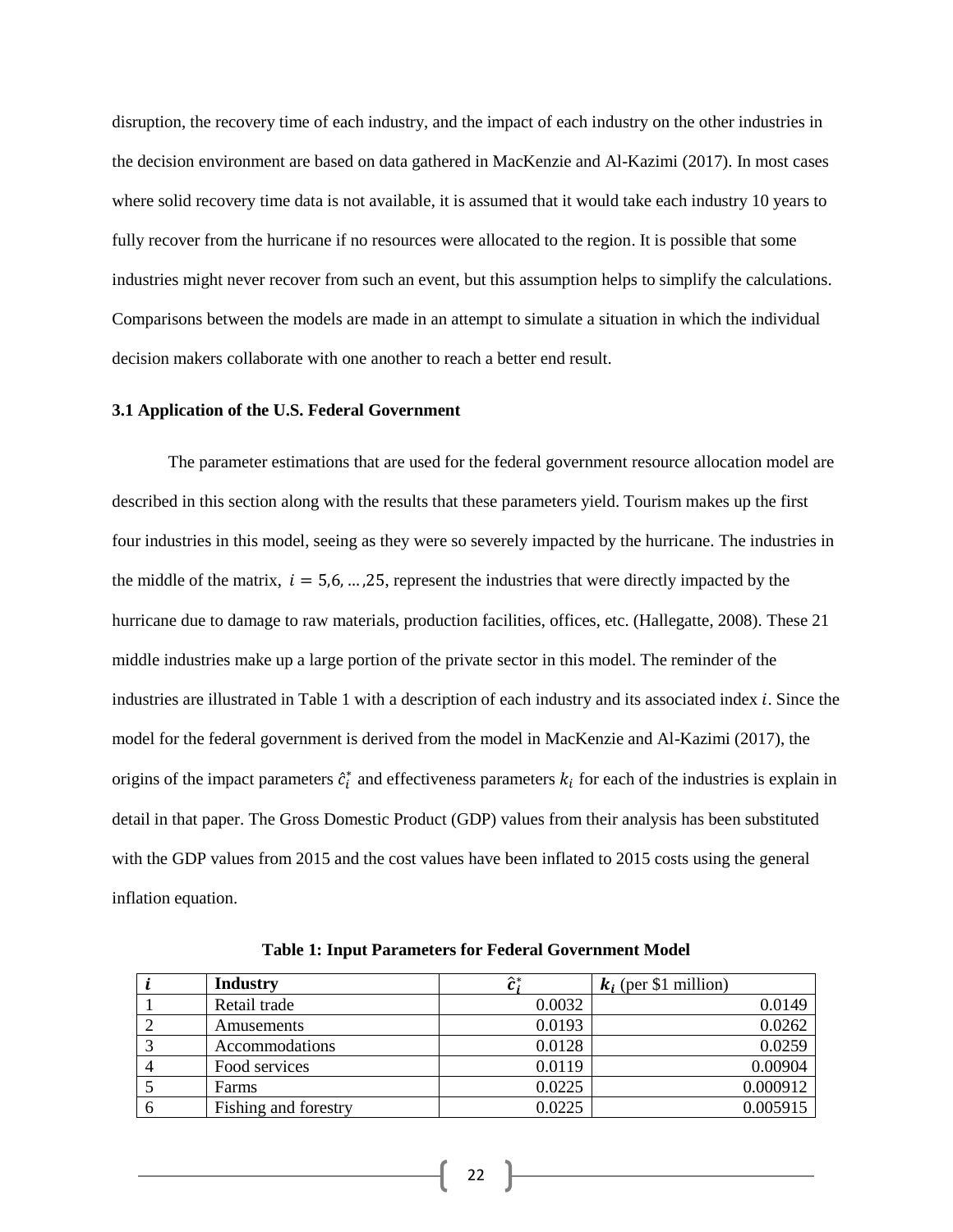| $\overline{7}$ | Construction                  | 0.0225                     | 0.000172                                   |
|----------------|-------------------------------|----------------------------|--------------------------------------------|
| 8              | Wood products                 | 0.0225                     | 0.00306                                    |
| 9              | Nonmetallic minerals          | 0.0225                     | 0.002043006                                |
| 10             | Primary metals                | 0.0225                     | 0.001514286                                |
| 11             | <b>Fabricated</b> metals      | 0.0225                     | 0.000871633                                |
| 12             | Machinery                     | 0.0225                     | 0.000718841                                |
| 13             | Computer and electronics      | 0.0225                     | 0.000933636                                |
| 14             | Electrical equipment          | 0.0225                     | 0.004205973                                |
| 15             | Motor vehicles                | 0.0225                     | 0.000505622                                |
| 16             | Furniture                     | 0.0225                     | 0.00421429                                 |
| 17             | Miscellaneous manufacturing   | 0.0225                     | 0.00313142                                 |
| 18             | Food and beverage             | 0.0225                     | 0.000478338                                |
| 19             | Textile                       | 0.0225                     | 0.007987559                                |
| 20             | Apparel                       | 0.0225                     | 0.015357594                                |
| 21             | Paper                         | 0.0225                     | 0.001654325                                |
| 22             | Printing                      | 0.0225                     | 0.005544869                                |
| 23             | Chemical products             | 0.0225                     | 0.000280555                                |
| 24             | Plastics and rubber products  | 0.0225                     | 0.001674454                                |
| 25             | Wholesale trade               | 0.0225                     | 0.000154338                                |
| 26             | <b>Utilities</b>              | 0.0023                     | 0.014402372                                |
| 27             | Water transportation (ports)  | 0.0171                     | 0.003557337                                |
| 28             | Education                     | 0.0270                     | 0.010977419                                |
| 29             | Oil and gas                   | 0.0662                     | 0.000259584                                |
| 30             | Petroleum products            | 0.0402                     | 0.000259584                                |
| 31             | Federal government            | 0.0257                     | 0.000411337                                |
| 32             | State government              | 0.0370                     | 0.000411337                                |
| Prevention     |                               |                            | $\frac{k_p = 0}{k_q = 1.6 \times 10^{-4}}$ |
| Preparedness   |                               |                            |                                            |
|                | All industries simultaneously | $k_0 = 1.0 \times 10^{-5}$ |                                            |
|                | Initial probability           | $p = 0.56$                 |                                            |

The probability of a hurricane occurring is estimated as *p*, and was derived from the Hurricane Research Division (2015) report that 25 hurricanes of Category 2 or more struck at least one of the Gulf States between 1970 and 2014, with the remaining 21 hurricanes being weaker than a Category 2. Considering that the consequences of this federal government model attempt to replicate the scale of Hurricane Katrina, the probability of a hurricane occurring is likely overestimated. The values of  $k_q$  and  $k_0$  are estimated by the comprehensive cost-benefit analysis of preparedness and response money by Healy and Malhotra (2009), which estimates that money spent on preparedness is 15 times more effective than on response.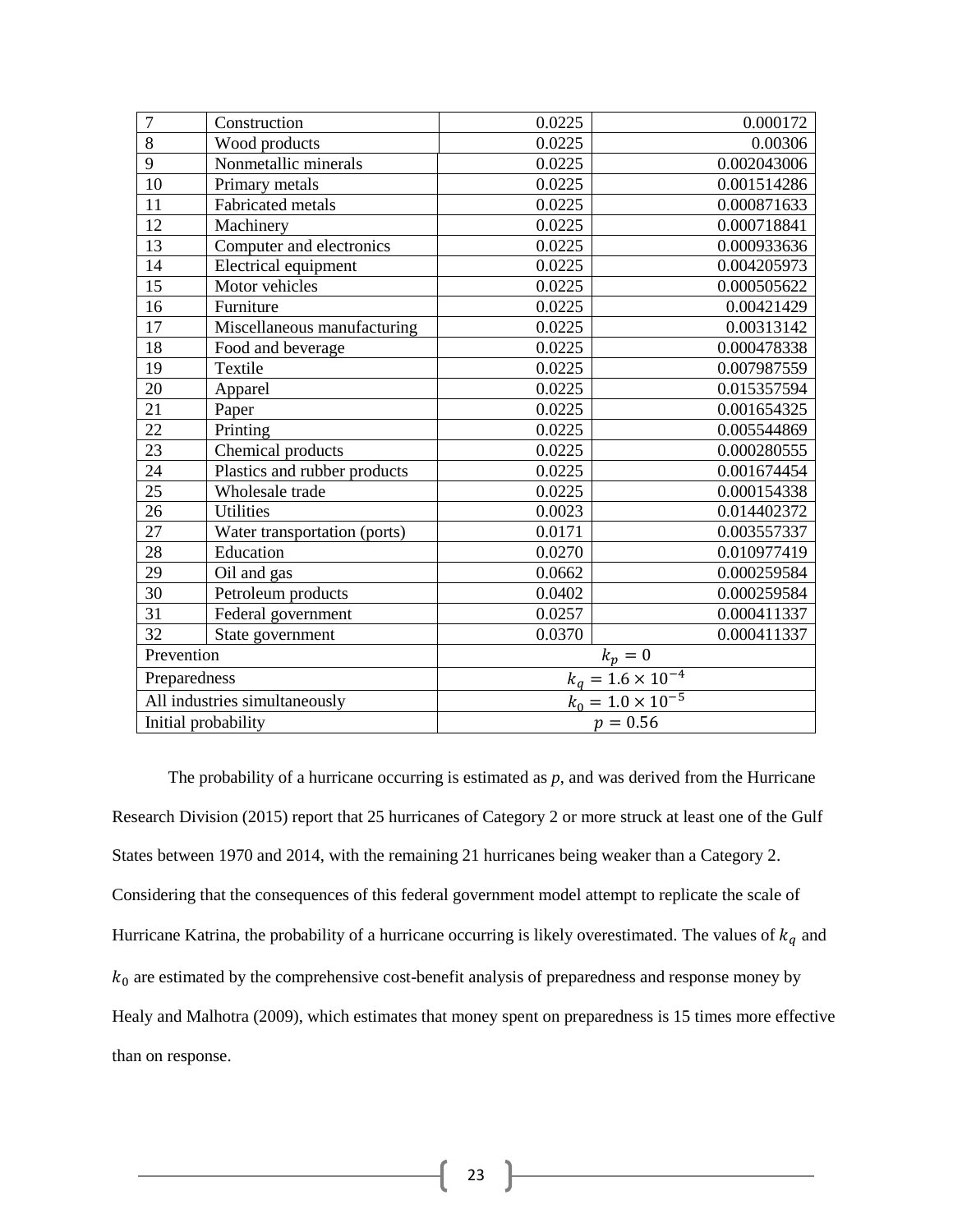With the model parameters set, the resource allocation model is solved for budgets ranging from  $Z = $0$  to \$50 billion. The fmincon function within Matlab is used to solve the optimization problem. The results of this optimization are illustrated in Table 2. The results of the model show that it is most of the money spent by the federal government should be spent on preparing for the disruption in order to reduce the impact of the disruption. This is not a surprising result considering the large difference in effectiveness between preparedness spending and response spending. Spending on individual industries does not start to become highly advised until the budget exceeds \$25 billion. At that point, the money spent on preparation starts to decrease because the budget gets so large that it is more beneficial to reinvest the resources into the economic region and respond to the disruption if it occurs.

|                              | <b>Budget</b>  |                  |                  |                |          |          |
|------------------------------|----------------|------------------|------------------|----------------|----------|----------|
| <b>Industry</b>              | 5,000          | 10,000           | 20,000           | 30,000         | 40,000   | 50,000   |
| Pre-disruption               | 4918           | 9851             | 14223            | 12933          | 11156    | 9365     |
| All industries               | $\overline{0}$ | $\Omega$         | $\theta$         | $\theta$       | $\Omega$ | $\Omega$ |
| Retail trade                 | 18             | 32               | 126              | 174            | 194      | 213      |
| Amusements                   | 13             | 21               | 74               | 102            | 113      | 124      |
| Accommodations               | 11             | 19               | 73               | 100            | 112      | 123      |
| Food services                | 40             | 63               | 217              | 297            | 330      | 362      |
| Farms                        | $\mathbf{0}$   | $\mathbf{0}$     | $\boldsymbol{0}$ | 255            | 592      | 900      |
| Fishing and forestry         | $\overline{0}$ | $\boldsymbol{0}$ | $\overline{0}$   | $\overline{0}$ | 31       | 78       |
| Construction                 | $\overline{0}$ | $\boldsymbol{0}$ | $\overline{0}$   | 652            | 2310     | 3977     |
| Wood products                | $\overline{0}$ | $\overline{0}$   | $\overline{0}$   | 106            | 204      | 296      |
| Nonmetallic minerals         | $\overline{0}$ | $\overline{0}$   | $\overline{0}$   | 97             | 245      | 378      |
| Primary metals               | $\overline{0}$ | $\overline{0}$   | $\overline{0}$   | 205            | 401      | 593      |
| <b>Fabricated</b> metals     | $\overline{0}$ | $\boldsymbol{0}$ | $\boldsymbol{0}$ | 278            | 620      | 949      |
| Machinery                    | $\overline{0}$ | $\mathbf{0}$     | $\overline{0}$   | 347            | 774      | 1141     |
| Computer and electronics     | $\overline{0}$ | $\overline{0}$   | $\overline{0}$   | $\theta$       | 168      | 500      |
| Electrical equipment         | $\overline{0}$ | $\overline{0}$   | $\overline{0}$   | 43             | 114      | 180      |
| Motor vehicles               | $\overline{0}$ | $\boldsymbol{0}$ | $\overline{0}$   | 741            | 1320     | 1866     |
| Furniture                    | $\overline{0}$ | $\overline{0}$   | $\overline{0}$   | 62             | 137      | 192      |
| Miscellaneous manufacturing  | $\overline{0}$ | $\overline{0}$   | $\overline{0}$   | 38             | 129      | 238      |
| Food and beyerage            | $\overline{0}$ | $\boldsymbol{0}$ | $\overline{0}$   | 604            | 1209     | 1791     |
| Textile                      | $\overline{0}$ | $\overline{0}$   | $\overline{0}$   | 33             | 70       | 106      |
| Apparel                      | $\overline{0}$ | $\boldsymbol{0}$ | $\overline{0}$   | 15             | 34       | 53       |
| Paper                        | $\overline{0}$ | $\overline{0}$   | $\overline{0}$   | 194            | 373      | 543      |
| Printing                     | $\overline{0}$ | $\boldsymbol{0}$ | $\overline{0}$   | 32             | 86       | 137      |
| Chemical products            | $\overline{0}$ | $\boldsymbol{0}$ | $\overline{0}$   | 588            | 1666     | 2705     |
| Plastics and rubber products | $\overline{0}$ | $\overline{0}$   | $\overline{0}$   | 173            | 352      | 517      |
| Wholesale trade              | $\overline{0}$ | $\overline{0}$   | $\overline{0}$   | $\overline{0}$ | 1423     | 3121     |

**Table 2: Optimal Federal Resource Allocation for Different Budgets (millions of dollars)**

24  $\uparrow$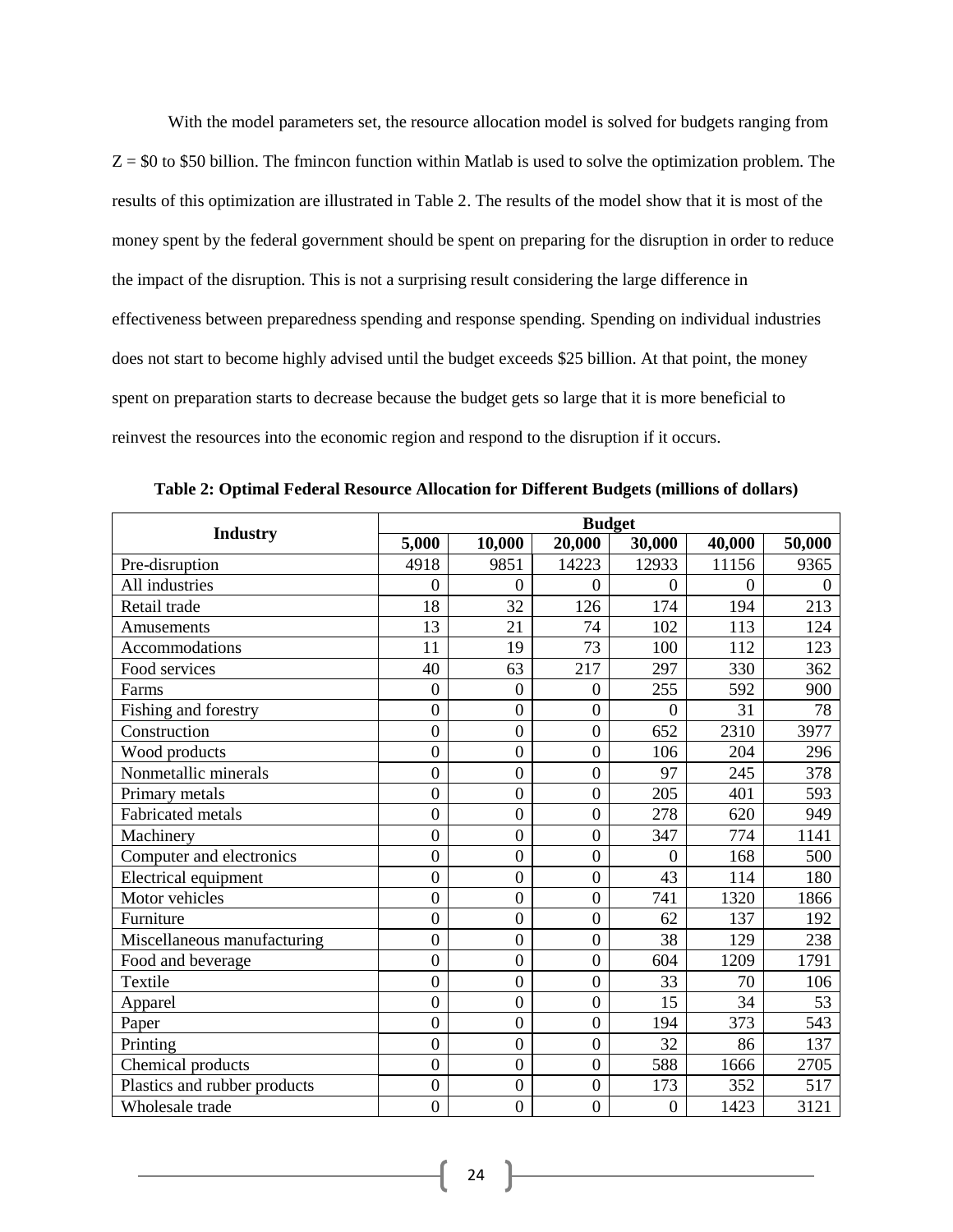| <b>Utilities</b>             |    | 14   | 64   | 85   | 104  |
|------------------------------|----|------|------|------|------|
| Water transportation (ports) |    |      | 206  | 290  | 372  |
| Education                    | 14 | 142  | 207  | 235  | 261  |
| Oil and gas                  |    |      | 765  | 1933 | 3058 |
| Petroleum products           |    | 2811 | 5594 | 6777 | 7892 |
| Federal government           |    |      | 1013 | 1718 | 2404 |
| State government             |    | 2317 | 4079 | 4798 | 5462 |

Figure 1 depicts the expected production losses as a function of federal budget ranging from \$0 to \$50 billion. The expected production losses appear to follow an exponential curve where increases in budgets past \$20 billion have little effect on further decreasing the expected production losses. Since most of the allocation functions in the model are exponential based on the exponential model with diminishing marginal returns and the aggregate of many exponential functions is also an exponential function.



**Figure 1: Expected Production Losses to Gulf States**

#### **3.2 Application of the State of Louisiana**

Table 3 depicts the input parameters for the Louisiana state government resource allocation model. We assume the state government's effectiveness parameters for industry  $i, k_i^{(s)}$ , is two times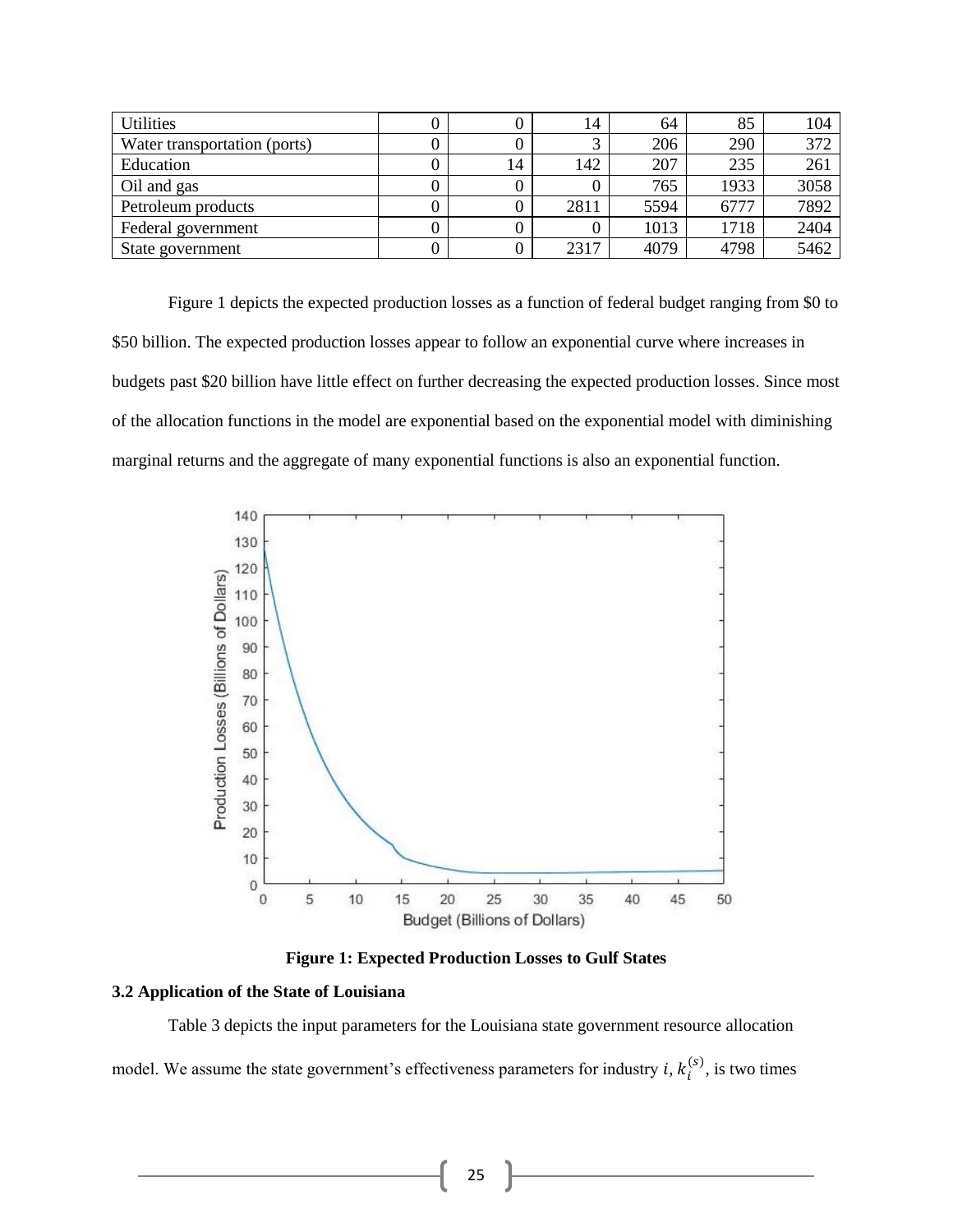larger than that of the federal government, i.e.,  $k_i^{(s)} = 2k_i$ . This assumption reflects that Louisiana has more knowledge than the federal government about what individual industries require and can more easily help those industries recover. The choice of Louisiana being twice as effective as the federal government is arbitrary considering that there is no published number definitively stating the difference in effectiveness between governments. Any reasonable number between 0.5 and 4 could have been used in this situation, but 2 allows for a differentiation between the state and federal government models other than the size of their respective available budgets. Since the direct impacts for industry  $i \hat{c}_i^*$  is a proportion of the damage to the industry's entire production,  $\hat{c}_i^{*(s)} > \hat{c}_i^*$  because an industry's entire production in Louisiana is less than the industry's entire production in the five Gulf states and most of the direct impacts from the hurricane occur in Louisiana. Since Louisiana is one of the five Gulf States, the probability that a hurricane hits is taken as one fifth the overall probability of a hurricane hitting the Gulf.

| i              | <b>Industry</b>              | $\widehat{c}^*$ | $k_i$ (per \$1 million) |
|----------------|------------------------------|-----------------|-------------------------|
| 1              | Retail trade                 | 0.041788        | 0.029835                |
| $\overline{2}$ | Amusements                   | 0.253523        | 0.052305                |
| 3              | Accommodations               | 0.123939        | 0.05184                 |
| $\overline{4}$ | Food services                | 0.164857        | 0.018087                |
| 5              | Farms                        | 0.196876        | 0.002795                |
| 6              | Fishing and forestry         | 0.196876        | 0.009038                |
| $\overline{7}$ | Construction                 | 0.196876        | 0.000331                |
| 8              | Wood products                | 0.196876        | 0.003933                |
| 9              | Nonmetallic minerals         | 0.196876        | 0.004927                |
| 10             | Primary metals               | 0.196876        | 0.004061                |
| 11             | Fabricated metals            | 0.196876        | 0.001586                |
| 12             | Machinery                    | 0.196876        | 0.00168                 |
| 13             | Computer and electronics     | 0.196876        | 0.024414                |
| 14             | Electrical equipment         | 0.196876        | 0.022839                |
| 15             | Motor vehicles               | 0.196876        | 0.018653                |
| 16             | Furniture                    | 0.196876        | 0.042128                |
| 17             | Miscellaneous manufacturing  | 0.196876        | 0.013764                |
| 18             | Food and beverage            | 0.196876        | 0.000876                |
| 19             | Textile                      | 0.196876        | 0.029433                |
| 20             | Apparel                      | 0.196876        | 0.132251                |
| 21             | Paper                        | 0.196876        | 0.001218                |
| 22             | Printing                     | 0.196876        | 0.017431                |
| 23             | Chemical products            | 0.196876        | 0.000243                |
| 24             | Plastics and rubber products | 0.196876        | 0.005817                |

**Table 3: Input Parameters for State Government Model**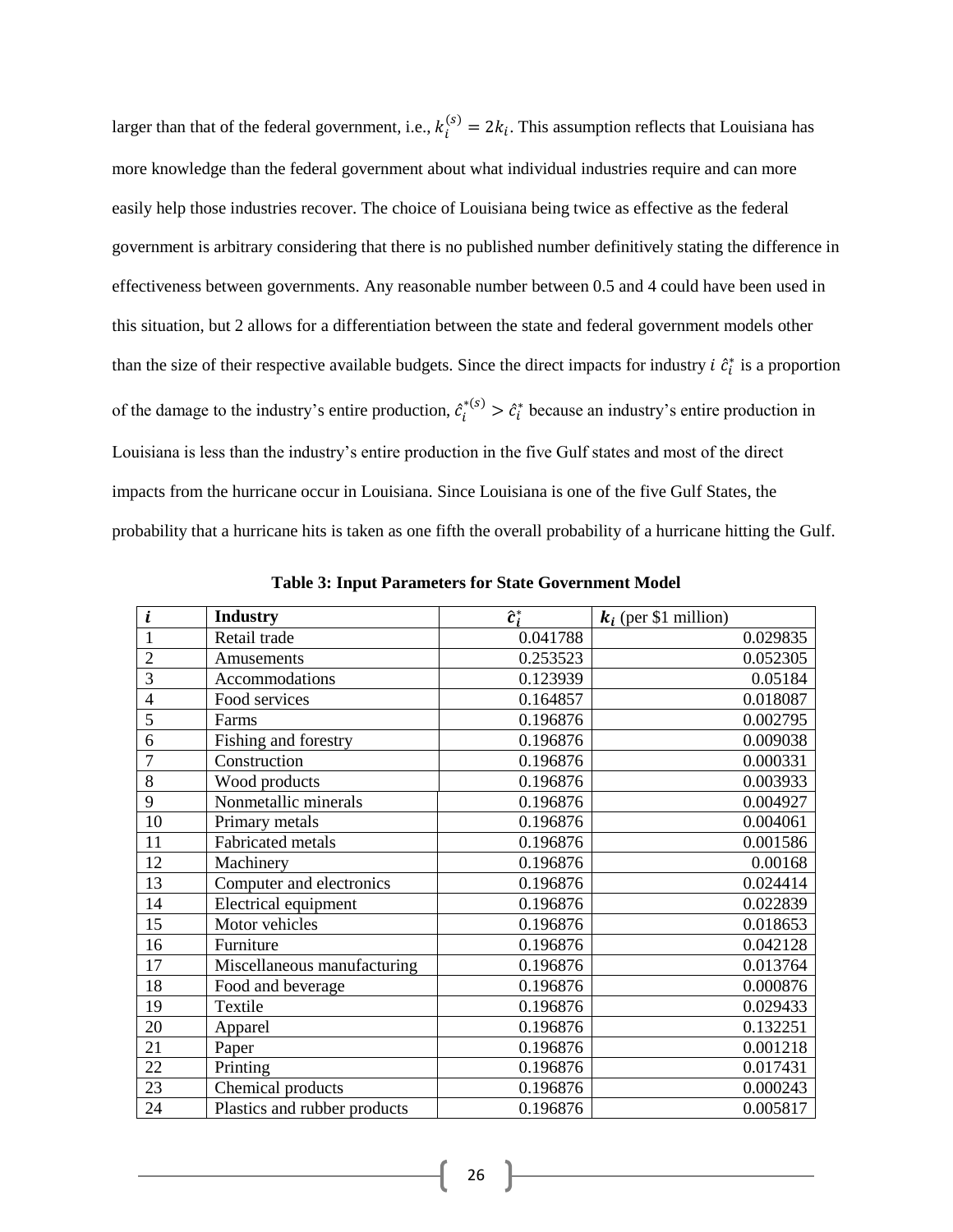| 25                            | Wholesale trade              | 0.196876                   | 0.000431 |  |
|-------------------------------|------------------------------|----------------------------|----------|--|
| 26                            | <b>Utilities</b>             | 0.021222                   | 0.028805 |  |
| 27                            | Water transportation (ports) | 0.058827                   | 0.007115 |  |
| 28                            | Education                    | 0.286347                   | 0.021955 |  |
| 29                            | Oil and gas                  | 0.04                       | 0.000519 |  |
| 30                            | Petroleum products           | 0.062126                   | 0.000519 |  |
| 31                            | Federal government           | 0.026                      | 0.000823 |  |
| 32                            | State government             | 0.464904                   | 0.000823 |  |
| Prevention                    |                              | $k_p=0$                    |          |  |
| Preparedness                  |                              | $k_q = 1.6 \times 10^{-4}$ |          |  |
| All industries simultaneously |                              | $k_0 = 1.0 \times 10^{-5}$ |          |  |
| Initial probability           |                              | $\hat{p} = 0.11$           |          |  |

Table 4 depicts the optimal allocation for budgets ranging from \$5 to \$50 billion. The results show that the state government will start to spend on individual industries sooner than the federal government. The results also show that the state government should not spend any money on preparation for the hurricane. This is a very surprising result considering that the state effectiveness is only two times more effective than that of the state. It is possible that since the state budget will likely be much smaller than the federal government it is better to target individual industries so that the economic region can start to generate income faster. This could allow the overall impact to the state to be much smaller. It may also be the case that since the economy of Louisiana is so much smaller than the entire Gulf Coast economy that there may not have been as much damage to recover from.

|                          | <b>Budget</b> |          |        |        |        |        |
|--------------------------|---------------|----------|--------|--------|--------|--------|
| <b>Industry</b>          | 5,000         | 10,000   | 20,000 | 30,000 | 40,000 | 50,000 |
| Pre-disruption           | 0             | $\theta$ | 0      | 0      |        | 0      |
| All industries           | 0             | $\theta$ | 0      | 0      | 0      | 0      |
| Retail trade             | 95            | 106      | 124    | 143    | 156    | 181    |
| Amusements               | 56            | 61       | 72     | 83     | 93     | 99     |
| Accommodations           | 55            | 61       | 72     | 83     | 95     | 97     |
| Food services            | 163           | 180      | 211    | 243    | 269    | 295    |
| Farms                    | 36            | 146      | 346    | 529    | 774    | 921    |
| Fishing and forestry     | 0             | 15       | 77     | 139    | 197    | 305    |
| Construction             | 4             | 929      | 2645   | 4392   | 6041   | 7445   |
| Wood products            | 60            | 138      | 280    | 420    | 546    | 599    |
| Nonmetallic minerals     | 17            | 79       | 193    | 298    | 424    | 529    |
| Primary metals           | 33            | 108      | 247    | 381    | 510    | 563    |
| <b>Fabricated metals</b> | 58            | 251      | 604    | 967    | 1364   | 1617   |

**Table 4: Optimal State Resource Allocation for Different Budgets (Millions of Dollars)**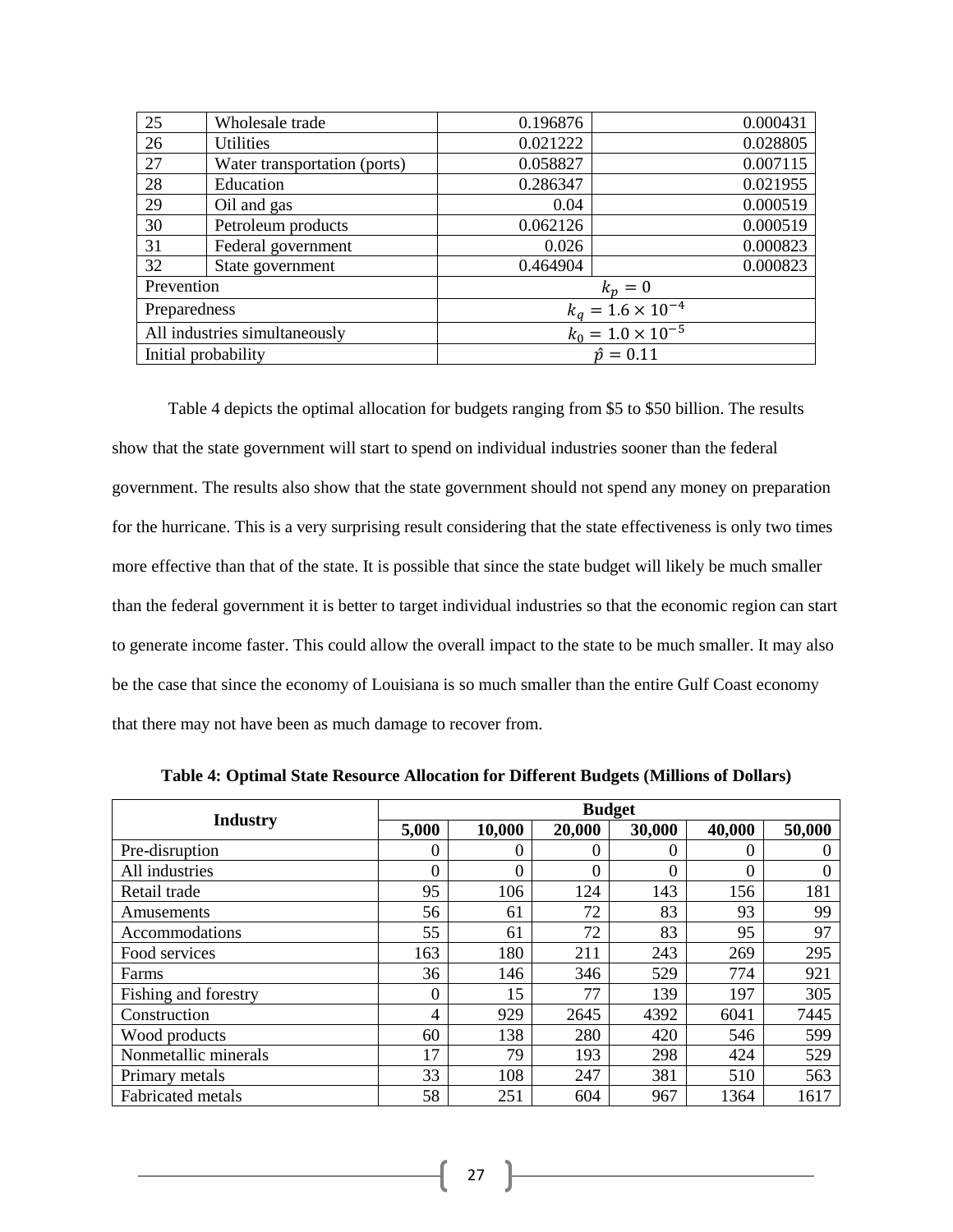| Machinery                    | 40               | 223      | 560      | 892  | 1313     | 1535 |
|------------------------------|------------------|----------|----------|------|----------|------|
| Computer and electronics     | $\boldsymbol{0}$ |          | 24       | 47   | 70       | 99   |
| Electrical equipment         |                  | 14       | 39       | 63   | 88       | 176  |
| Motor vehicles               | 0                | 17       | 47       | 74   | 104      | 121  |
| Furniture                    | $\overline{2}$   | 9        | 23       | 36   | 51       | 65   |
| Miscellaneous manufacturing  | 0                | 20       | 61       | 103  | 134      | 242  |
| Food and beverage            | 160              | 509      | 1152     | 1763 | 2297     | 3066 |
| Textile                      | 4                | 14       | 33       | 52   | 68       | 86   |
| Apparel                      | 0                | 3        | 7        | 11   | 15       | 21   |
| Paper                        | 193              | 445      | 901      | 1380 | 1709     | 2171 |
| Printing                     | 3                | 21       | 53       | 91   | 128      | 144  |
| Chemical products            | 323              | 1585     | 3884     | 6121 | 8198     | 9864 |
| Plastics and rubber products | 30               | 83       | 179      | 279  | 386      | 512  |
| Wholesale trade              | $\theta$         | 286      | 1587     | 2955 | 4276     | 5436 |
| <b>Utilities</b>             | 23               | 34       | 54       | 71   | 93       | 116  |
| Water transportation (ports) | 138              | 181      | 260      | 339  | 399      | 478  |
| Education                    | 115              | 129      | 155      | 182  | 223      | 229  |
| Oil and gas                  | 0                | $\Omega$ | 0        | 0    | $\theta$ | 187  |
| Petroleum products           | 1033             | 1623     | 2693     | 3791 | 5002     | 6436 |
| Federal government           | 0                | $\Omega$ | $\theta$ | 0    | 72       | 547  |
| State government             | 2356             | 2728     | 3416     | 4073 | 4907     | 5817 |

Figure 2a depicts the expected production losses in the state of Louisiana as budget increases from \$0 to \$50 billion. The shape of the line is similar to that of the federal government model, which is expected since the model calculations are based on the same exponential principals. However, the magnitude of the losses is only 2/3 of the federal government. The diminishing marginal returns also appears to take effect much quicker than in the federal government case. This is a promising result since the budget of the state government would likely be much smaller than the federal government. As mentioned at the start of this subsection, there is some ambiguity in the relative effectiveness between the state and federal governments. Figure 2b depicts the results of the model if the effectiveness of state spending is considered to be equal to that of the federal government, given all other model inputs remain the same. When comparing Figures 2a and 2b, the impact of effectiveness on production losses becomes clearer. Having an increased effectiveness brings the knee of the curve closer to the y-axis and the asymptote of the curve approaches the x-axis. This means that as effectiveness increases, smaller budgets have a slightly larger impact and more production losses can be averted as budgets become large. If the state is less effective than the federal government, the opposite result is expected.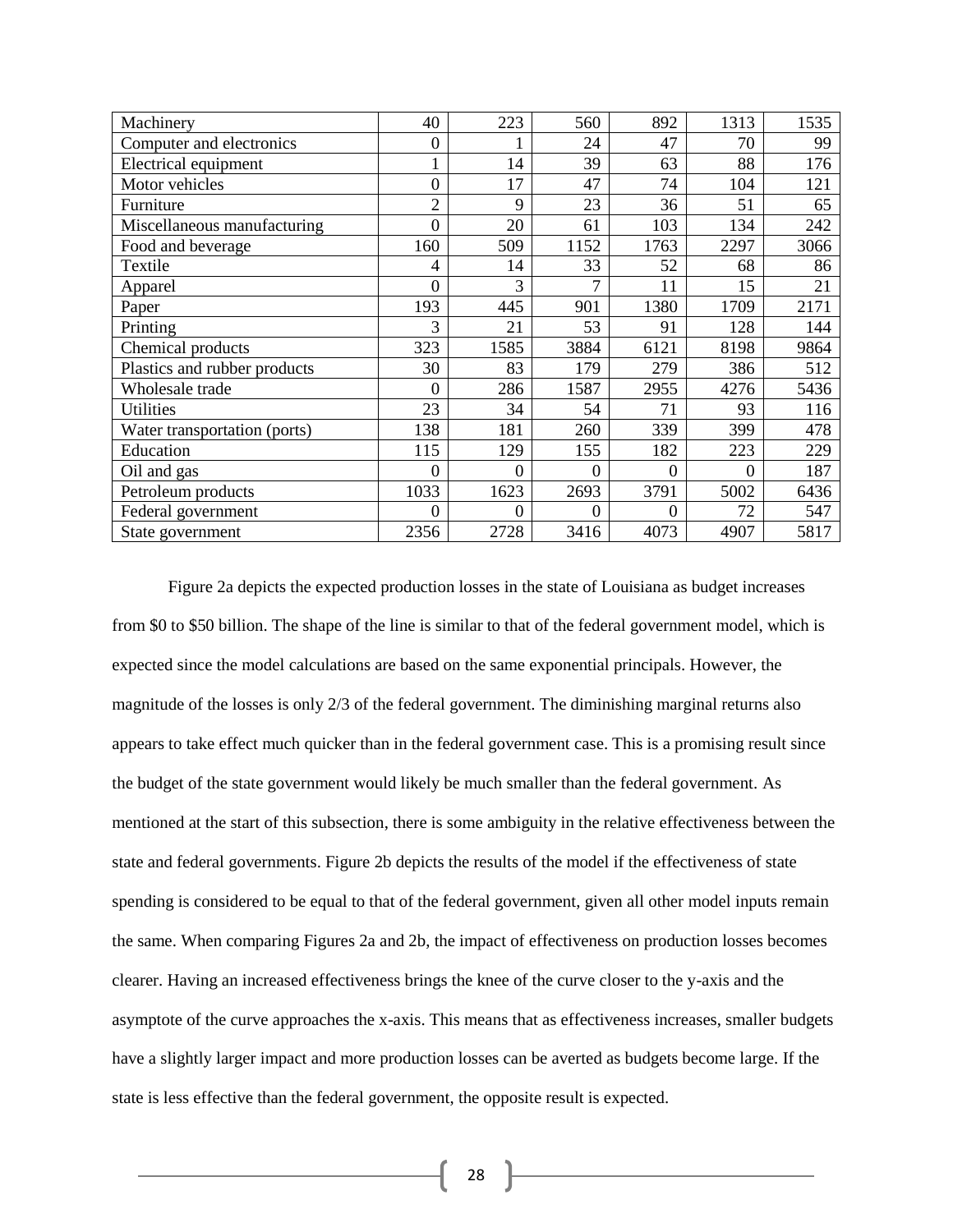

**Figure 2a: Expected Production Losses to State of Louisiana Double Effectiveness**



**Figure 2b: Expected Production Losses to State of Louisiana Nominal Effectiveness**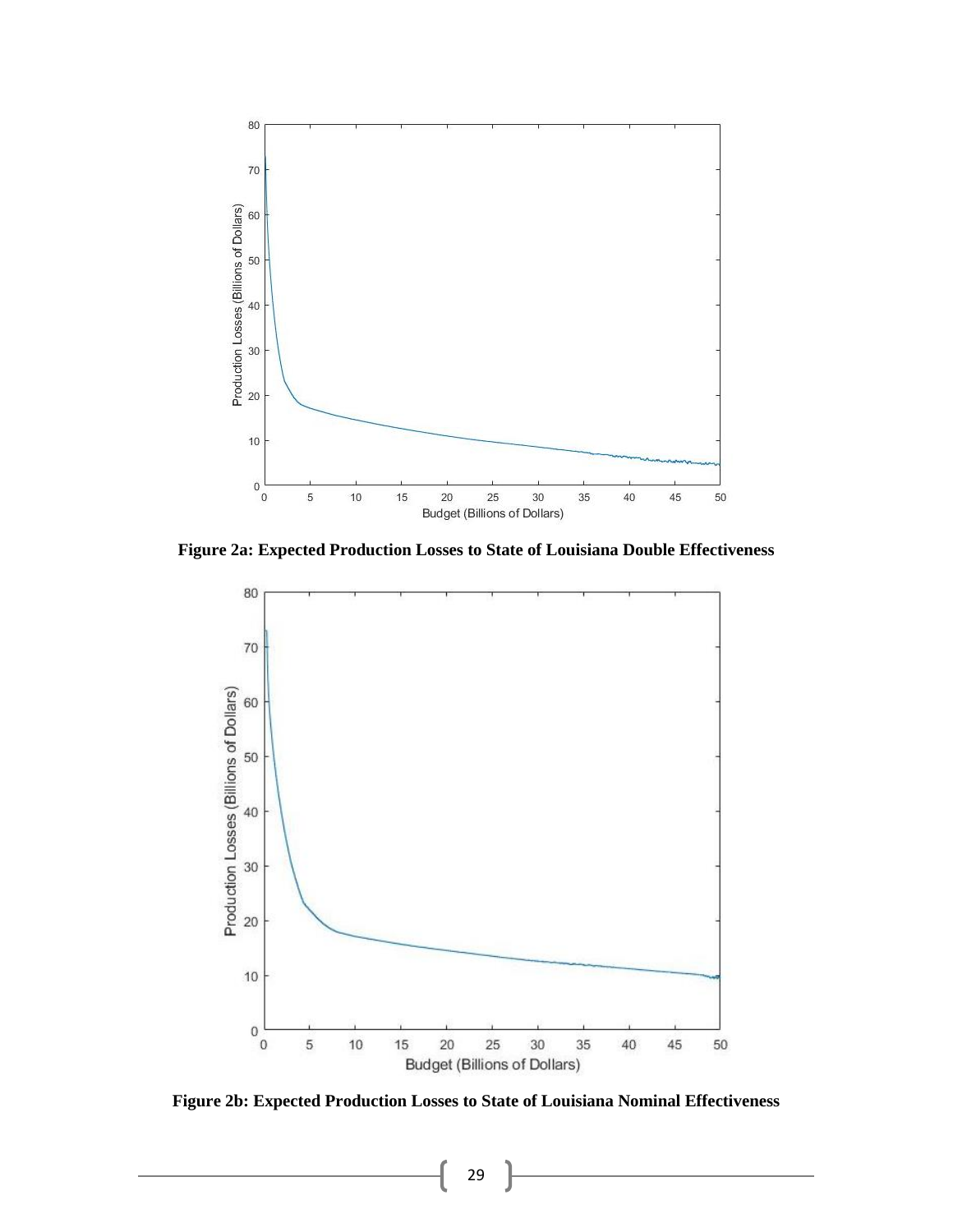#### **3.3 Application of the Utilities Companies**

Many private sector companies were impacted by Hurricane Katrina from small businesses that employ a handful of people to large businesses that employ thousands. The private sector model described earlier can be applied to any type of business, but the goal of this specific application is to use a company that has a large scope and impacts many of the other industries within the economy. Therefore, a utility company that services all of Louisiana was selected due to the revenue it produces and its ability to assist the other industries and entities. Although utilities companies are part of a regulated industry, their use within this model works because they remain a for profit entity that has a large number of resources and can affect multiple other industries. Their regulation also allows for more data being available on the quantity of resources and the use of those resources when compared to other privately held for profit entities. This allows for the creation of a more accurate model and decision environment. After Hurricane Katrina hit the Gulf Coast, as much as 30% of Louisiana was without power along with smaller portions of neighboring Mississippi and Alabama (Crowther et al., 2007). It took three to four months for power to be restored to all of the customers in the region.

The input parameters for the resilience of the utilities' companies model are taken from MacKenzie and Zobel (2016), and the impact of the disruption in the utilities' industry are taken from Crowther et al. (2007). Based on these papers, the initial post-disruption resilience of the utilities sector in Louisiana is estimated as 0.737, and the maximum budget a utilities company would have available for this situation is \$1 billion. The remainder of the input parameters used in Equations (3-1) to (3-3) are depicted in Table 5.

| $\hat{X} = 0.63$   | $a_X = 0.055$ | $b_X = 30$  |
|--------------------|---------------|-------------|
| $\widehat{T} = 45$ | $a_T = 0.9$   | $b_T = 3.6$ |

#### **Table 5: Input Parameters for Utilities Model**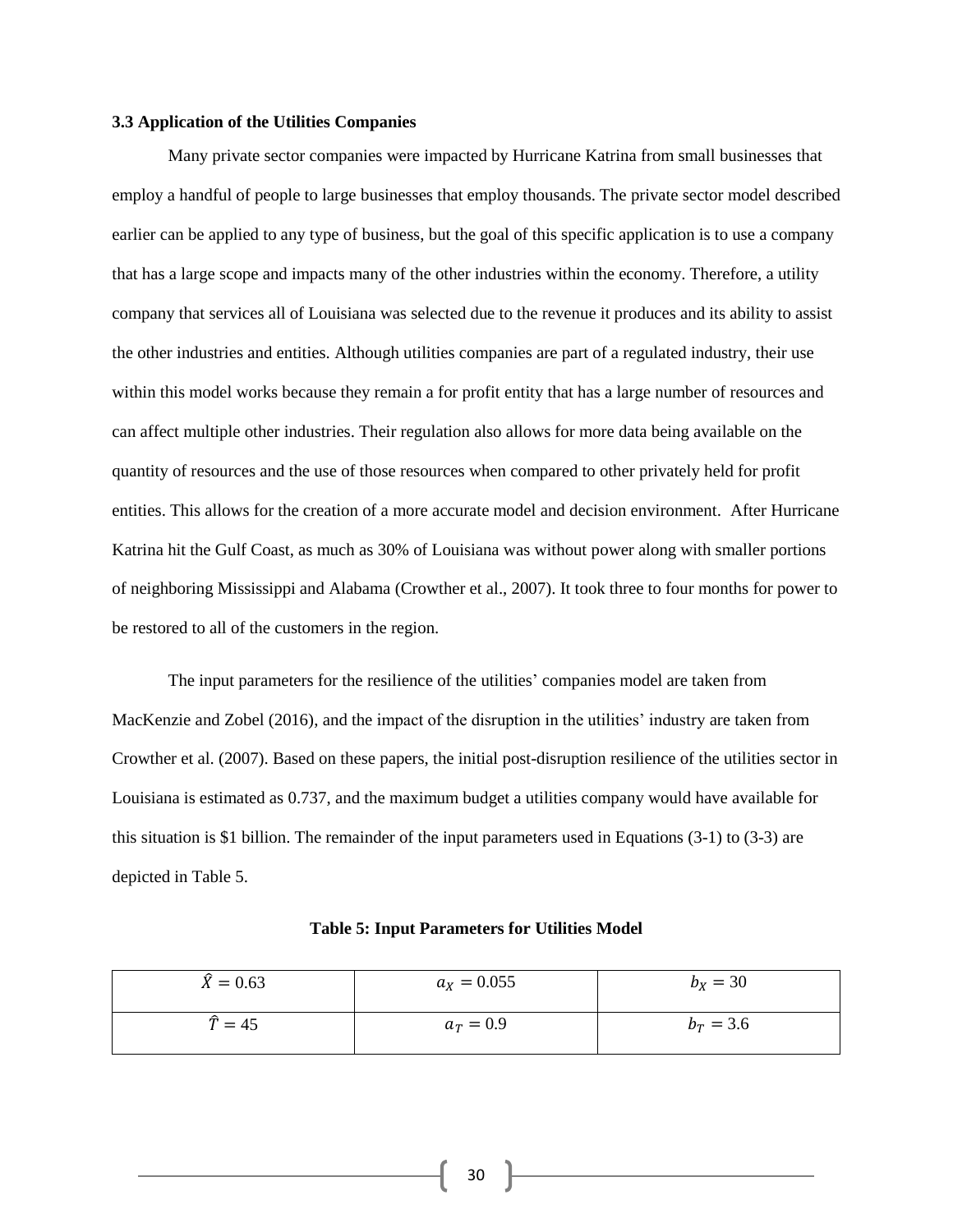Table 6 depicts the allocation of resources for hardening  $z<sub>X</sub>$  and recovery  $z<sub>T</sub>$  activities for a budget ranging from \$0 to \$1 billion, the resilience of the system, and  $c_i^{*new}$  that is generated from the utilities' resilience. The results show that although the budget continues to increase, once the budget reaches \$150 million the spending on hardening activities and response stops increasing. At that point, it is better to spend any of the remaining budget on other priorities not related to resilience for the utility company.

| <b>Budget (millions)</b> | <b>Hardening</b> | <b>Recovery (millions)</b> | <b>Resilience</b> | $c_i^{*new}$ |
|--------------------------|------------------|----------------------------|-------------------|--------------|
|                          | (millions)       |                            |                   |              |
| \$0                      | \$0.00           | \$0.00                     | 0.6850            | 0.0254       |
| \$50                     | \$46.16          | \$3.84                     | 0.8902            | 0.0088       |
| \$100                    | \$93.26          | \$6.74                     | 0.9095            | 0.0073       |
| \$150                    | \$115.60         | \$7.92                     | 0.9153            | 0.0068       |
| \$200                    | \$115.60         | \$7.92                     | 0.9153            | 0.0068       |
| \$250                    | \$115.60         | \$7.92                     | 0.9153            | 0.0068       |
| \$300                    | \$115.60         | \$7.92                     | 0.9153            | 0.0068       |
| \$350                    | \$115.60         | \$7.92                     | 0.9153            | 0.0068       |
| \$400                    | \$115.60         | \$7.92                     | 0.9153            | 0.0068       |
| \$450                    | \$115.60         | \$7.92                     | 0.9153            | 0.0068       |
| \$500                    | \$115.60         | \$7.92                     | 0.9153            | 0.0068       |
| \$550                    | \$115.60         | \$7.92                     | 0.9153            | 0.0068       |
| \$600                    | \$115.60         | \$7.92                     | 0.9153            | 0.0068       |
| \$650                    | \$115.60         | \$7.92                     | 0.9153            | 0.0068       |
| \$700                    | \$115.60         | \$7.92                     | 0.9153            | 0.0068       |
| \$750                    | \$115.60         | \$7.92                     | 0.9153            | 0.0068       |
| \$800                    | \$115.60         | \$7.92                     | 0.9153            | 0.0068       |
| \$850                    | \$115.60         | \$7.92                     | 0.9153            | 0.0068       |
| \$900                    | \$115.60         | \$7.92                     | 0.9153            | 0.0068       |
| \$950                    | \$115.60         | \$7.92                     | 0.9153            | 0.0068       |
| \$1,000                  | \$115.60         | \$7.92                     | 0.9153            | 0.0068       |

**Table 6: Results of Utilities Model**

Figure 3 depicts the resilience of the system as the budget increases from \$0 to \$1 billion. The shape of the graph aligns with the idea of diminishing marginal returns in the as the budget increase the amount the system resilience increases grows at a decreasing rate until the budget reaches approximately \$150 million. This leveling off of the resilience reflects the results shown in Table 6 and is caused by a limitation in the production of the utilities company in the state of Louisiana. The production used in this model is based on the Gross Domestic Product (GDP) of the utilities company in Louisiana. If this value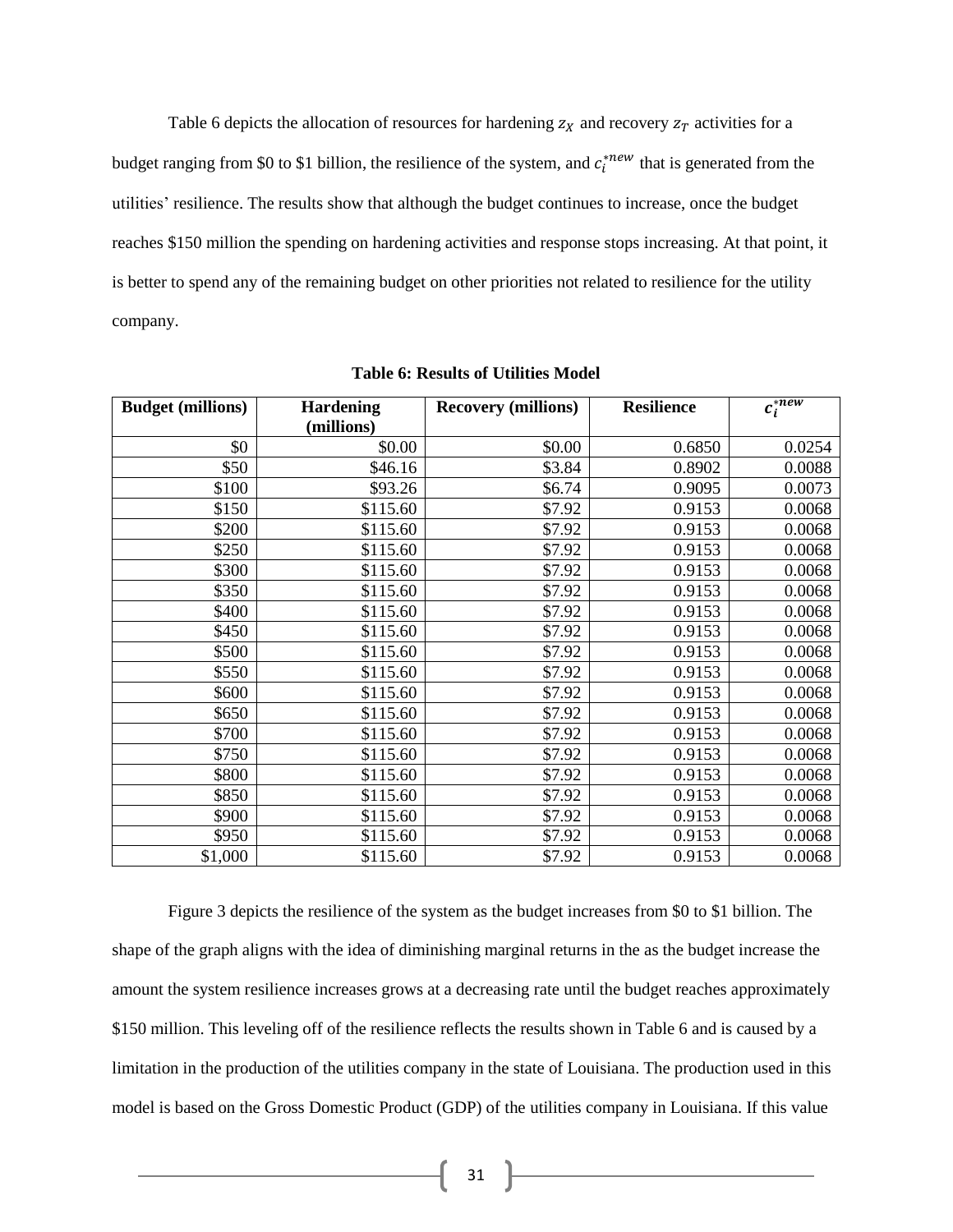was increased in the model to the GDP of the entire five state region, the resilience of the system was able to get closer to 0.95 before reaching a similar plateau before the budget reaches \$1 billion. System resilience is related to overall system reliability which means that resilience can never exceed 1.



**Figure 3: System Resilience as a Function of Budget**

Figure 4 depicts the production losses to the Gulf Region from a hurricane as a function of the utilities sector's budget. As the budget increases, the production losses decrease but at a diminishing rate due to the logarithmic nature of the allocation functions for  $X(z_X)$  and  $T(z_T)$ . The production losses represent the economic losses to the region because of the inoperability or lack of resilience in the utilities sector and ignores the different impacts caused by the hurricane on the other industries. If the budget is more than \$100 million, the marginal decrease in production losses is less than the marginal increase in the budget, which suggests that spending a large amount of money (more than \$100 million) on the utilities sector may not be cost effective. Since the expected production losses to the utilities sector is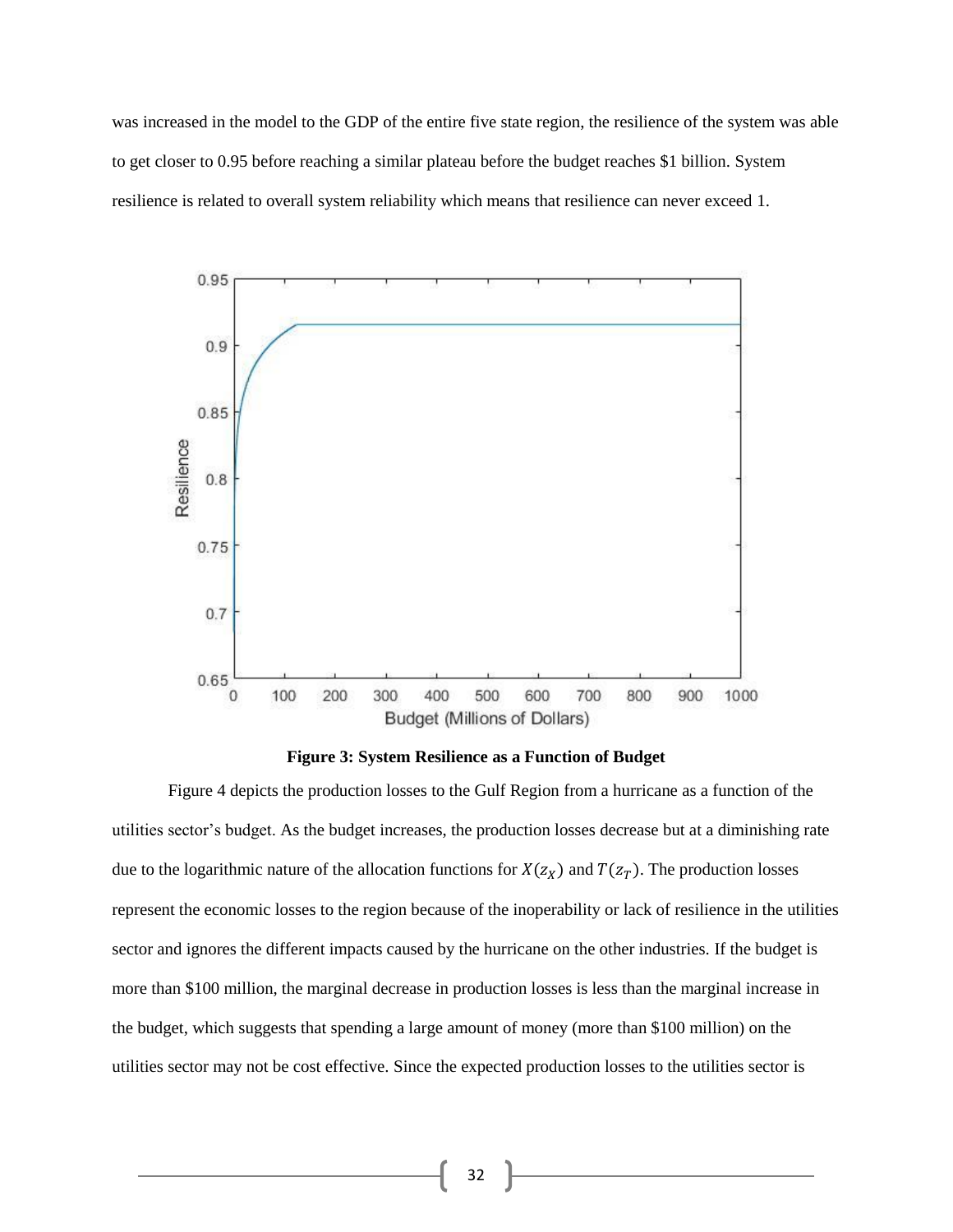based on the resilience of the system, the plateau effect shown in Figure 3 also shows in Figure 4 when the budget exceeds approximately \$150 million.



**Figure 4: Expected Production Losses to Utilities Sector**

#### **3.4 Application of the American Red Cross**

When a disruption occurs, countless numbers of organizations and individuals donate their time and resources to recovery. Some of these contributions can be difficult to quantify, which is something that is needed for the NGO model presented earlier. In order to see the impact that a NGO can have, the organization selected for this application is able to operate on a large scale throughout the entire impacted region and also has the resources to cause a significant effect on the working population. The American Red Cross was selected due to the historical data they provide on how many meals, relief items, and shelter stays they have distributed during similar disruptions as well as an estimated budget for their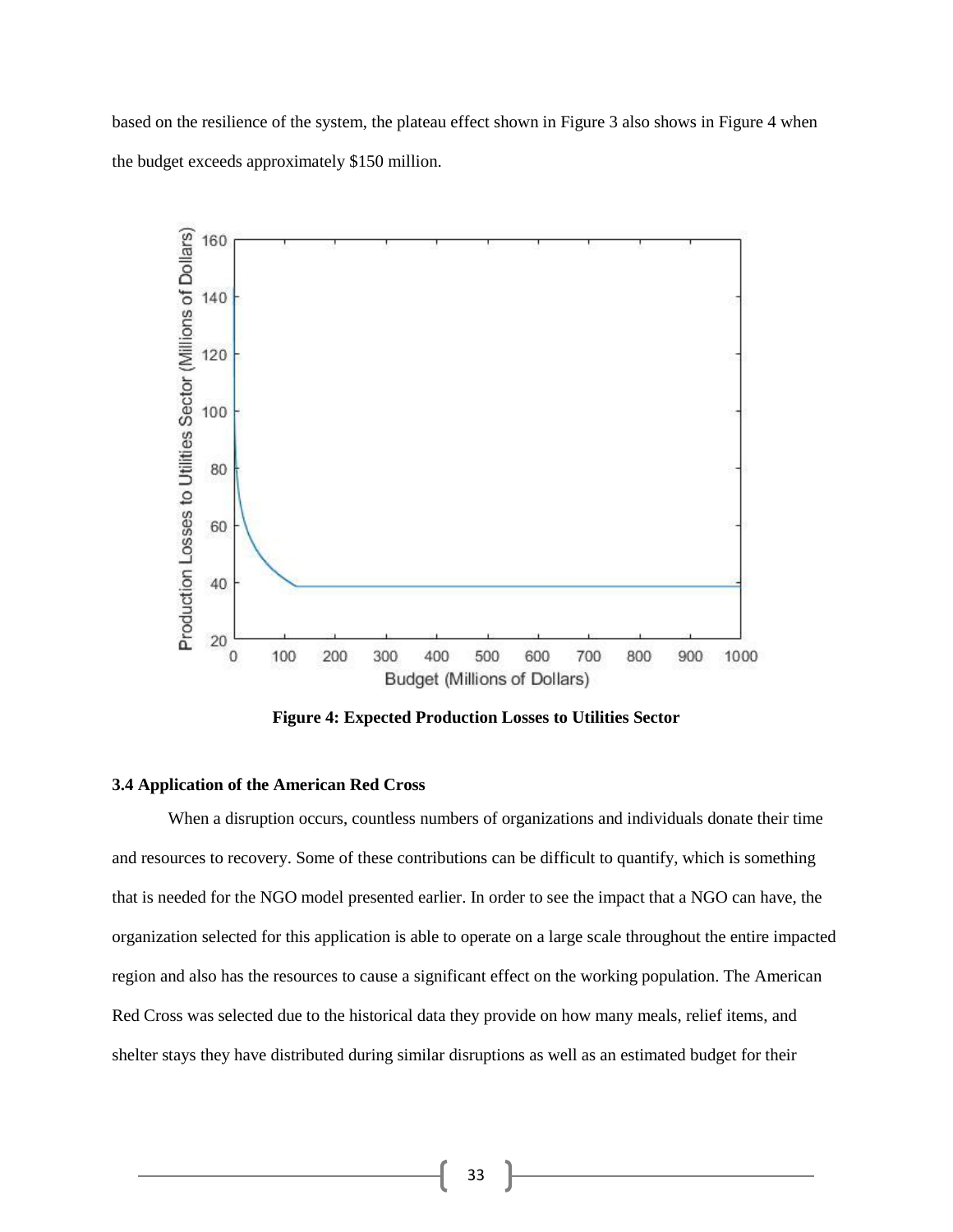actions during those disruptions. During Hurricane Harvey, the Red Cross distributed millions of meals and relief items as well as assisting in the evacuation and rebuilding of the impacted region.

The input parameters for the NGO model are depicted in Table 7. They show the cost of allocating a single unit of food, relief item, and shelter stay both before and after the disruption as well as the weights associated with those variables. These per-unit cost values were determined by analyzing Red Cross reports to previous large disasters like Hurricane Harvey (American Red Cross, 2018). The weights for the variables was based on the importance of each variable relative to the other variables. The three weights sum to 0.9, which means that there is a 0.1 weight assigned to the product of the three value functions as depicted in Equation (5-3). This encourages the Red Cross to contribute to all three relief products (food, relief items, shelter).

|        | Pre-disruption | Post-disruption | Pre-disruption | Post-disruption | Post-disruption |
|--------|----------------|-----------------|----------------|-----------------|-----------------|
|        | food           | food            | relief items   | relief items    | shelter stays   |
| Cost   | \$1.33         | \$2.60          | \$1.87         | \$3.70          | \$40            |
| Weight | J.O            |                 |                |                 |                 |

**Table 7: Input Values for Red Cross Model**

Table 8 depicts the allocation of resources to food, relief items, and shelter for a budget ranging from \$300 to \$500 million. The results show that the total number of food and relief items distributed will continue to increase as the budget increases, but the number of shelter stays provided remains constant at 550,000. This behavior indicates that shelter stays might not be valued very highly due to their unit price, but the model incentivizes the Red Cross when providing at least some shelter stays. It is more valuable and cost effective to provide more food and relief items due to their higher weight when compared to shelter stays. If the cost of shelter stays were lower, the resources saved would likely go to providing more food and relief items rather than on more shelter stays. The fluctuation in values like pre-disruption food are likely due to the way the model is constructed. The model is run as a set of discrete points based on the desired budget, therefore the distribution of resources when the budget is \$400 million has no effect on how the resources are distributed when the budget it \$390 million or \$410 million. It does,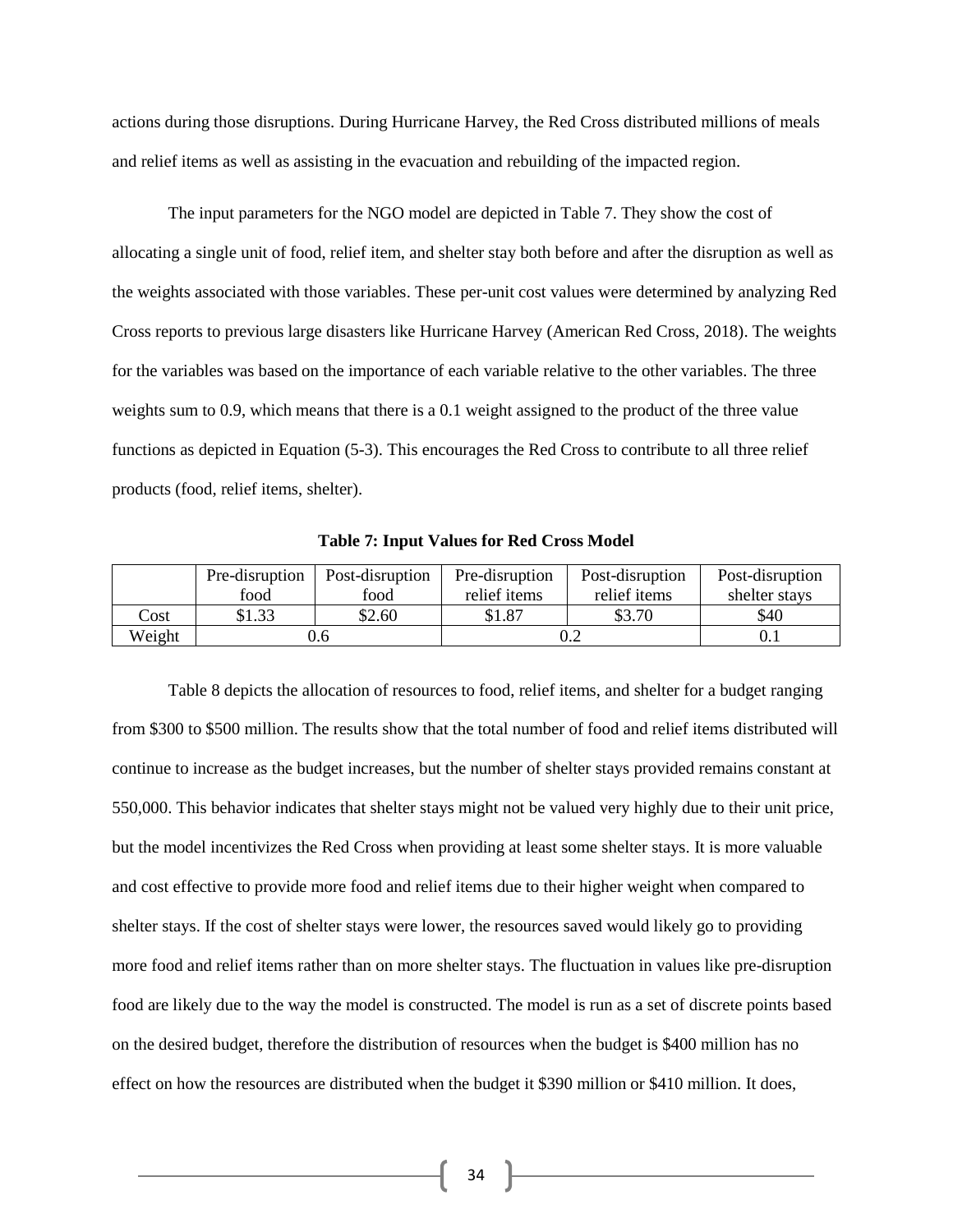however, remain consistent that more resources are allocated to the post-disruption options than the predisruption options due to the low probability of the event occurring. If the disruption were more likely to occur, the model would reflect a larger emphasis on preparation.

| <b>Budget</b> | Pre-disruption | Pre-disruption | Post-disruption | Post-disruption | Post-disruption |
|---------------|----------------|----------------|-----------------|-----------------|-----------------|
|               | food           | relief         | food            | relief          | shelter stays   |
| \$300         | 16.52          | 5.76           | 43.92           | 33.75           | 0.55            |
| \$310         | 18.16          | 4.07           | 45.95           | 35.30           | 0.55            |
| \$320         | 18.81          | 11.11          | 45.38           | 34.88           | 0.55            |
| \$330         | 19.95          | 0.05           | 45.58           | 41.76           | 0.55            |
| \$340         | 21.32          | 0.71           | 47.18           | 43.37           | 0.55            |
| \$350         | 22.71          | 1.44           | 48.77           | 43.82           | 0.55            |
| \$360         | 23.14          | 2.58           | 48.43           | 46.14           | 0.55            |
| \$370         | 24.63          | 3.67           | 50.48           | 45.94           | 0.55            |
| \$380         | 26.26          | 4.80           | 52.87           | 45.99           | 0.55            |
| \$390         | 25.41          | 0.16           | 57.20           | 45.76           | 0.55            |
| \$400         | 28.98          | 7.12           | 56.75           | 46.42           | 0.55            |
| \$410         | 30.08          | 8.31           | 58.30           | 46.73           | 0.55            |
| \$420         | 31.17          | 9.52           | 59.99           | 47.29           | 0.55            |
| \$430         | 32.20          | 10.74          | 61.66           | 47.91           | 0.55            |
| \$440         | 33.09          | 11.99          | 63.14           | 48.44           | 0.55            |
| \$450         | 32.12          | 1.28           | 73.29           | 51.92           | 0.55            |
| \$460         | 34.85          | 14.53          | 66.39           | 49.77           | 0.55            |
| \$470         | 35.37          | 16.00          | 68.08           | 49.93           | 0.55            |
| \$480         | 35.64          | 10.92          | 75.05           | 52.67           | 0.55            |
| \$490         | 36.60          | 18.69          | 71.40           | 51.21           | 0.55            |
| \$500         | 37.22          | 20.09          | 73.06           | 51.84           | 0.55            |

**Table 8: Optimal Red Cross Allocation (Millions of Units)**

Figure 5 depicts the expected production losses averted as a result of Red Cross spending. These production losses are a result of the workforce days saved being translated into an economic value for the region. The relationship between budget and production losses averted appears to be linear with approximately \$18,500 averted per million dollars spent by the Red Cross. The value functions that were used in this model along with the linear conversion of food, relief items, and shelter stays makes it a little surprising that the relationship between budget and production losses averted is also linear. If the values of the weights and the minimum and maximum goals from the decision maker were adjusted, the relationship is expected to remain linear but with a higher slope as minimums are decreased. However, the purpose of placing weights and values on the three resource types is to ensure that the needs of the at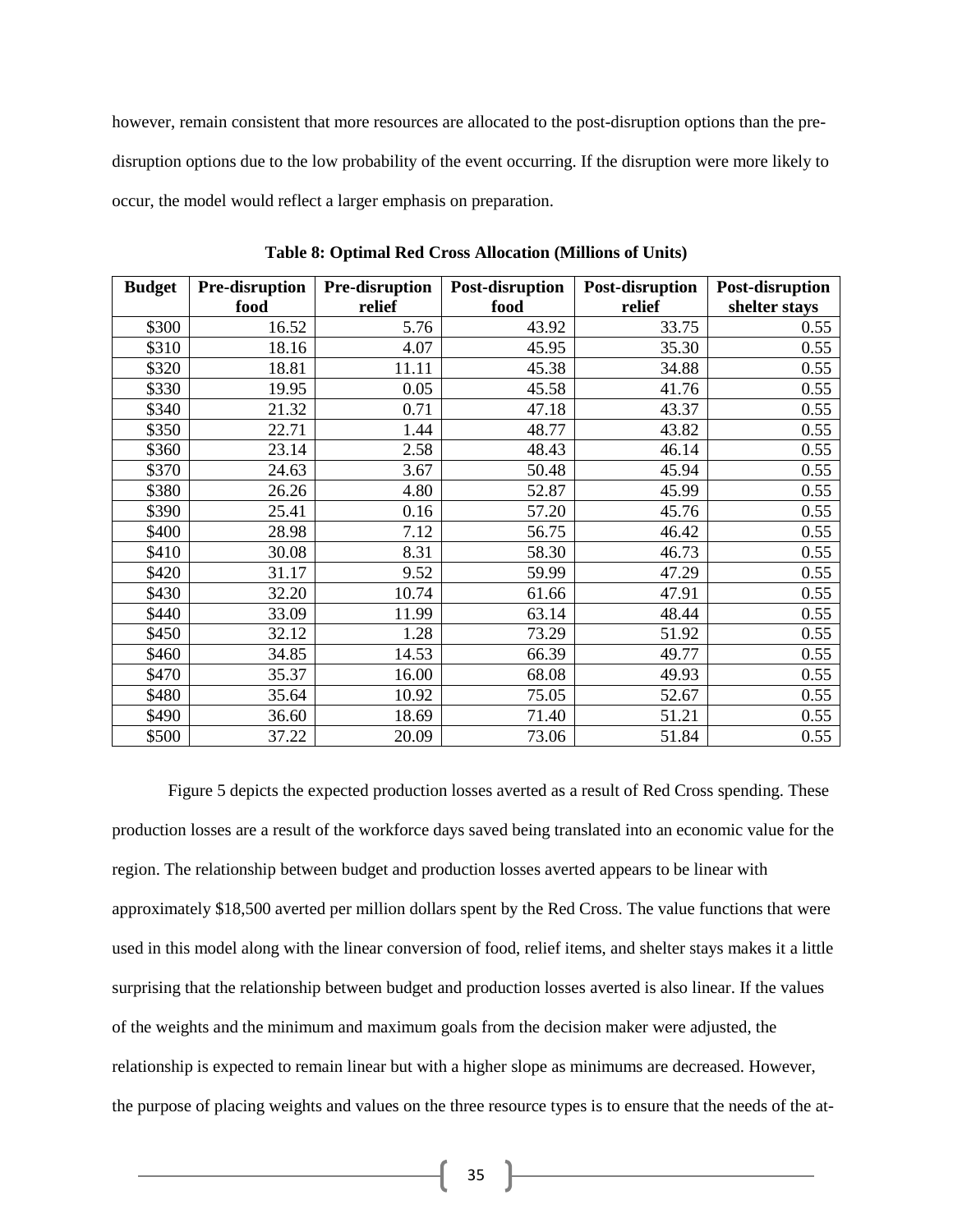risk population are met so it is not advised that these values be reduced to zero. It should be expected that the industries that receive the most benefit from the Red Cross resource distributions are the industries with the largest working population.





#### **3.5 Shared Decision Making Among Decision Makers**

For the federal government and state government models, there was an exponential relationship of decreasing marginal returns as the budget increased from zero. This resulted in the reduction of expected production losses by 80% in both cases as the budget reached its maximum point. Although this is a favorable result, government entities are usually focused on spending less rather than on spending more, and governments would like to achieve better results from the money they do spend. When private sector entities like a utilities company are able to spend their own resources to reduce the impact of a disruption, the economic production losses can also be reduced. If the contributions of NGOs can be quantified, even more production losses can be averted. By introducing the idea of shared decision making between all of the entities in a disruption environment, the same number of resources can be allocated more effectively and the overall impact to the entire region can be further reduced.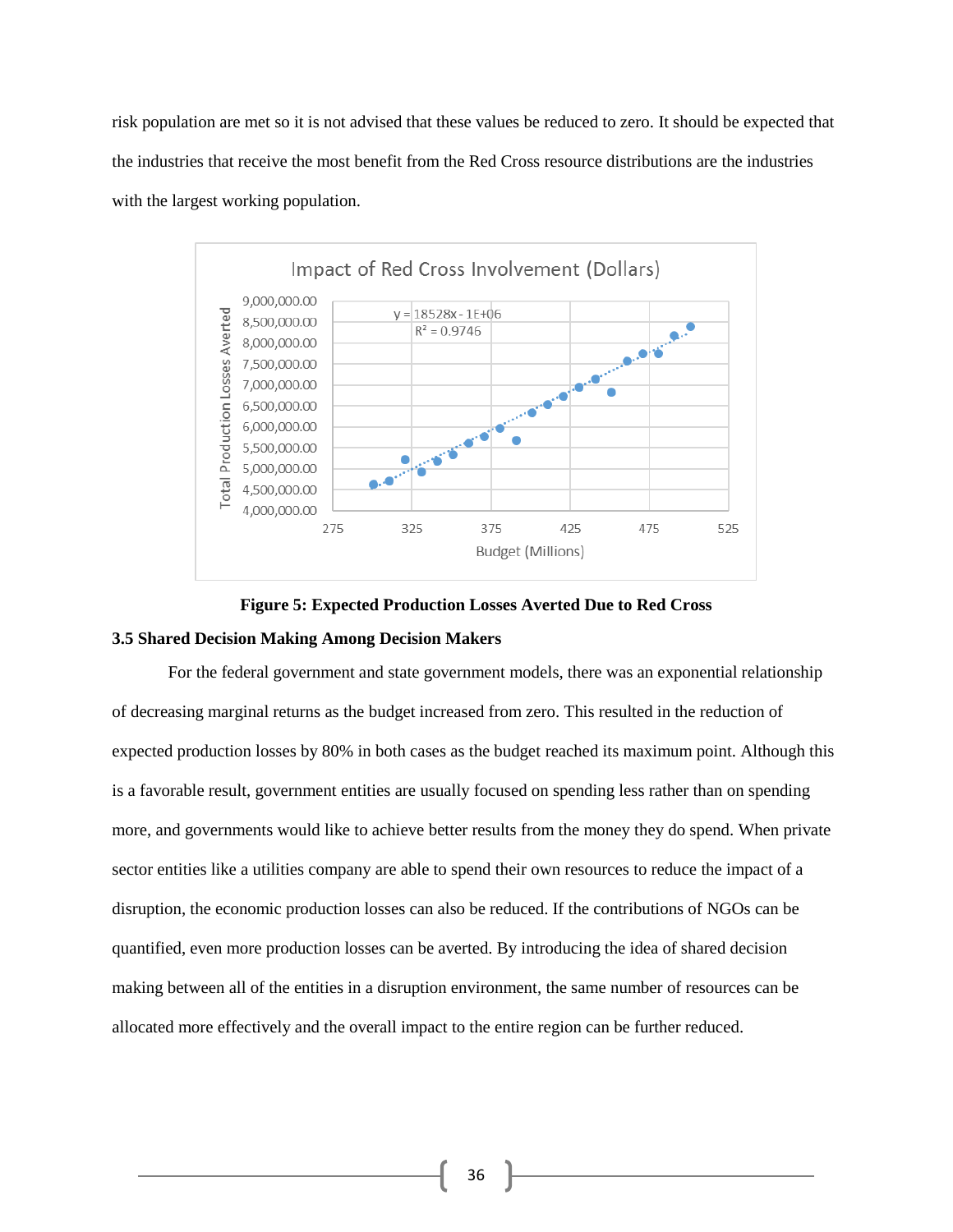Up to this point, the decision makers in all four of the models are assumed to be making their decisions independent of each other. If the decision makers instead would share their decisions, the results of these models could be drastically different. Since the state government is more effective at assisting individual industries, it may be possible for the federal government to provide some of their response resources to the state government so that the federal government can focus on preparing for the disruptions. If the actions of the private sector are communicated to the entities that have wider scopes of influence like the state and federal government, less government money could be provided to that specific industry. This would help to reduce the amount of double spending and overspending that can occur when multiple entities are attempting to handle a disruption. If the impact that the NGOs will have is known to all decision makers, it is possible that their resources could be devoted to repairing the buildings and infrastructures themselves rather than spending on the working population.

This shared decision making can be quantified by calculating the effectiveness of all the decision makers on the regional level instead of at their respective levels, which has been done up to this point. This means that the impact of the state model, utilities model, and Red Cross model must be translated to the regional production level. By bringing all of the decision makers to the same level, the impact of the shared decision making can be expressed with  $\mathbf{x}^T \mathbf{B}^{(n \times m)} \mathbf{c}^*$ , where  $\mathbf{c}^*$  is a vector of length m that represents the direct impacts after accounting for the resources allocated by each decision maker. The total impacts for industry *i*  $c_{i,Reg}^*$  can be calculated with the following equation:

$$
c_{i,Reg}^* = \hat{c}_{i,Reg}^* \exp(-k_q z_p - k_i z_i - k_{i,Latoneg} z_{i,LA} - k_{i,PrivtoReg} z_{i,Priv} - k_{i,NGOtoReg} z_{NGO})
$$
 (7)

where  $k_{i,LAtoReg}$  represents the effectiveness of spending in Louisiana translated to a regional level,  $z_{i,LA}$ is the state's spending for industry  $i$ ,  $k_{i,Private}$  represents the effectiveness of private-sector spending translated to a regional level,  $z_{i,Priv}$  is the private sector's spending for industry i,  $k_{i, NGOtoReg}$  represents the effectiveness of the NGO spending translated to a regional level, and  $z_{NGO}$  is the spending by the NGO. When  $\mathbf{x}^T \mathbf{B}^{(n \times m)} c_{i,Reg}^*$  is evaluated, it calculates the production losses for the entire region given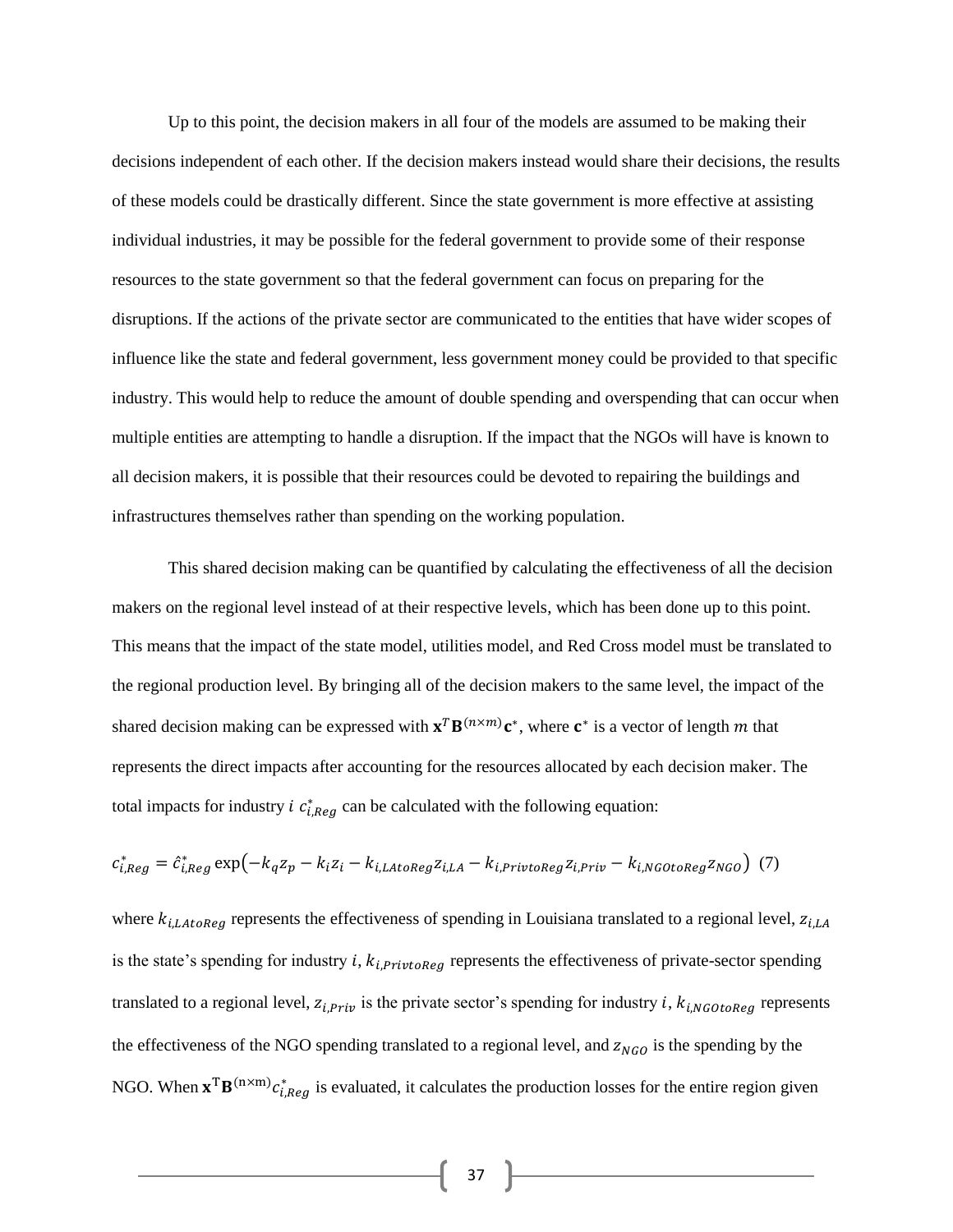the spending for each decision maker. Production losses from this shared decision making model should be less than the production losses from the federal government model alone.

Suppose that the total budget between the four decision making entities is \$13 billion. Without shared decision making, this budget must be allocated within the economic limitations of the decision makers. For instance, it is impossible for the American Red Cross to be able to allocate a budget of \$13 billion to a single disruption considering their total budget for the 2016 fiscal year was only about \$2.7 billion (American Red Cross, 2016). If the federal government had a budget of \$10 billion, the state government had a budget of \$2.5 billion, the utilities company had a budget of \$100 million, and the Red Cross had a budget of \$400 million, the total production losses would be \$20.35 billion. If the federal government spends \$10 billion and no other entities allocate any money for preparedness or response, the production losses would be \$27.08 billion. Including the effect of the other entities can significantly lessen the production losses. If the federal government realizes that total production losses could decrease if it provides money out of its budget to the other entities, this action could reduce the production losses even more. If the federal government's budget is just \$7 billion, and the other \$3 billion was distributed to the other entities, the state government's budget might be \$5 billion, the utilities company's budget might be \$500 million, and the Red Cross's budget might be \$500 million. With this new budget allocation strategy brought about by the federal government providing more money to the state, the private sector, and NGOs, the production losses would be \$19.96 billion. The difference between these two allocation strategies is only on the order of hundreds of millions of dollars, but having the federal government spend less in favor of more state and local spending can reduce production losses more. This result is due in large part to the state government being more effective in allocating money.

Therefore, by allowing the decision makers to communicate with one another, the resulting savings could justify the time it would take for the decision makers to work together and further illustrate the importance of communication during disruptions. This effect could be further increased if the other four state governments, other large private entities, or other large NGOs like Habitat for Humanity were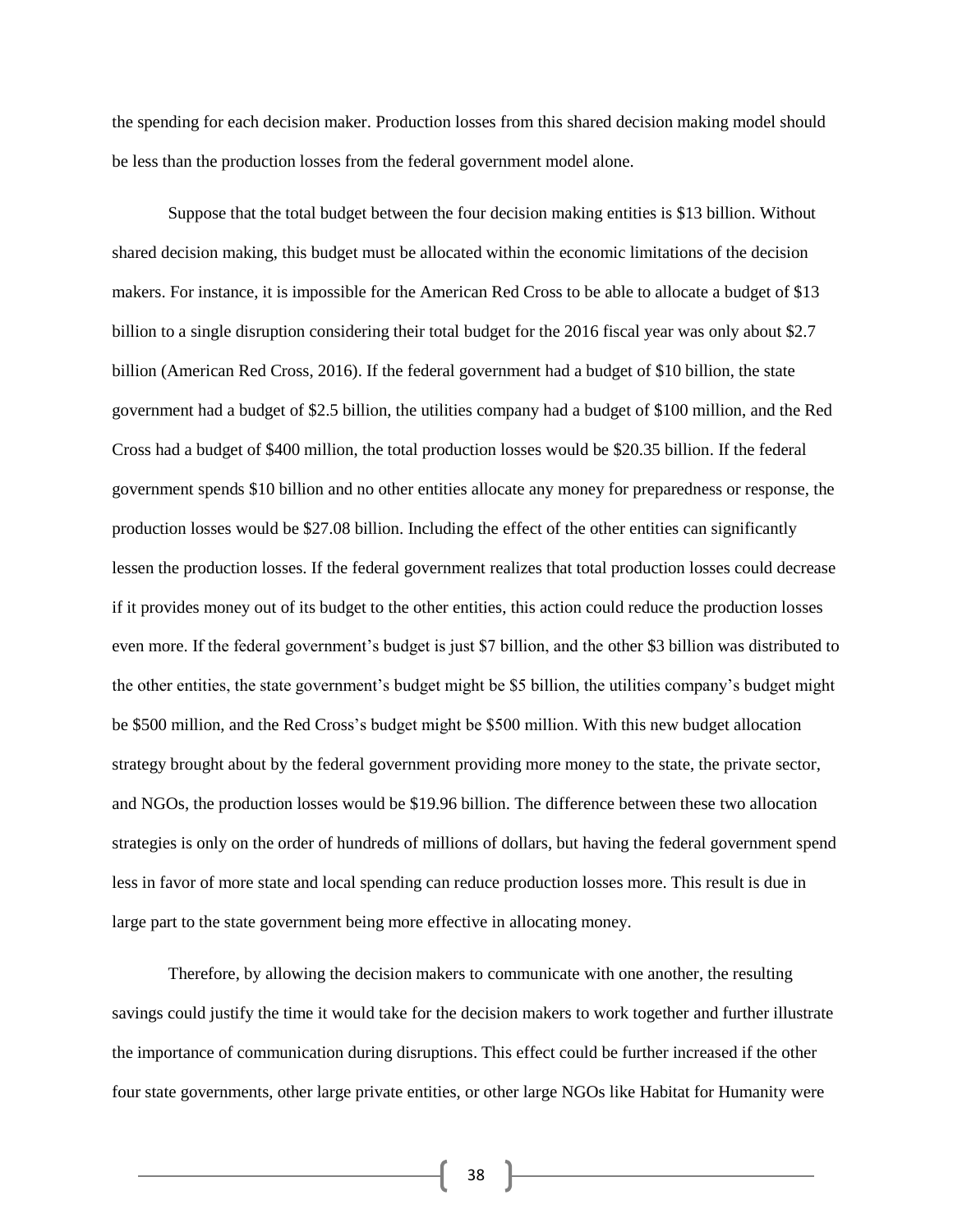included in the decision environment. Based on the results of the models, it is true that if the entire \$13 billion budget was allotted to the federal government the production losses could be less than the \$20.35 billion of the shared decision making model due to the larger effect that the federal government can have on the entire five state region. However, this is not a realistic application because it is very unlikely that all of the decision makers could be convinced to give all of their resources to a single entity. Each of the decision makers has their own set of expectations that they want to achieve and would not allow all of their resources to be taken before they can achieve at least some of those expectations.

As mentioned previously, the Red Cross's goal is not economic recovery. Red Cross efforts during a disruption such as a hurricane often focus on those people who are most devastated by the event. These people need the basic necessities such as food, clothing, and shelter to survive. Often, the people who need these basic necessities after a disruption are the most vulnerable or at-risk populations before the disruption occurs. The most vulnerable populations may be the elderly or the socio-economically disadvantaged such as those living below the poverty line and those that did not have a home before the disruption. Neglecting the at-risk population can increase the number of injured that go unaided or even increase the number of casualties as a result of the disruption. With a limited budget, decision makers may need to determine how to fairly divide a budget for economic recovery and to assist the most vulnerable populations. The resource allocation model can be used to understand this possible trade-off between helping the most vulnerable and economic recovery.

Assume there is only \$1 billion available for the federal government and the American Red Cross to share. The federal government spends money to help the regional economy recover and the Red Cross spends money to provide food, shelter, and relief items to the most vulnerable populations. Figure 6 displays the relationship between the production losses due to the federal government's spending and the person-days helped by the Red Cross. The far right portion of the curve illustrates when the Red Cross receives the entire \$1 billion budget while the far left point of the curve illustrates when the federal government receives the entire \$1 billion budget. There is a slight logarithmic curve to the data which

 $39$  }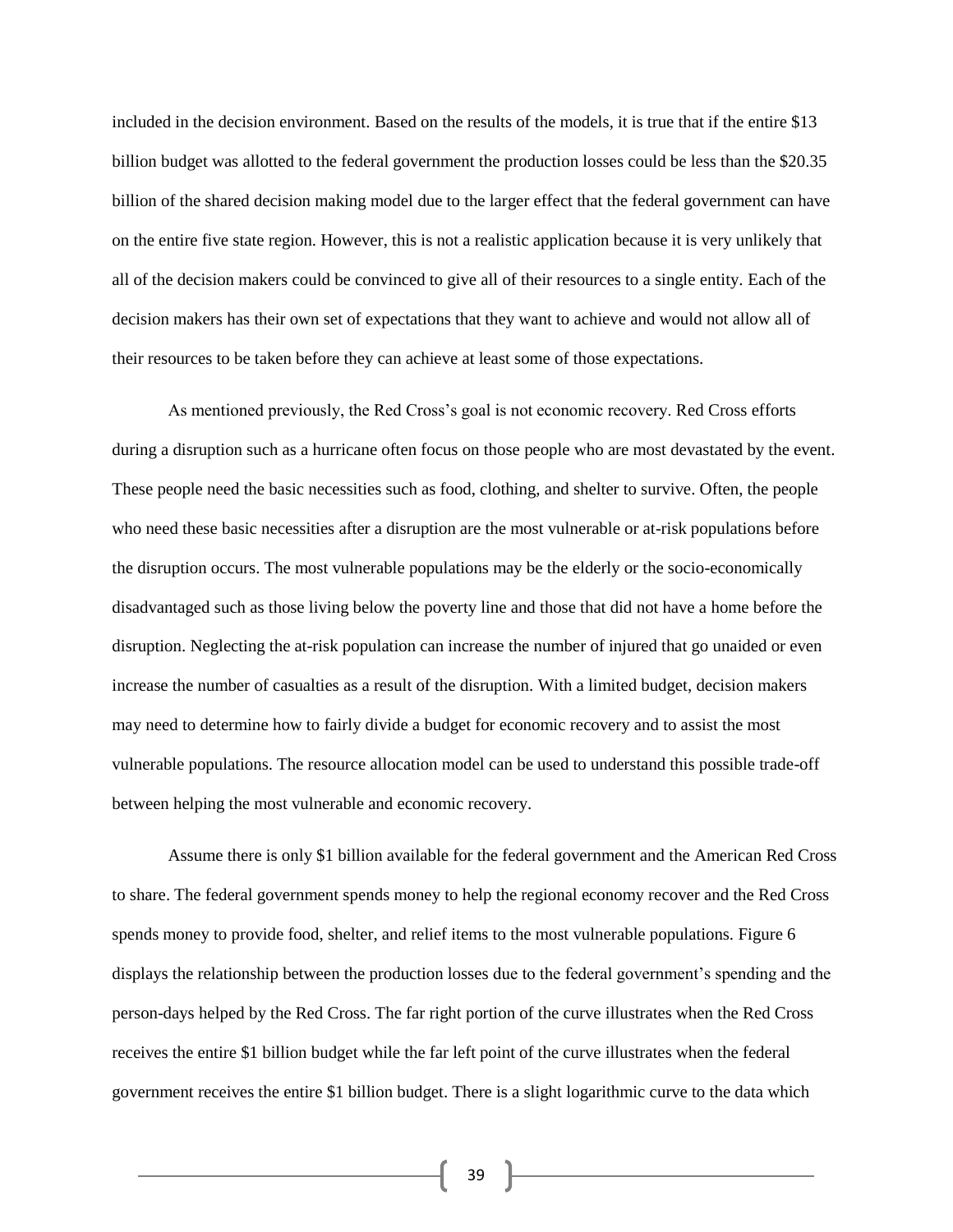indicates that there may be a point where the largest mutual benefit could be selected. This point balances the trade-off between helping the economy and helping the at-risk population.



**Figure 6: Tradeoff Between Person Days and Production Losses**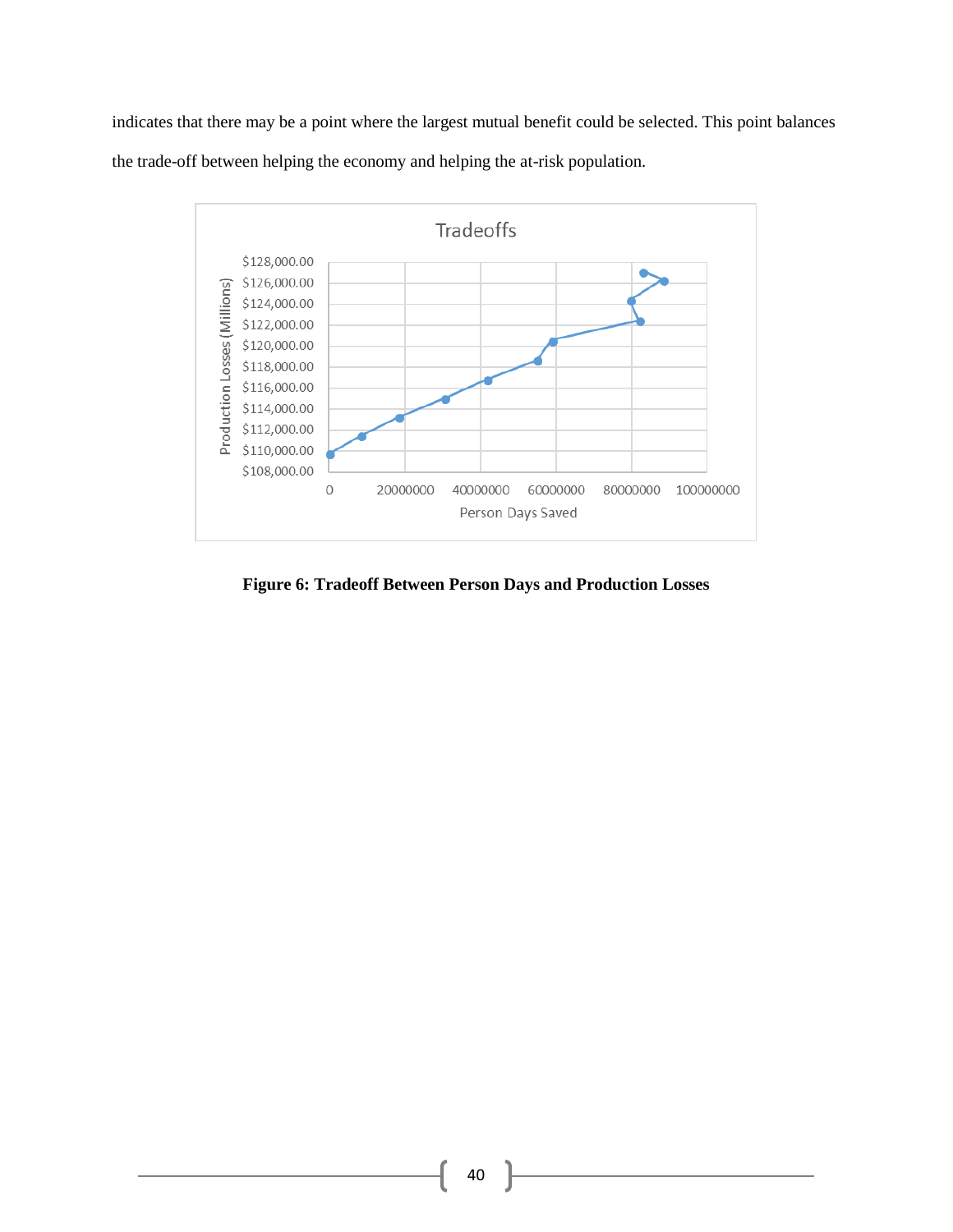#### **Chapter 4. Conclusions and Insights**

Major disruptions are events that cannot always be prevented even with an unlimited budget. It is important that proper resource allocations plans are in place before those disruptions occur. The preparation for those disruptions can reduce the consequences of the disruption and help to reduce the amount of resources need to respond to and recover from those disasters. This thesis approached a resource allocation problem from the perspective of four independent decision makers, each with different objectives and resources. Each decision maker could also operate with different effectiveness. Those four different perspectives were illustrated by four computational models that provided results in terms of production losses in an economic region. The models developed here were applied to a disruption on the scale of Hurricane Katrina in the context of the 2015 U.S. Gulf Coast economy. Combining the results of the four different decision-making models into a single metric of production losses enables us to analyze the effect of shared decision making among the four decision makers. By allowing the federal government to redistribute some of its budget to the other decision makers via shared decision making, production losses could be reduced by hundreds of millions of dollars with the same overall budget. The unique contributions of this thesis are modeling four decision makers with different objectives and resources, including the distinct decision makers each with their own decision problem, converting the output from each decision model into a single computational measure that is shared by all the models, and analyzing how collaborating among the decision makers can improve the overall result of a resource allocation problem.

There are many applications for each of the models discussed. Each of the models can be used by a decision maker to run any number of "what if" situations based on their own data for events that have already happened to see where they could have been more effective. The models can also be used as predictive models for events that a decision maker feels could happen in the near future to anticipate losses and devise ways to reduce those anticipated losses. The shared decision-making model can be used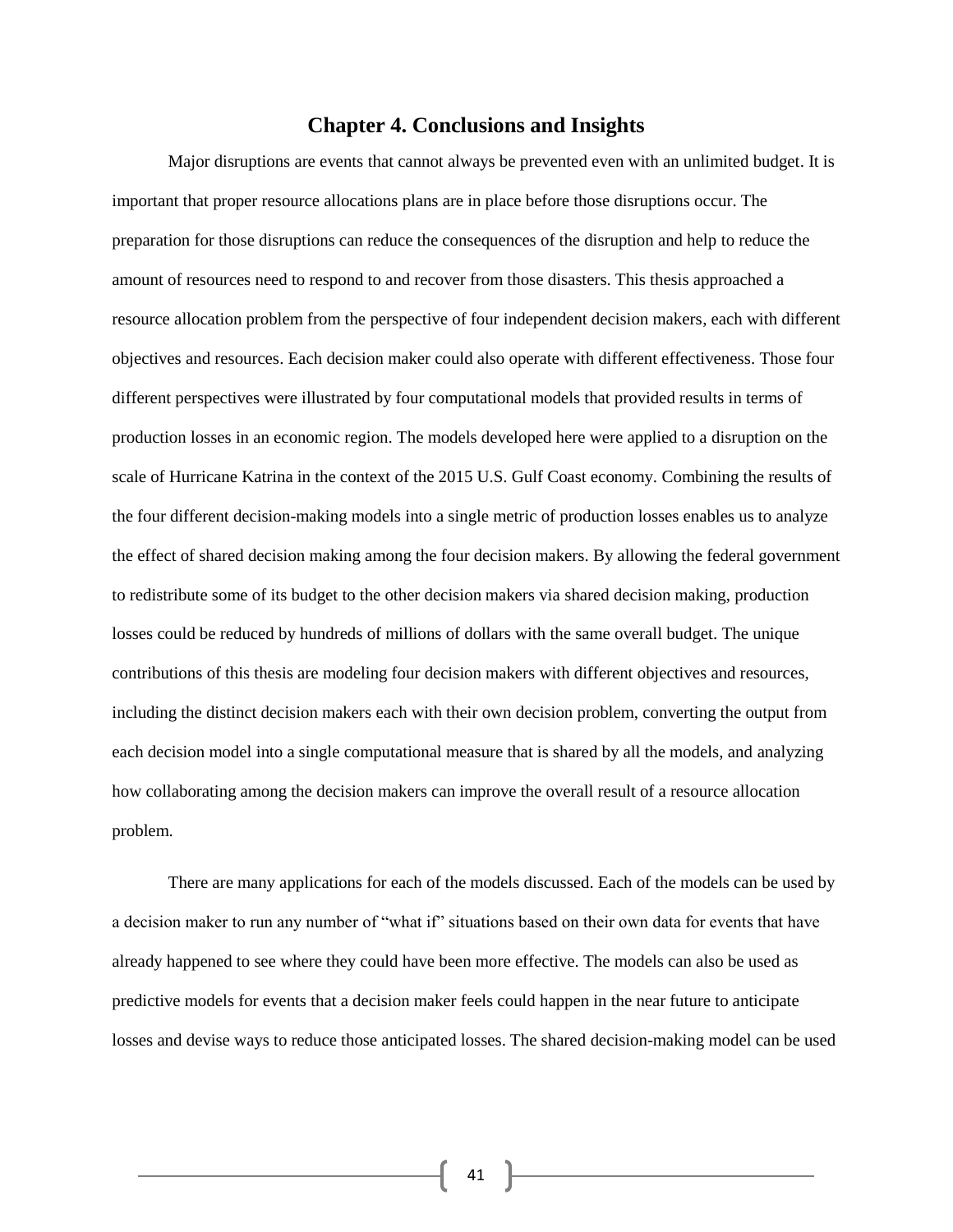to illustrate the importance of communication in disruption situations to make the most effective use of the finite resources that each decision maker has available.

Some of the values used in the creation of these models to establish parameters and quantify loss are based on the best estimates that could be obtained from other research papers and information accessible on the entities. A future step for this research is the further validation of the input parameters used in order to provide the most accurate model possible. The relationship between smaller decision makers and the entire decision environment to better illustrate the connections between industries can also be done. The model can be modified and applied to any number of potential disruptions and should be fit to multiple decision maker archetypes.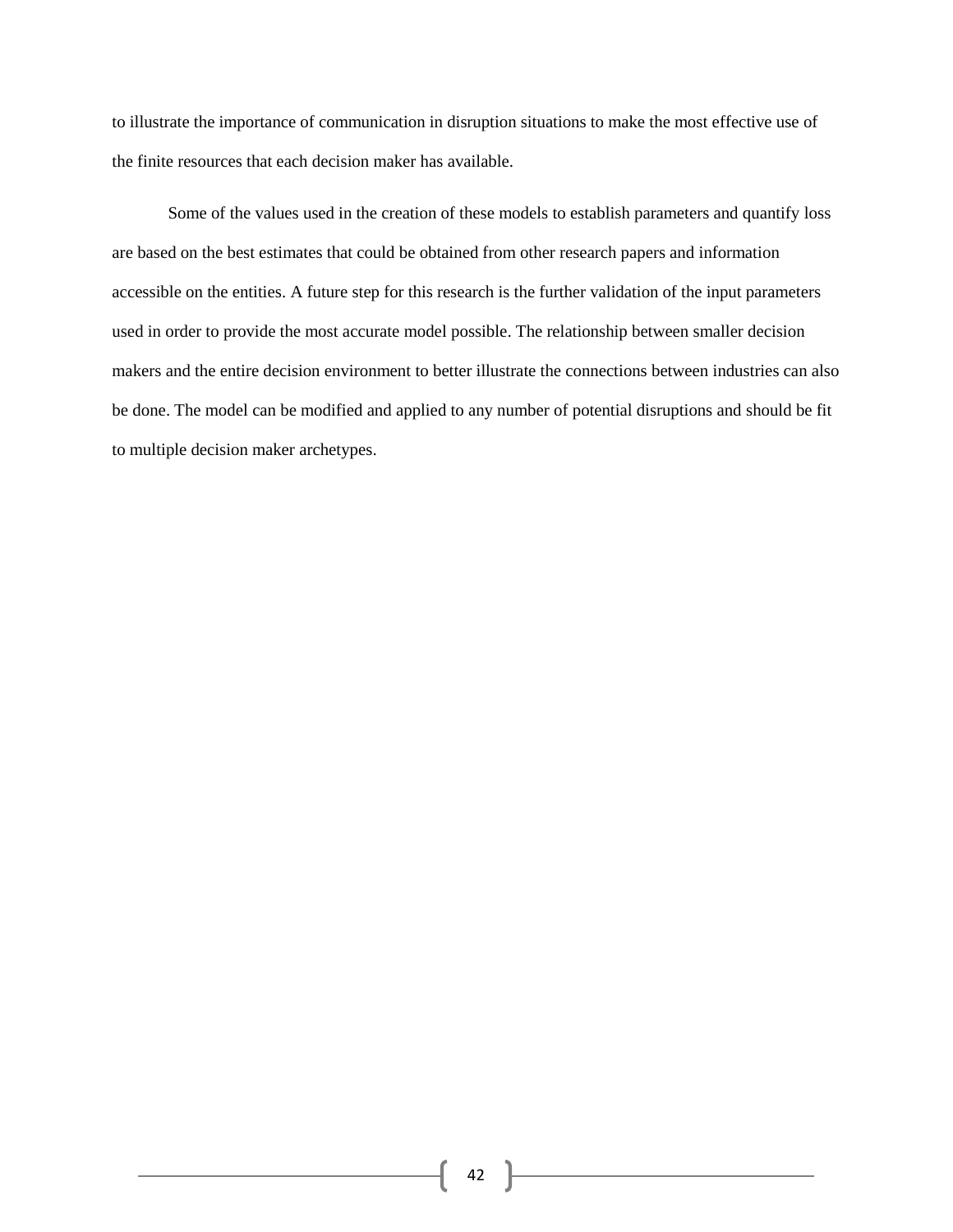#### **References**

- Alp Ertem, Mustafa, and Nebil Buyurgan. "An auction-based framework for resource allocation in disaster relief." *Journal of Humanitarian Logistics and Supply Chain Management* 1.2 (2011): 170-188.
- Altay, N. and Green III, W. G. 2006. OR/MS research in disaster operations research. *European Journal of Operational Research, 175*, 475-493.
- American Red Cross. "2016 Annual Report." *American Red Cross 2016 Annual Report*, 2016, www.redcross.org/images/MEDIA\_CustomProductCatalog/m64340273\_Annual-Report-2016.pdf.
- American Red Cross. "Hurricane Harvey 6 Month Update." *Hurricane Harvey Relief Information*, Mar. 2018, embed.widencdn.net/pdf/plus/americanredcross/ivbxdlqyyc/hurricane-harvey-6-monthupdate.pdf?u=hugfg1&proxy=true.
- Barbarosoğlu, G., and Arda, Y. (2004). A two-stage stochastic programming framework for transportation planning in disaster response. *Journal of the operational research society*, *55*(1), 43-53.
- Barry, Bruce, and Greg L. Stewart. "Composition, process, and performance in self-managed groups: The role of personality." *Journal of Applied psychology* 82.1 (1997): 62.
- Beven, J. L., Avila, L. A., Blake, E. S., Brown, D. P., Franklin, J. L., Knabb, R. D., Pasch, R. J., Rhome, J. R. and Stewart, S. R. 2008. Atlantic hurricane season of 2005. *Monthly Weather Review*, 136, 1109-1173.
- Bruneau M, Chang SE, Eguchi RT, Lee GC, O'Rourke TD, Reinhorn AM, Shinozuka M, Tierney K,Wallace W, vonWinterfeldt D. A framework to quantitatively assess and enhance the seismic resilience of communities. *Earthquake Spectra*, 2003; 19(4):733–752.
- Brunkard, J., Namulanda, G. and Ratard, R. 2008. Hurricane katrina deaths, Louisiana, 2005. *Disaster medicine and public health preparednes*s, 2, 215-223.
- Burton, Mark L., and Michael J. Hicks. "Hurricane Katrina: preliminary estimates of commercial and public sector damages." *Marshall University: Center for Business and Economic Research* (2005).
- Carter, W. Nick. 2008. *Disaster Management: A Disaster Manager's Handbook*. © Asian Development Bank. http://hdl.handle.net/11540/5035. License: CC BY 3.0 IGO.
- Caunhye, Aakil M., Xiaofeng Nie, and Shaligram Pokharel. "Optimization models in emergency logistics: A literature review." *Socio-economic planning sciences* 46.1 (2012): 4-13.
- Chi, J., VanLeeuwen, J. A., Weersink, A., and Keefe, G. P. (2002). Direct production losses and treatment costs from bovine viral diarrhea virus, bovine leukosis virus, Mycobacterium avium subspecies paratuberculosis, and Neospora caninum. *Preventive veterinary medicine*, *55*(2), 137-153.
- Chittaro, Luca, and Riccardo Sioni. "Serious games for emergency preparedness: Evaluation of an interactive vs. a non-interactive simulation of a terror attack." *Computers in Human Behavior* 50 (2015): 508-519.

Clemen, R. T. and Reilly, T., *Making Hard Decisions with Decision Tools*: South-Western Cengage Learning, 2001.

- Coles, John, and Jun Zhuang. "Decisions in disaster recovery operations: a game theoretic perspective on organization cooperation." *Journal of Homeland Security and Emergency Management* 8.1 (2011).
- Comfort, Louise K., Kilkon Ko, and Adam Zagorecki. "Coordination in rapidly evolving disaster response systems: the role of information." *American Behavioral Scientist* 48.3 (2004): 295-313.
- Crowther, K. G., Haimes, Y. Y. and Taub, G. 2007. Systemic valuation of strategic preparedness through application of the inoperability input-output model with lessons learned from Hurricane Katrina. *Risk Analysis*, 27, 1345-1364.

 $\{43\}$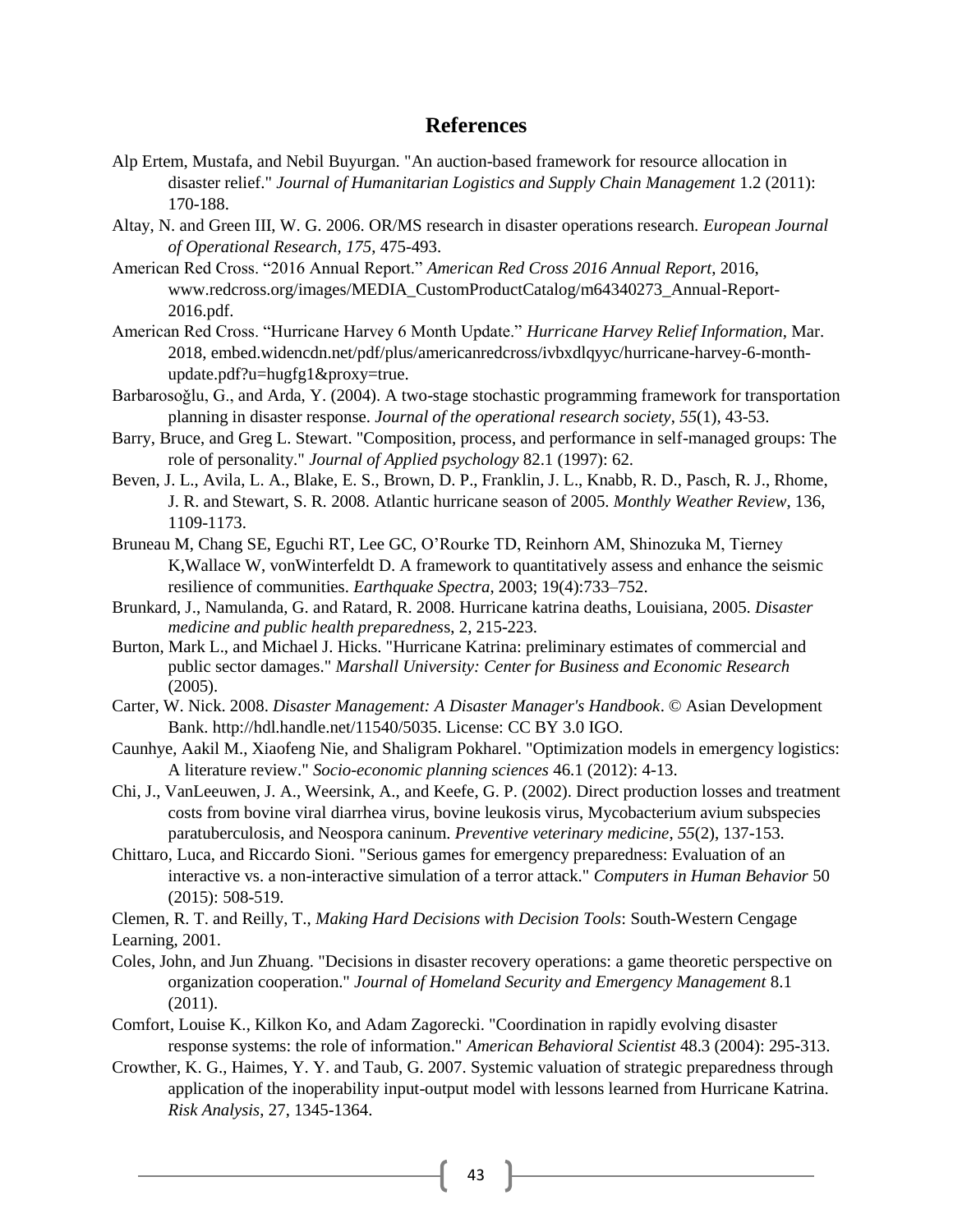- De la Fuente, Alejandro. "Government expenditures in pre-and post-disaster risk management." *Background note for World Bank* (2010).
- Dubrovsky, Vitaly J., Sara Kiesler, and Beheruz N. Sethna. "The equalization phenomenon: Status effects in computer-mediated and face-to-face decision-making groups." *Human-computer interaction* 6.2 (1991): 119-146.
- Economics And Statistics Administration 2005. Hurricane Katrina: Economic Impacts 3-1/2 Months after Landfall. In: COMMERCE, D. O. (ed.).
- Farazmand, Ali, ed. *Handbook of crisis and emergency management*. CRC Press, 2001.
- Fiedrich, Frank, Fritz Gehbauer, and Uwe Rickers. "Optimized resource allocation for emergency response after earthquake disasters." *Safety science* 35.1-3 (2000): 41-57.
- Garrett, T. A. and Sobel, R. S. 2003. The political economy of FEMA disaster payments. Economic Inquiry, 41, 496-509.
- Geldermann, Jutta, et al. "Multi-criteria decision support and evaluation of strategies for nuclear remediation management." *Omega* 37.1 (2009): 238-251.
- Golany, Boaz, et al. "Nature plays with dice–terrorists do not: Allocating resources to counter strategic versus probabilistic risks." *European Journal of Operational Research* 192.1 (2009): 198-208.
- Godschalk, D. R., Rose, A. Z., Mittler, E., Porter, K. and West, C. T. 2009. Estimating the value of foresight: aggregate analysis of natural hazard mitigation benefits and costs. Journal of Environmental Planning and Management, 52, 739-756.
- Guitouni, A., and Martel, J. M. (1998). Tentative guidelines to help choosing an appropriate MCDA method. *European Journal of Operational Research*, *109*(2), 501-521.
- Haimes, Y. Y. 1998. Risk Modeling, Assessment, and Management. Wiley and Interscience, New York, New York.
- Hallegatte, S. E. P. 2008. An Adaptive Regional Input-Output Model and its Application to the Assessment of the Economic Cost of Katrina. *Risk Analysis,* 28**,** 779-799.
- Hallegatte, S. E. P. 2011. Modeling the Role of Inventories in the Assessment of Natural Disaster Economic Costs: Application on Hurricane Katrina in Louisiana. *Submitted to Risk Analysis.*
- Heath, Robert. "The Kobe earthquake: Some realities of strategic management of crises and disasters." *Disaster Prevention and Management: An International Journal* 4.5 (1995): 11-24.
- Healy, A. and Malhotra, N. 2009. Myopic voters and natural disaster policy. *American Political Science Review,* 103**,** 387-406.
- Hick, John L., Dan Hanfling, and Stephen V. Cantrill. "Allocating scarce resources in disasters: emergency department principles." *Annals of emergency medicine* 59.3 (2012): 177-187.
- Holtz-Eakin, D. 2005. Macroeconomic and budgetary effects of Hurricanes Katrina and Rita. *U.S. House Committee on the Budget*. Washington, D.c.: Congressional Budget Office
- Hurricane Research Division. 2015. *Continental United States Hurricane Impacts/Landfalls, 1851-2015* [Online]. Atlantic Oceanographic & Meteorological Laboratory. National Oceanic & Atmospheric Administration. [Accessed February 14 2017].
- Joumard, Isabelle, and Claude Giorno. "Enhancing the effectiveness of public spending in Switzerland." (2002).
- Kaplan, Stanley, and B. John Garrick. "On the quantitative definition of risk." *Risk analysis* 1.1 (1981): 11-27.
- Keeney, R.L. and Raiffa, H., *Decisions with Multiple Objectives: Preferences and Value Tradeoffs*. New York: John Wiley & Sons, 1976.
- Keeney, R. L., *Value-Focused Thinking: A Path to Creative Decisionmaking*. Cambridge, MA: Harvard University Press, 1996.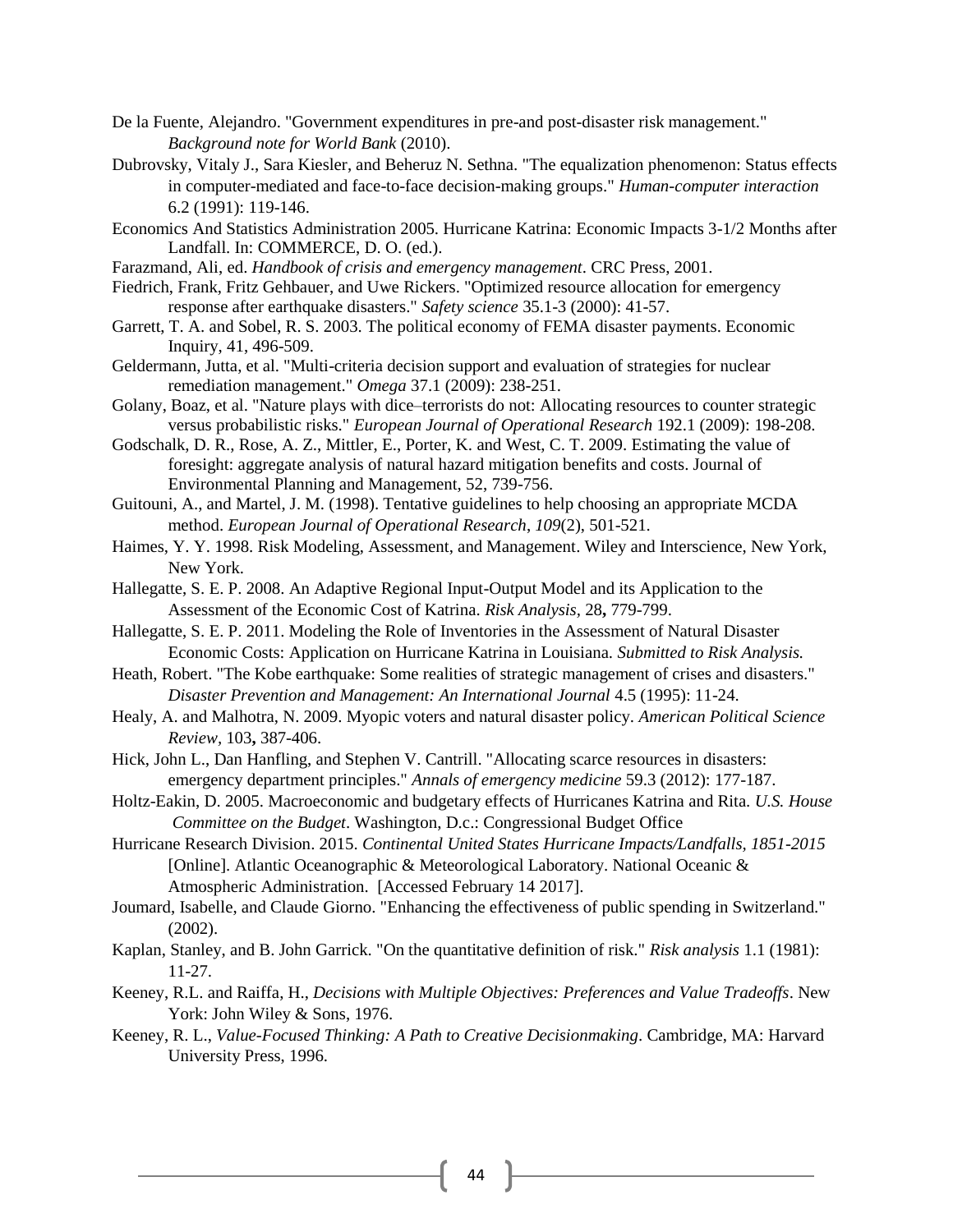- Levy, Jason K., et al. "Multi-criteria decision support systems for flood hazard mitigation and emergency response in urban watersheds." *JAWRA Journal of the American Water Resources Association* 43.2 (2007): 346-358.
- Levy, Jason K., and Kouichi Taji. "Group decision support for hazards planning and emergency management: A Group Analytic Network Process (GANP) approach." *Mathematical and Computer Modelling* 46.7-8 (2007): 906-917.
- LSU Division Of Economic Development 2011. The 2011 Louisian Tourism Satellite Account: An Update.
- MacKenzie, C. and Al-Kazimi, A. 2017. Optimal Resource Allocation to Prevent, Prepare, and Respond to Multiple Disruptions. *Iowa State University.*
- Mackenzie, C. A., Baroud, H. and Barker, K. Optimal resource allocation for recovery of interdependent systems: Case study of the Deepwater Horizon oil spill. IIE Annual Conference. Proceedings, 2012b. Institute of Industrial Engineers-Publisher, 1.
- Mackenzie, C. A., Baroud, H. and Barker, K. 2016. Static and dynamic resource allocation models for recovery of interdependent systems: Application to the *Deepwater Horizon* oil spill. *Annals of Operations Research,* 236**,** 103-129.
- MacKenzie, Cameron A., and Christopher W. Zobel. "Allocating resources to enhance resilience, with application to Superstorm Sandy and an electric utility." *Risk Analysis* 36.4 (2016): 847-862.
- McEntire, D.A. (2004), "*The status of emergency management theory: issues, barriers, and recommendations for improved scholarship*", *Conference Proceedings of the Federal Emergency Management Agency (FEMA) Higher Education Conference June 8, 2004, Emmitsburg, MD*.
- Norris, Fran H., et al. "Community resilience as a metaphor, theory, set of capacities, and strategy for disaster readiness." *American journal of community psychology* 41.1-2 (2008): 127-150.
- Oerke, E. C., and Dehne, H. W. (2004). Safeguarding production—losses in major crops and the role of crop protection. *Crop protection*, *23*(4), 275-285.
- Orsi, Mark J., and Joost R. Santos. "Probabilistic modeling of workforce-based disruptions and input– output analysis of interdependent ripple effects." *Economic Systems Research* 22.1 (2010): 3-18.

Oxford Economics 2010. Potential Impact of the Gulf Oil Spill on Tourism. U.S. Travel Association.

- Papadakis, Ioannis S., and William T. Ziemba. "Derivative effects of the 1999 earthquake in Taiwan to US personal computer manufacturers." *Mitigation and Financing of Seismic Risks: Turkish and International Perspectives*. Springer, Dordrecht, 2001. 261-276.
- Ritchie, Brent W. "Chaos, crises and disasters: a strategic approach to crisis management in the tourism industry." *Tourism management* 25.6 (2004): 669-683.
- Rose, A., Porter, K., Dash, N., Bouabid, J., Huyck, C., Whitehead, J., Shaw, D., Eguchi, R., Taylor, C. and Mclane, T. 2007. Benefit-cost analysis of FEMA hazard mitigation grants. Natural hazards review, 8, 97-111.
- Saaty, Thomas L. "Analytic Hierarchy Process." *Wiley StatsRef: Statistics Reference Online* (1980).
- Santos, J. R. 2006. Inoperability Input-Output Modeling of Disruptions to Interdependent Economic Systems. *Systems Engineering,* 9**,** 20-34.
- Santos, J. R. and Haimes, Y. Y. 2004. Modeling the demand reduction input-output (I-O) inoperability due to terrorism of interconnected infrastructures. *Risk Analysis,* 24**,** 1437-1451.
- Setola, Roberto, and Stefano De Porcellinis. "A methodology to estimate input-output inoperability model parameters." *International Workshop on Critical Information Infrastructures Security*. Springer, Berlin, Heidelberg, 2007.
- Shan, Xiaojun, and Jun Zhuang. "Hybrid defensive resource allocations in the face of partially strategic attackers in a sequential defender–attacker game." *European Journal of Operational Research* 228.1 (2013): 262-272.